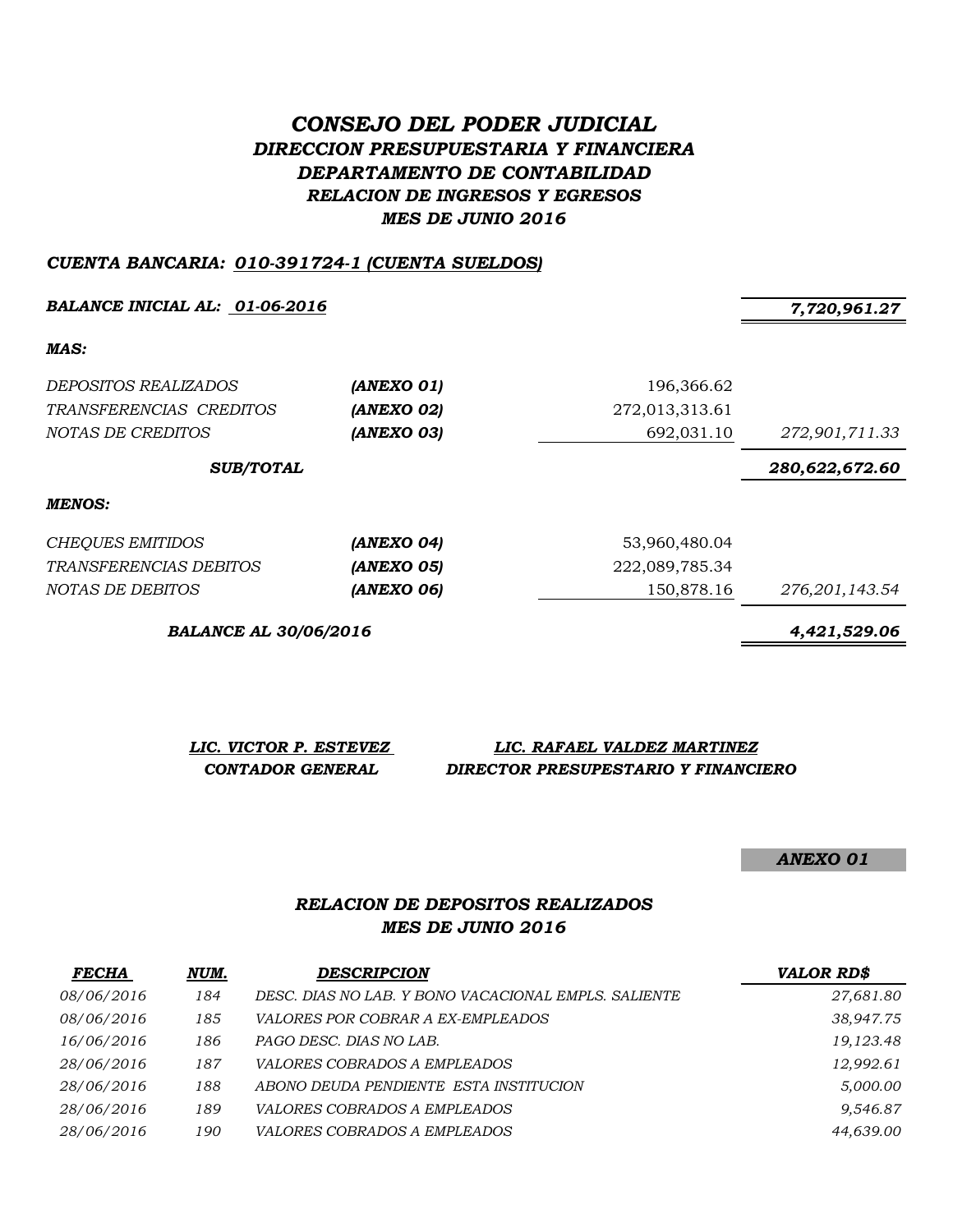*28/06/2016 191 VALORE COBRADOS A EMPLEADOS 3,583.33 29/06/2016 192 VALORES POR COBRAR A EX-EMPLEADOS 66.80 30/06/2016 193 VALORES POR COBRAR EMPL. SALIENTE, DIAS NO LABORADOS 34,784.98 196,366.62 TOTAL RD\$*

#### *ANEXO 02*

## *RELACION DE TRANSFERENCIAS CREDITOS MES DE JUNIO 2016*

| <b>FECHA</b>      | NUM. | <b>DESCRIPCION</b>                                     | <b>VALOR RD\$</b> |
|-------------------|------|--------------------------------------------------------|-------------------|
| <i>02/06/2016</i> |      | 73 REEMB SUELDOS MAY/16, BONO VAC. JUN/16., COOPNASEJU | 246,908.26        |
| 13/06/2016        |      | 74 TRANSF. DE FONDO DE LA CTA. OPERACIONES             | 2,200.00          |
| 21/06/2016        |      | 75 TRANSF. DE FONDO DE LA CTA. OPERACIONES             | 271,483,865.09    |
| 28/06/2016        |      | 76 PAGO SUELDOS JUN/16 Y BONO VAC JUL/16               | 280,340.26        |
|                   |      | TOTAL RD\$                                             | 272,013,313.61    |

#### *ANEXO 03*

## *RELACION NOTAS DE CREDITOS MES DE JUNIO 2016*

| <i>FECHA</i>      | NUM. | <b>DESCRIPCION</b>                              | <b>VALOR RD\$</b> |
|-------------------|------|-------------------------------------------------|-------------------|
| 08/06/2016        | 562  | REINTEGRO CHQ92350                              | 1,103.33          |
| 08/06/2016        | 563  | REINTEGRO CHQ94147                              | 6,000.00          |
| <i>02/06/2016</i> | 564  | REINTEGRO CHQ93652                              | 6,018.18          |
| 02/06/2016        | 565  | REINTEGRO CHQ93737                              | 3,071.03          |
| 02/06/2016        | 566  | REINTEGRO CHQ94607                              | 6,500.00          |
| 06/06/2016        | 567  | REINTEGRO CHQ94300                              | 5,000.00          |
| 06/06/2016        | 568  | REINTEGRO CHQ93672                              | 29,497.03         |
| 06/06/2016        | 569  | REINTEGRO CHQ94190                              | 5,500.00          |
| 06/06/2016        | 570  | REINTEGRO CHQ94314                              | 4,000.00          |
| 06/06/2016        | 571  | REINTEGRO CHQ94644                              | 11,000.00         |
| 29/06/2016        | 573  | REINTEGRO CHQ88500                              | 14,000.00         |
| 29/06/2016        | 574  | REINTEGRO CHQ95943                              | 11,210.01         |
| 29/06/2016        | 575  | REINTEGRO CHO88735                              | 7,000.00          |
| 30/06/2016        | 577  | REINTEGRO CHQ96113                              | 39,399.34         |
| 30/06/2016        | 572  | EMPLEADOS EXCLU NOMINA ELECTRONICA JUNIO 2016.  | 387,590.45        |
| 30/06/2016        | 576  | PAGO BONO VACACIONAL DEL MES DE JUNIO 2016.     | 152,898.34        |
| 30/06/2016        | 579  | REINTEGRO DE CHEQUE NUMERO 84048 POR CADUCIDAD. | 2,243.39          |
|                   |      | TOTAL RD\$                                      | 692,031.10        |

*ANEXO 04*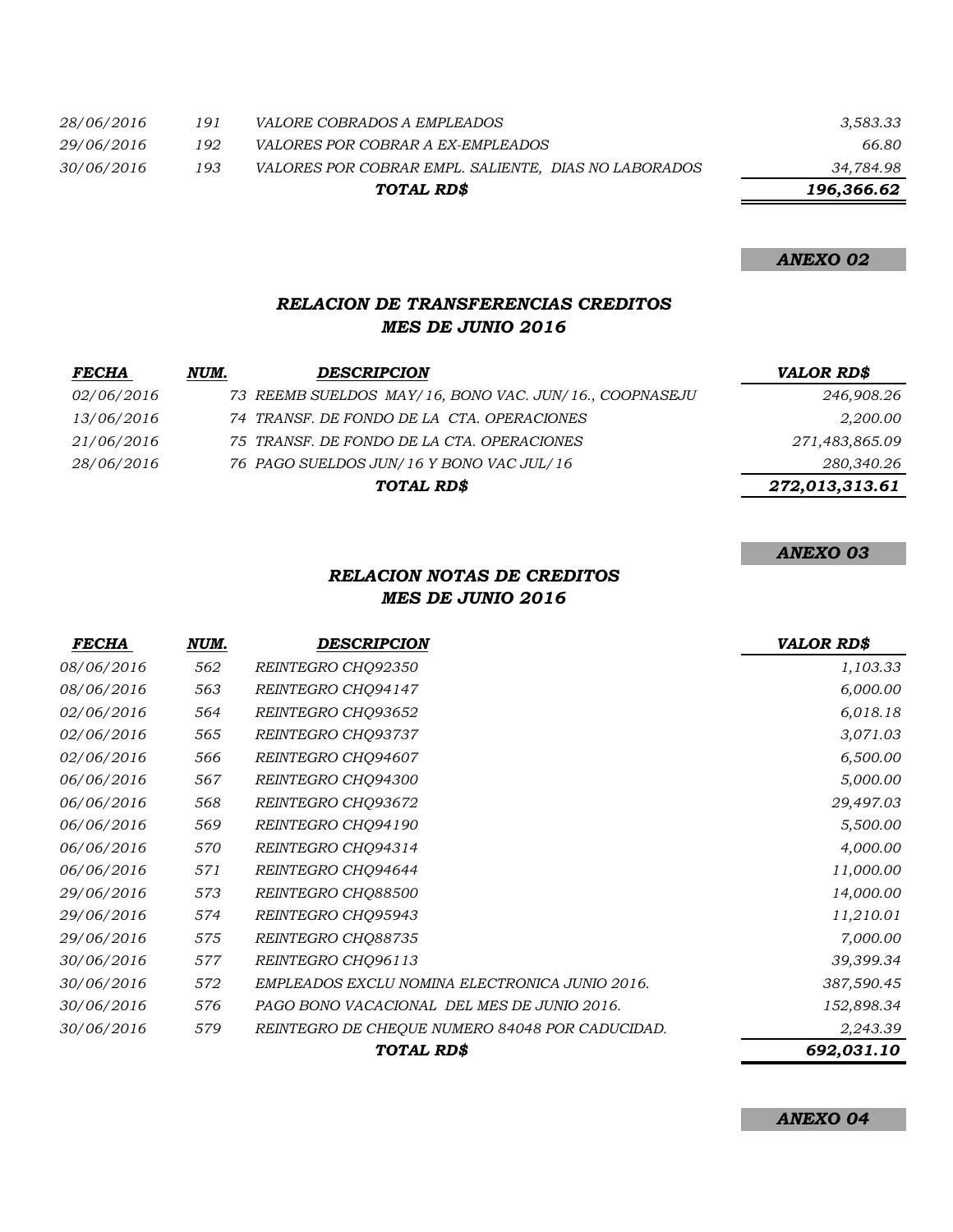# *RELACION DE CHEQUES EMITIDOS MES DE JUNIO 2016*

| <b>FECHA</b> | NUM.  | <b>BENEFICIARIO</b>                | <b>VALOR RD\$</b> |
|--------------|-------|------------------------------------|-------------------|
| 02/06/2016   | 94841 | CHEQUE NULO                        | 0.00              |
| 02/06/2016   | 94842 | CHEQUE NULO                        | 0.00              |
| 02/06/2016   | 94843 | JOHANNA BAUTISTA TAVARES           | 29,164.08         |
| 06/06/2016   | 94844 | YOKARY I. GAUTREAUX DE LA CRUZ     | 20,190.51         |
| 07/06/2016   | 94845 | DAGOBERTO R. VASQUEZ VALENZUELA    | 15,416.32         |
| 07/06/2016   | 94846 | CONSEJO DEL PODER JUDICIAL         | 38,947.75         |
| 07/06/2016   | 94847 | CONSEJO DEL PODER JUDICIAL         | 4,000.00          |
| 09/06/2016   | 94848 | RASO MARIDALIA DECENA FIGUEREO     | 3,333.33          |
| 09/06/2016   | 94849 | SGTO. LUIS ALB. DECENA FIGUEREO    | 4,166.67          |
| 13/06/2016   | 94850 | CONSEJO DEL PODER JUDICIAL         | 1,683.33          |
| 14/06/2016   | 94851 | SERGIA DEL M. TAVAREZ CASTANOS     | 9,529.50          |
| 15/06/2016   | 94852 | FONDO DE PENSIONES Y JUBILACIONES  | 14,838.03         |
| 15/06/2016   | 94853 | SANTIAGO DE LA CRUZ RINCON         | 4,574.65          |
| 15/06/2016   | 94854 | CONSEJO DEL PODER JUDICIAL         | 4,330.91          |
| 15/06/2016   | 94855 | CONSEJO DEL PODER JUDICIAL         | 1,750.00          |
| 15/06/2016   | 94856 | DEYANIRA RODRIGUEZ CEDENO          | 13,064.91         |
| 15/06/2016   | 94857 | COOPNASEJU                         | 32,344.48         |
| 15/06/2016   | 94858 | CONSEJO DEL PODER JUDICIAL         | 14,792.57         |
| 15/06/2016   | 94859 | CONSEJO DEL PODER JUDICIAL         | 1,750.00          |
| 16/06/2016   | 94860 | <b>BODY SHOP ATHLETIC CLUB SRL</b> | 87,105.50         |
| 17/06/2016   | 94861 | MARIANO GERMAN MEJIA               | 299,962.75        |
| 17/06/2016   | 94862 | DULCE M. RODRIGUEZ BLANCO          | 281,245.72        |
| 17/06/2016   | 94863 | JOSE A. CRUCETA ALMANZAR           | 280,589.47        |
| 17/06/2016   | 94864 | FRANCISCO ANT. JEREZ MENA          | 279,276.97        |
| 17/06/2016   | 94865 | EDGARDO HERNANDEZ MEJIA            | 261,145.72        |
| 17/06/2016   | 94866 | SARA I. HENRIQUEZ MARIN            | 234,217.91        |
| 17/06/2016   | 94867 | ROBERT C. PLACENCIA ALVAREZ        | 281,245.72        |
| 17/06/2016   | 94868 | VICTOR J. CASTELLANOS ESTRELLA     | 251,795.18        |
| 17/06/2016   | 94869 | RHINA MONTILLA BRITO               | 7,158.96          |
| 17/06/2016   | 94870 | ARIEL A. VOLQUEZ MATOS             | 7,107.79          |
| 17/06/2016   | 94871 | GLORIA A. QUERO CABRERA            | 8,667.32          |
| 17/06/2016   | 94872 | NORA A. SOSA MARTINEZ              | 7,363.48          |
| 17/06/2016   | 94873 | SONIA CORADIN                      | 6,018.18          |
| 17/06/2016   | 94874 | CARLOS FLORES DE JESUS             | 19,903.10         |
| 17/06/2016   | 94875 | LILIAN M. DIAZ GIL                 | 7,682.27          |
| 17/06/2016   | 94876 | LOURDES M. LORA MEJIA              | 24,152.04         |
| 17/06/2016   | 94877 | ROSA REYNOSO                       | 6,018.18          |
| 17/06/2016   | 94878 | SENOVIA ARIAS                      | 6,018.18          |
| 17/06/2016   | 94879 | RAMONA DIAZ                        | 6,018.18          |
| 17/06/2016   | 94880 | MARIA M. PIMENTEL FABIAN           | 6,018.18          |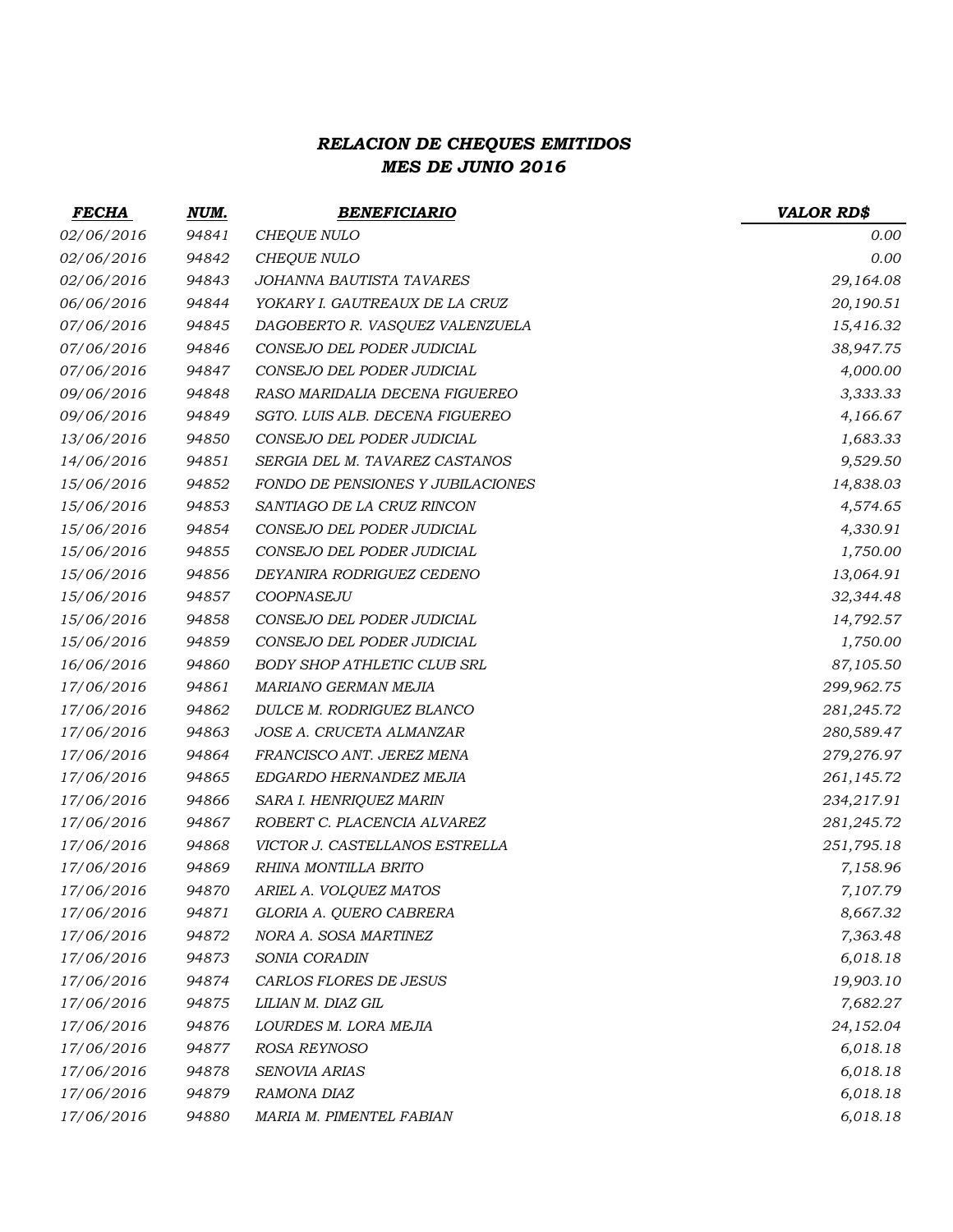| 17/06/2016 | 94881 | LUZ DEL C. MONTANO                   | 6,018.18  |
|------------|-------|--------------------------------------|-----------|
| 17/06/2016 | 94882 | ELIGIA DE LA CRUZ                    | 5,418.18  |
| 17/06/2016 | 94883 | OLGA M. ROSARIO V.                   | 3,059.09  |
| 17/06/2016 | 94884 | <b>IRIS RODRIGUEZ P.</b>             | 6,018.18  |
| 17/06/2016 | 94885 | CARMEN POLANCO                       | 6,018.18  |
| 17/06/2016 | 94886 | ANA FCA. FELIZ SANCHEZ               | 6,018.18  |
| 17/06/2016 | 94887 | ALTAGRACIA A. RODRIGUEZ VICTORIA     | 6,018.18  |
| 17/06/2016 | 94888 | MILTA ANT. RODRIGUEZ SANTOS          | 6,018.18  |
| 17/06/2016 | 94889 | OLGA E. DIAZ DIAZ                    | 6,018.18  |
| 17/06/2016 | 94890 | JOSEFA R. BLANCO                     | 6,018.18  |
| 17/06/2016 | 94891 | MARIA DEL R. CUELLO PARADIS          | 19,387.01 |
| 17/06/2016 | 94892 | MELBA FCA. HENRIQUEZ GUZMAN          | 6,018.18  |
| 17/06/2016 | 94893 | ESTHER M. AMOR PEÑA                  | 6,018.18  |
| 17/06/2016 | 94894 | FRANCIA C. MARTINEZ DRULLARD         | 21,441.25 |
| 17/06/2016 | 94895 | AMELIA DEL ORBE PEÑA                 | 3,054.30  |
| 17/06/2016 | 94896 | <b>BIENVENIDA BELLIARD</b>           | 36,119.77 |
| 17/06/2016 | 94897 | PACO PEREZ REYES                     | 6,018.18  |
| 17/06/2016 | 94898 | ROSA J. DE LOS SANTOS G.             | 6,018.18  |
| 17/06/2016 | 94899 | CARMEN L. PERALTA CASTELLANOS        | 6,018.18  |
| 17/06/2016 | 94900 | FIDIAS GONZALEZ VICIOSO              | 6,018.18  |
| 17/06/2016 | 94901 | ISABEL E. DE LOS SANTOS GOMEZ        | 6,018.18  |
| 17/06/2016 | 94902 | LUIS E. MOREL POUERIE                | 36,642.28 |
| 17/06/2016 | 94903 | YOLANDA E. DE WINDT DE GAUTREAU      | 12,993.40 |
| 17/06/2016 | 94904 | SENAIDA A. ALVAREZ PEREZ             | 6,018.18  |
| 17/06/2016 | 94905 | YDALIA PORTORREAL                    | 6,018.18  |
| 17/06/2016 | 94906 | MARTA N. MONTAS RAMIREZ              | 6,018.18  |
| 17/06/2016 | 94907 | HILDA CARRASCO PEREZ                 | 6,018.18  |
| 17/06/2016 | 94908 | LUZ M. DEL CARMEN RODRIGUEZ GAUTREAU | 6,018.18  |
| 17/06/2016 | 94909 | CRISTINO RODRIGUEZ                   | 6,018.18  |
| 17/06/2016 | 94910 | MAXIMO S. ROSARIO RODRIGUEZ          | 6,018.18  |
| 17/06/2016 | 94911 | RAFAEL CONTRERAS CONTRERAS           | 6,018.18  |
| 17/06/2016 | 94912 | VIRGINIA SUERO ESPINAL               | 3,853.36  |
| 17/06/2016 | 94913 | JOSEFA A. CUESTA DE MAÑON            | 6,929.81  |
| 17/06/2016 | 94914 | ANA M. BAUTISTA                      | 6,018.18  |
| 17/06/2016 | 94915 | MIRELLA DE LA ROSA DOMINGUEZ         | 6,018.18  |
| 17/06/2016 | 94916 | DORA H. STERLING VAZQUEZ             | 6,018.18  |
| 17/06/2016 | 94917 | <b>FELIX R. CUEVAS RUFINO</b>        | 6,018.18  |
| 17/06/2016 | 94918 | JOSEFINA SUAZO ABREU                 | 32,621.32 |
| 17/06/2016 | 94919 | ALTAGRACIA A. GIL NOBLE              | 6,018.18  |
| 17/06/2016 | 94920 | RAFAELA DE JS. PEÑA LORA             | 3,086.66  |
| 17/06/2016 | 94921 | BRIGIDA FELIZ VDA. OZUNA             | 6,018.18  |
| 17/06/2016 | 94922 | MIGUEL A. POLANCO                    | 32,440.83 |
| 17/06/2016 | 94923 | <b>LEON FLORES</b>                   | 32,440.83 |
| 17/06/2016 | 94924 | MARIA A. PAULINO MARTE               | 6,018.18  |
| 17/06/2016 | 94925 | CESAR A. VALLEJO NICOLAS             | 6,018.18  |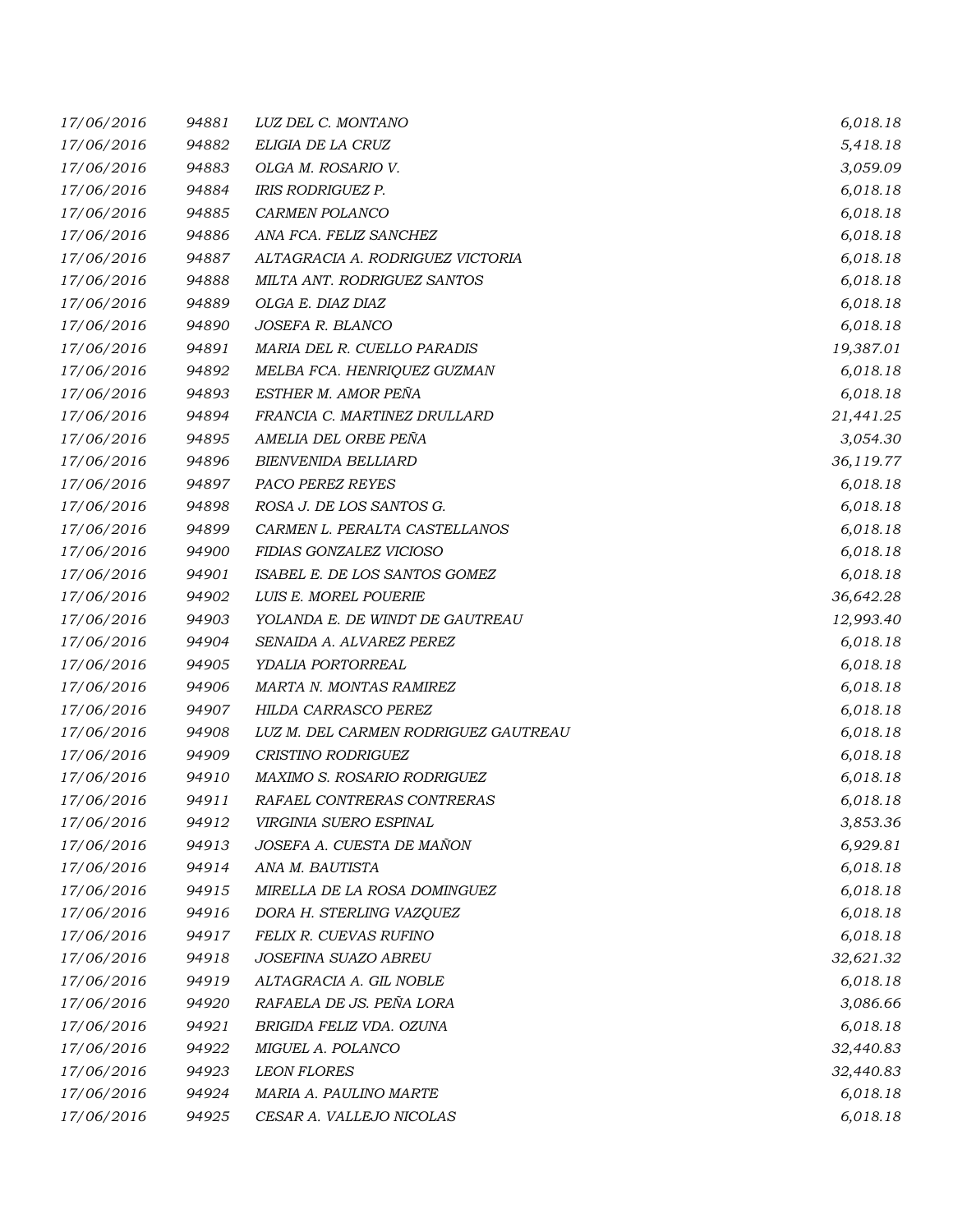| 17/06/2016 | 94926 | LUCIA M. REYES PEREZ                 | 17,301.77 |
|------------|-------|--------------------------------------|-----------|
| 17/06/2016 | 94927 | <b>MERCEDES HIRALDO</b>              | 6,018.18  |
| 17/06/2016 | 94928 | RAMONA FLORES DE MATOS               | 5,143.18  |
| 17/06/2016 | 94929 | ELOISA NUÑEZ DE GONZALEZ             | 11,519.20 |
| 17/06/2016 | 94930 | MIREYA CAPELLAN A.                   | 6,018.18  |
| 17/06/2016 | 94931 | LUZ DEL C. SANCHEZ CALDERON          | 6,018.18  |
| 17/06/2016 | 94932 | <b>INES MDES. REYES CABRERA</b>      | 5,518.18  |
| 17/06/2016 | 94933 | SILVESTRE COCO                       | 4,263.41  |
| 17/06/2016 | 94934 | ELISA VIVIECA                        | 5,982.71  |
| 17/06/2016 | 94935 | TERESA MORA DE LA ROSA               | 6,018.18  |
| 17/06/2016 | 94936 | PEDRO A. FERNANDEZ SALCEDO           | 35,273.49 |
| 17/06/2016 | 94937 | RAFAEL A. RODRIGUEZ GONZALEZ         | 29,053.05 |
| 17/06/2016 | 94938 | AFRICA E. SANTOS GUZMAN              | 6,018.18  |
| 17/06/2016 | 94939 | MILEDYS S. SOSA R.                   | 27,505.03 |
| 17/06/2016 | 94940 | MARCIANA ALT. RAMIREZ CORONA         | 21,441.25 |
| 17/06/2016 | 94941 | DAYSI R. VASQUEZ CRUZ                | 6,018.18  |
| 17/06/2016 | 94942 | CARMEN DE LOS A. LUCIANO GARCIA      | 3,221.50  |
| 17/06/2016 | 94943 | NEREYDA E. JAQUEZ LOZANO             | 6,018.18  |
| 17/06/2016 | 94944 | CARMEN L. SANTOS PIMENTEL            | 6,018.18  |
| 17/06/2016 | 94945 | AMERICA G. ESPINAL HUED              | 6,018.18  |
| 17/06/2016 | 94946 | RAMON ANT. CARABALLO ABREU           | 6,018.18  |
| 17/06/2016 | 94947 | CARLOS D. GARCIA GARCIA              | 6,018.18  |
| 17/06/2016 | 94948 | DULCE M. ESTEVEZ                     | 6,018.18  |
| 17/06/2016 | 94949 | MARIA DE LA C. CANELA CANELA         | 3,623.78  |
| 17/06/2016 | 94950 | FRANCISCO J. NUÑEZ GOMEZ             | 37,742.61 |
| 17/06/2016 | 94951 | MARIA G. DALMASI LORA                | 6,018.18  |
| 17/06/2016 | 94952 | CARMEN L. EDUARDO ICIANO             | 6,018.18  |
| 17/06/2016 | 94953 | CARMEN Y. COSME GUTIERREZ            | 3,498.67  |
| 17/06/2016 | 94954 | FRANCISCA R. PEREZ PEÑA              | 6,018.18  |
| 17/06/2016 | 94955 | ESPERANZA ANT. COLLADO BATISTA       | 6,018.18  |
| 17/06/2016 | 94956 | ADRIANO GONZALEZ PANTALEON           | 5,418.18  |
| 17/06/2016 | 94957 | ANA J. LOPEZ GERMOSEN                | 6,018.18  |
| 17/06/2016 | 94958 | ROSAURA JULIA JIMENEZ DAJER DE LOPEZ | 26,372.75 |
| 17/06/2016 | 94959 | RAMONA DE JESUS ROSARIO              | 6,018.18  |
| 17/06/2016 | 94960 | MARIA A. CASTRO AGRAMONTE            | 6,018.18  |
| 17/06/2016 | 94961 | <b>AGUSTINA MARTE</b>                | 5,734.18  |
| 17/06/2016 | 94962 | EURIPIDES A. GARCIA GARCIA           | 36,436.81 |
| 17/06/2016 | 94963 | GENOVEVA I. ROSARIO                  | 6,018.18  |
| 17/06/2016 | 94964 | MARIA A. HONRADO BADIA               | 6,018.18  |
| 17/06/2016 | 94965 | MARIA ALT. RAMOS GARCIA              | 6,018.18  |
| 17/06/2016 | 94966 | JUAN ANT. SANCHEZ VILLA              | 3,758.15  |
| 17/06/2016 | 94967 | RAMONA JIMENEZ LIZARDO               | 6,018.18  |
| 17/06/2016 | 94968 | JOSEFA ALT. MEJIA MIESES             | 6,018.18  |
| 17/06/2016 | 94969 | ROSA PAREDES GARCIA                  | 6,018.18  |
| 17/06/2016 | 94970 | GUARIONEX BRITO TAVERAS              | 6,018.18  |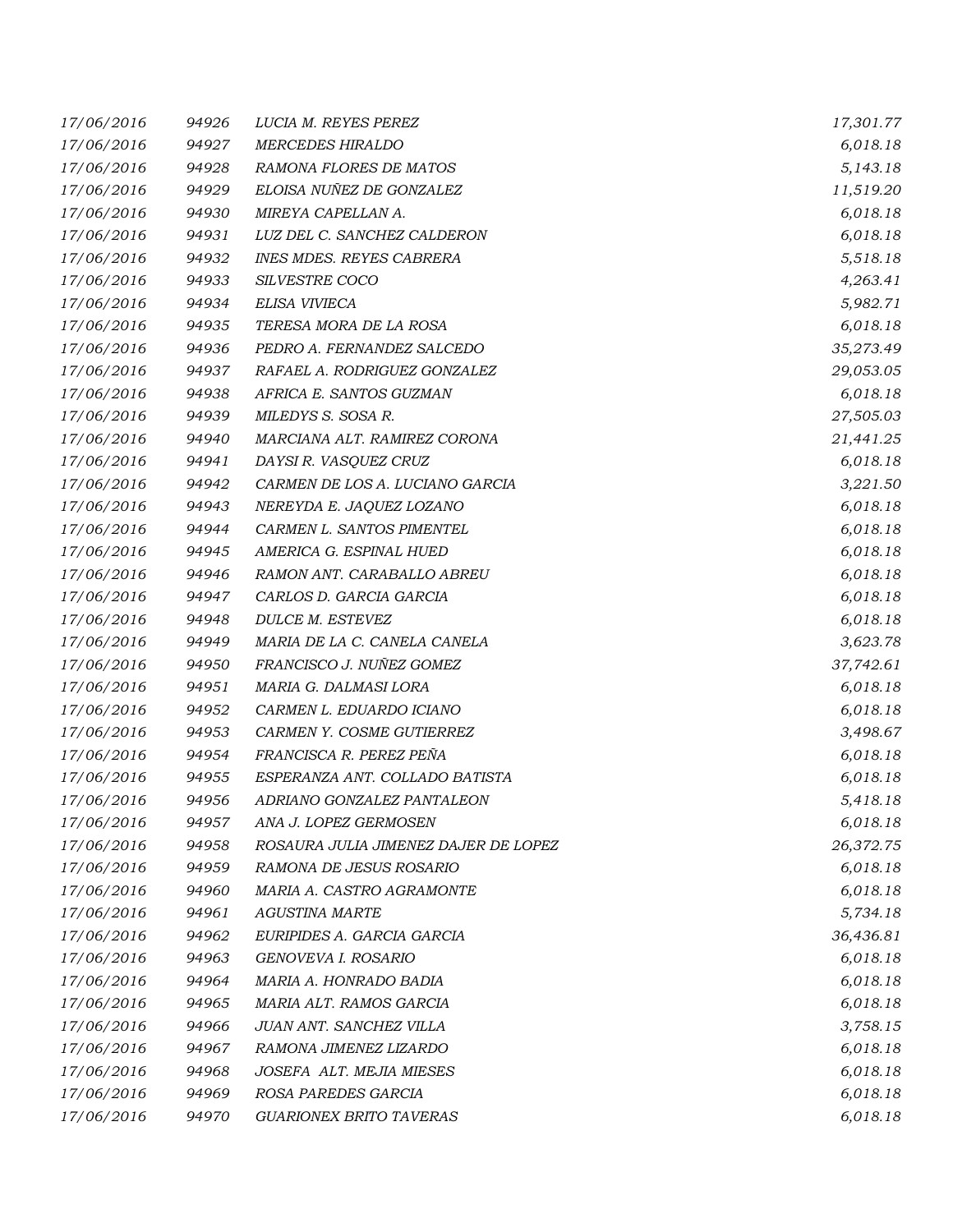| 17/06/2016 | 94971 | PEDRO HERNANDEZ CRUCEY        | 6,018.18  |
|------------|-------|-------------------------------|-----------|
| 17/06/2016 | 94972 | JUANA TRAVIESO VASQUEZ        | 6,018.18  |
| 17/06/2016 | 94973 | ROSA DOMINGUEZ                | 6,018.18  |
| 17/06/2016 | 94974 | JUAN SEBASTIAN RODRIGUEZ      | 6,018.18  |
| 17/06/2016 | 94975 | NELSON ITURBIDES R.           | 29,497.03 |
| 17/06/2016 | 94976 | AMELIA VALDEZ M.              | 6,018.18  |
| 17/06/2016 | 94977 | VALENTIN SUAREZ G.            | 6,018.18  |
| 17/06/2016 | 94978 | CAROLINA A. VICTORIA          | 6,018.18  |
| 17/06/2016 | 94979 | FRANCISCA A. TEJADA           | 6,018.18  |
| 17/06/2016 | 94980 | LOURDES M. NUÑEZ ROSARIO      | 6,018.18  |
| 17/06/2016 | 94981 | JOSE P. FLORES M.             | 9,436.54  |
| 17/06/2016 | 94982 | GREGORIO ARIAS CARRASCO       | 21,709.26 |
| 17/06/2016 | 94983 | DAVID A. FELIZ FELIZ          | 6,018.18  |
| 17/06/2016 | 94984 | MERCEDES SEGURA CUEVAS        | 2,997.94  |
| 17/06/2016 | 94985 | NERIS MEDINA DIAZ             | 3,968.18  |
| 17/06/2016 | 94986 | MIGUELINA PEÑA MENDEZ         | 2,952.51  |
| 17/06/2016 | 94987 | DOMINGO GUZMAN MORETA FELIZ   | 3,009.09  |
| 17/06/2016 | 94988 | RICHARDIN DE J. DOTEL         | 7,490.44  |
| 17/06/2016 | 94989 | EUDES M. ENCARNACION FELIZ    | 6,018.18  |
| 17/06/2016 | 94990 | NEREIDA FLORIAN SANTANA       | 6,018.18  |
| 17/06/2016 | 94991 | SERGIO OLIVERO FELIZ          | 7,453.56  |
| 17/06/2016 | 94992 | ROSAURA FERRERAS FERRERAS     | 6,018.18  |
| 17/06/2016 | 94993 | NURIS M. NOVAS MATOS          | 4,316.57  |
| 17/06/2016 | 94994 | MIGUEL MEDINA PEREZ           | 12,252.15 |
| 17/06/2016 | 94995 | LIVIO G. RIVAS                | 6,018.18  |
| 17/06/2016 | 94996 | ISMAEL PEÑA                   | 10,720.63 |
| 17/06/2016 | 94997 | BIENVENIDA VELOZ              | 6,018.18  |
| 17/06/2016 | 94998 | EUGENIA PEREZ SANTANA         | 5,359.88  |
| 17/06/2016 | 94999 | PEDRO REYES MEDINA            | 5,718.18  |
| 17/06/2016 | 95000 | FELICIA CUEVAS CARVAJAL       | 3,696.13  |
| 17/06/2016 | 95001 | <b>JUSTO FERRERAS PEREZ</b>   | 6,018.18  |
| 17/06/2016 | 95002 | VICTOR R. CONCEPCION ROMERO   | 6,018.18  |
| 17/06/2016 | 95003 | ADELFA A. HERRERA TERRERO     | 6,018.18  |
| 17/06/2016 | 95004 | <b>JULIO H. HERRERA MATOS</b> | 1,103.33  |
| 17/06/2016 | 95005 | SENEO MONTERO MONTAS          | 3,753.86  |
| 17/06/2016 | 95006 | XIOMARA A. MONTERO JIMENEZ    | 5,534.11  |
| 17/06/2016 | 95007 | RAMON A. MORETA               | 5,618.18  |
| 17/06/2016 | 95008 | SIMONA FAMILIA ZABALA         | 4,377.98  |
| 17/06/2016 | 95009 | VENECIA RUIZ MATEO            | 5,518.18  |
| 17/06/2016 | 95010 | AUGUSTO E. OVIEDO PEÑA        | 6,846.76  |
| 17/06/2016 | 95011 | ANERTA ALT. RODRIGUEZ         | 32,683.32 |
| 17/06/2016 | 95012 | RAMON A. GUTIERREZ GARCIA     | 6,018.18  |
| 17/06/2016 | 95013 | JUAN DE LA C. TEJEDA ACOSTA   | 10,020.54 |
| 17/06/2016 | 95014 | JUANA LUCIA A. SANCHEZ G.     | 6,018.18  |
| 17/06/2016 | 95015 | ANTHIA M. REYES JIMENEZ       | 5,376.89  |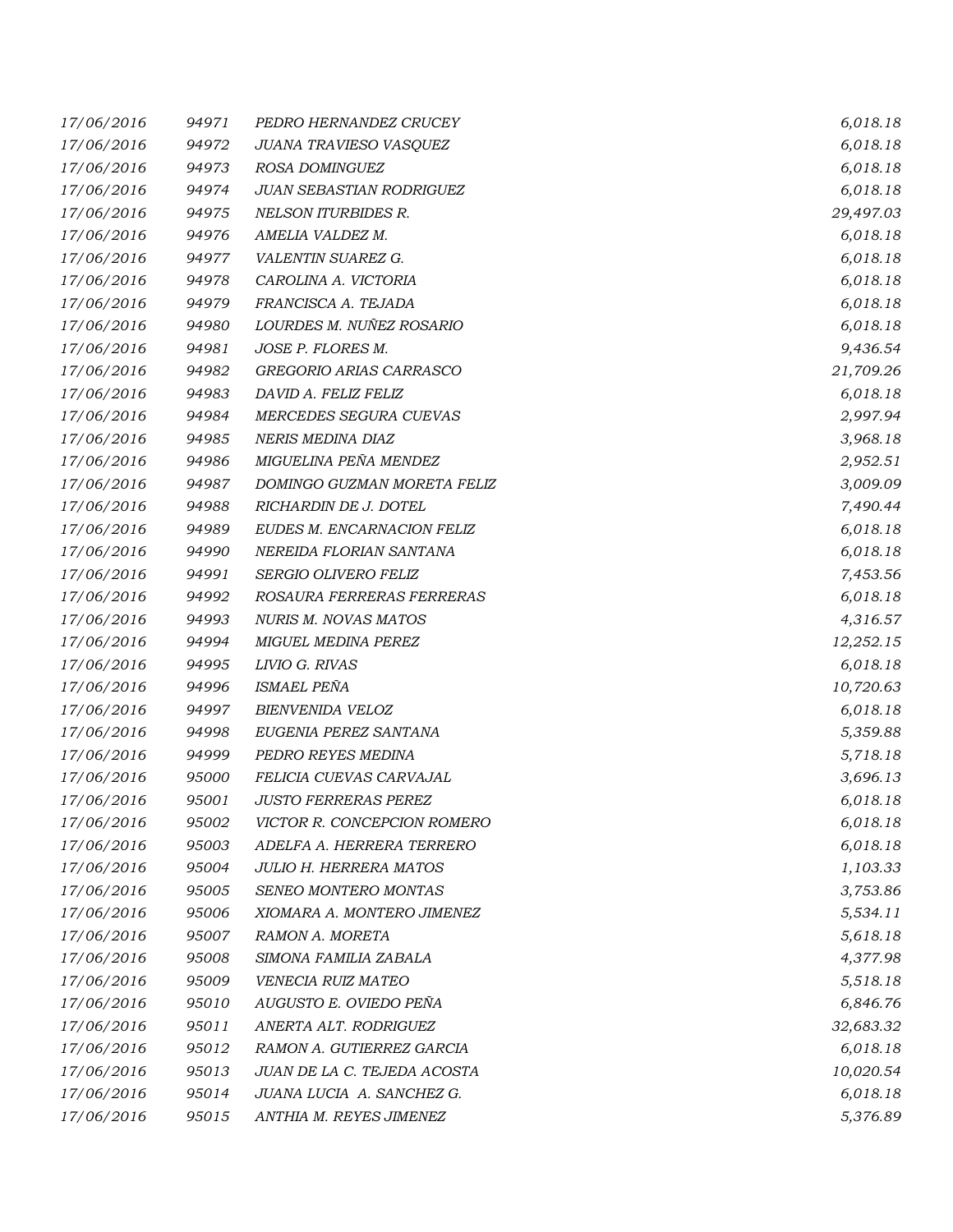| 17/06/2016 | 95016 | MANUEL E. SOSA CRUZ                     | 5,518.18  |
|------------|-------|-----------------------------------------|-----------|
| 17/06/2016 | 95017 | DANIEL MEDINA BELLIARD                  | 6,018.18  |
| 17/06/2016 | 95018 | LUCILA NUÑEZ CASTRO                     | 6,018.18  |
| 17/06/2016 | 95019 | ANA M. BAEZ ROSARIO                     | 6,018.18  |
| 17/06/2016 | 95020 | RAMONA REYES CARRASCO                   | 6,018.18  |
| 17/06/2016 | 95021 | ELBA H. VARGAS FRIAS                    | 6,018.18  |
| 17/06/2016 | 95022 | EVARISTO JIMENEZ FIGUEREO               | 10,720.63 |
| 17/06/2016 | 95023 | GUARINA E. MERCEDES HERNANDEZ FERDINARD | 6,018.18  |
| 17/06/2016 | 95024 | LUIS J. BOURGET FROMETA                 | 38,387.50 |
| 17/06/2016 | 95025 | RUTH MONTALVO FRANCISCO                 | 29,497.03 |
| 17/06/2016 | 95026 | ROSARIO N. ARIAS GERMAN                 | 6,018.18  |
| 17/06/2016 | 95027 | ELIDA E. SANCHEZ NINA                   | 16,855.44 |
| 17/06/2016 | 95028 | ENEIDA DOMINGUEZ                        | 6,018.18  |
| 17/06/2016 | 95029 | JOSEFINA GURIDIS POZO                   | 6,018.18  |
| 17/06/2016 | 95030 | ALTAGRACIA M. PLACENCIO FORTUNA         | 6,018.18  |
| 17/06/2016 | 95031 | ARGENTINA ORTIZ PERDOMO                 | 4,312.18  |
| 17/06/2016 | 95032 | CARMELA MATOS TEJEDA                    | 6,018.18  |
| 17/06/2016 | 95033 | MARIA SEVERINO DE LEON                  | 6,018.18  |
| 17/06/2016 | 95034 | <b>JULIANA PINEDA</b>                   | 6,018.18  |
| 17/06/2016 | 95035 | MANUEL A. LEMONIER JIMENEZ              | 311.88    |
| 17/06/2016 | 95036 | MARITZA MEJIA DUVERGE                   | 5,518.18  |
| 17/06/2016 | 95037 | JOSEFA REYES APONTE                     | 6,018.18  |
| 17/06/2016 | 95038 | CARMEN MA. MORALES MORALES              | 5,518.18  |
| 17/06/2016 | 95039 | <b>JULIA ARRIAGA PONTIER</b>            | 6,018.18  |
| 17/06/2016 | 95040 | HILDA L. LAMARCHE UBIERA                | 3,259.48  |
| 17/06/2016 | 95041 | EDELMIRA RAMIREZ DE ESPINAL             | 6,018.18  |
| 17/06/2016 | 95042 | <i>LUCINDA ESPINAL</i>                  | 5,834.18  |
| 17/06/2016 | 95043 | CARMEN A. CASADO MARTINEZ               | 6,018.18  |
| 17/06/2016 | 95044 | INES JOSE G.                            | 922.18    |
| 17/06/2016 | 95045 | <b>EMILIO PEREZ CASTRO</b>              | 6,018.18  |
| 17/06/2016 | 95046 | <b>MELANIA BELEN</b>                    | 3,180.56  |
| 17/06/2016 | 95047 | MARINA VASQUEZ M.                       | 6,018.18  |
| 17/06/2016 | 95048 | JUANA JIMENEZ E.                        | 6,018.18  |
| 17/06/2016 | 95049 | GRAL, ROBERTO M. RAMIREZ MARTINEZ       | 55,674.02 |
| 17/06/2016 | 95050 | SGTO. NELSON G. SUAREZ MOREL            | 16,000.00 |
| 17/06/2016 | 95051 | 1ER. TTE. ALFREDO PEREZ MEDRANO         | 16,000.00 |
| 17/06/2016 | 95052 | ASIMILADO ANGEL ANT. M. MORBAN GARCIA   | 16,000.00 |
| 17/06/2016 | 95053 | SGTO. JUAN C. MADE PIÑA                 | 16,000.00 |
| 17/06/2016 | 95054 | SGTO. MR. GERARDO A. ENCARNACION RINCON | 16,000.00 |
| 17/06/2016 | 95055 | 2DO. TTE. PASCUAL NOVAS SEGURA          | 15,000.00 |
| 17/06/2016 | 95056 | SGTO. AURELIO A. SILBESTRE FROMETA      | 8,000.00  |
| 17/06/2016 | 95057 | CABO FRANCISCO DE LA CRUZ DE LA CRUZ    | 8,000.00  |
| 17/06/2016 | 95058 | MAYOR RICARDO SUBERVI PEREZ             | 18,000.00 |
| 17/06/2016 | 95059 | MAYOR FRANKLIN A. ESTEVEZ CONTRERAS     | 18,000.00 |
| 17/06/2016 | 95060 | CAP. LORENZO GARCIA MARTINEZ            | 14,000.00 |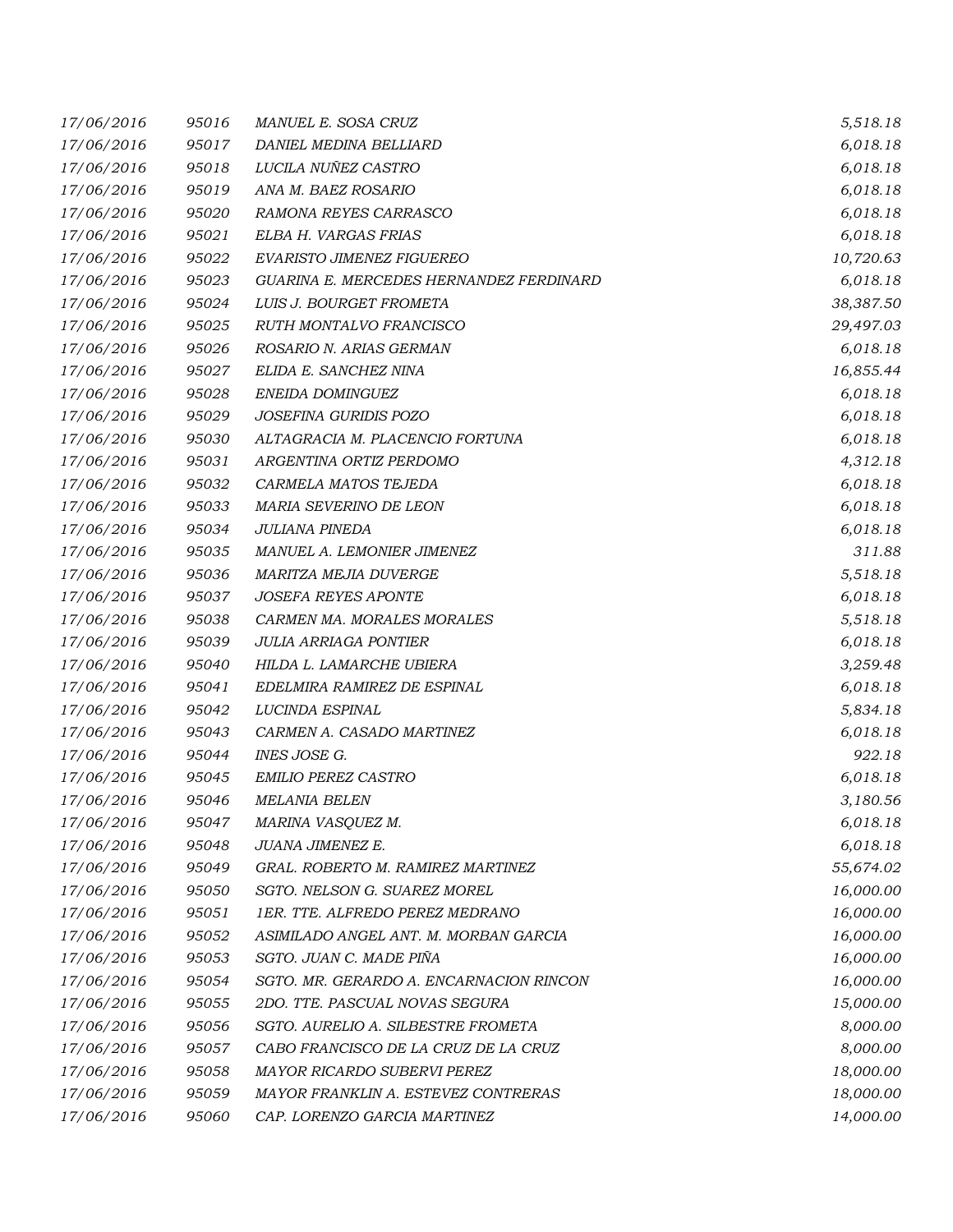| 17/06/2016 | 95061 | 1ER.TTE. SABINO ALCANTARA MARTINEZ      | 13,000.00 |
|------------|-------|-----------------------------------------|-----------|
| 17/06/2016 | 95062 | 1ER. TTE. GEOVANNY B. PERALTA BRITO     | 13,000.00 |
| 17/06/2016 | 95063 | TTE. DE FRAGATA RAMON DIAZ MARIA        | 12,000.00 |
| 17/06/2016 | 95064 | 2DO. TTE. ANA F. ORTEGA POLANCO         | 12,000.00 |
| 17/06/2016 | 95065 | 2DO. TTE. EDGAR ANT. ROSARIO RODRIGUEZ  | 12,000.00 |
| 17/06/2016 | 95066 | 2DO. TTE. SANTIAGO CONTRERAS HERRERA    | 12,000.00 |
| 17/06/2016 | 95067 | 2DO. TTE. PEDRO J. MARTINEZ ENCARNACION | 12,000.00 |
| 17/06/2016 | 95068 | 2DO. TTE. LAISY VASQUEZ SEGURA          | 12,000.00 |
| 17/06/2016 | 95069 | 2DO. TTE. FELIX GIRON FIGUEROA          | 12,000.00 |
| 17/06/2016 | 95070 | SGTO. MR. GREGORIO RAMIREZ DOMINGUEZ    | 11,000.00 |
| 17/06/2016 | 95071 | SGTO. MR. CARLOS Y. DE OLEO MATEO       | 11,000.00 |
| 17/06/2016 | 95072 | SGTO. MR. VICTOR ANT. CHECO CORNELIO    | 11,000.00 |
| 17/06/2016 | 95073 | SGTO. MR. RAULY LIZARDO LORENZO         | 11,000.00 |
| 17/06/2016 | 95074 | SGTO. MR. ALBERTO RAMIREZ DE LA CRUZ    | 11,000.00 |
| 17/06/2016 | 95075 | SGTO. PABLO BRAND ADON                  | 11,800.00 |
| 17/06/2016 | 95076 | SGTO. JULIO C. HEREDIA                  | 12,866.66 |
| 17/06/2016 | 95077 | RASO MICHELL D. ORTEGA ORTIZ            | 8,000.00  |
| 17/06/2016 | 95078 | RASO WILLIAM VALDEZ CABRERA             | 8,000.00  |
| 17/06/2016 | 95079 | RASO JOSE R. BRITO ORTEGA               | 8,000.00  |
| 17/06/2016 | 95080 | CABO DANNIS ACOSTA REINOSO              | 8,000.00  |
| 17/06/2016 | 95081 | MAYOR MARIO O. PEREZ NOVAS              | 29,000.00 |
| 17/06/2016 | 95082 | SGTO. JOSE D. ADAMES HEREDIA            | 8,739.50  |
| 17/06/2016 | 95083 | CABO NELSON ARIAS ESPINAL               | 8,739.50  |
| 17/06/2016 | 95084 | CAP. PABLO J. MORA ALCANTARA            | 14,000.00 |
| 17/06/2016 | 95085 | 1ER. TTE. RANCIS N. ROSARIO RODRIGUEZ   | 13,000.00 |
| 17/06/2016 | 95086 | 1ER. TTE. ANGEL A. NERO ACOSTA          | 13,000.00 |
| 17/06/2016 | 95087 | 1ER. TTE. MANUEL CONTRERAS SANTANA      | 13,000.00 |
| 17/06/2016 | 95088 | 2DO. TTE. JOSE VLADIMIR UREÑA ORTEGA    | 11,950.00 |
| 17/06/2016 | 95089 | 2DO. TTE. EUGENIA RAMIREZ DE JESUS      | 12,000.00 |
| 17/06/2016 | 95090 | 2DO. TTE. RICARDO ANT. SOSA DISLA       | 12,000.00 |
| 17/06/2016 | 95091 | 2DO. TTE. EDDY ANT. OVALLE              | 12,000.00 |
| 17/06/2016 | 95092 | 2DO. TTE. DOMINGO NUÑEZ                 | 12,000.00 |
| 17/06/2016 | 95093 | 2DO. TTE. KENNEDY PINALES ENCARNACION   | 12,000.00 |
| 17/06/2016 | 95094 | SGTO. MR. JUAN ALB. ACOSTA MEJIA        | 10,000.00 |
| 17/06/2016 | 95095 | SGTO. JOSE ML. SOSA MARTE               | 10,000.00 |
| 17/06/2016 | 95096 | SGTO. MR. JOSE P. REYES CONCEPCION      | 10,000.00 |
| 17/06/2016 | 95097 | SGTO. BACILIO SILVERIO POLE             | 10,000.00 |
| 17/06/2016 | 95098 | SGTO. REYNARDO F. SELMO                 | 10,000.00 |
| 17/06/2016 | 95099 | SGTO. AMAURIS J. SANCHEZ CASTILLO       | 10,000.00 |
| 17/06/2016 | 95100 | CABO ANGELA MA. QUEZADA VASQUEZ         | 8,000.00  |
| 17/06/2016 | 95101 | RASO MARIO O. PEREZ PEREZ               | 8,000.00  |
| 17/06/2016 | 95102 | 2DO. TTE. YEAN E. ROBLES SOTO           | 22,000.00 |
| 17/06/2016 | 95103 | CAP. JULIO PEREZ ESPINAL                | 20,000.00 |
| 17/06/2016 | 95104 | TTE. COR. SECUNDINO MERCEDES PEGUERO    | 20,000.00 |
| 17/06/2016 | 95105 | CAP. PABLO R. PEREZ VOLQUEZ             | 23,110.00 |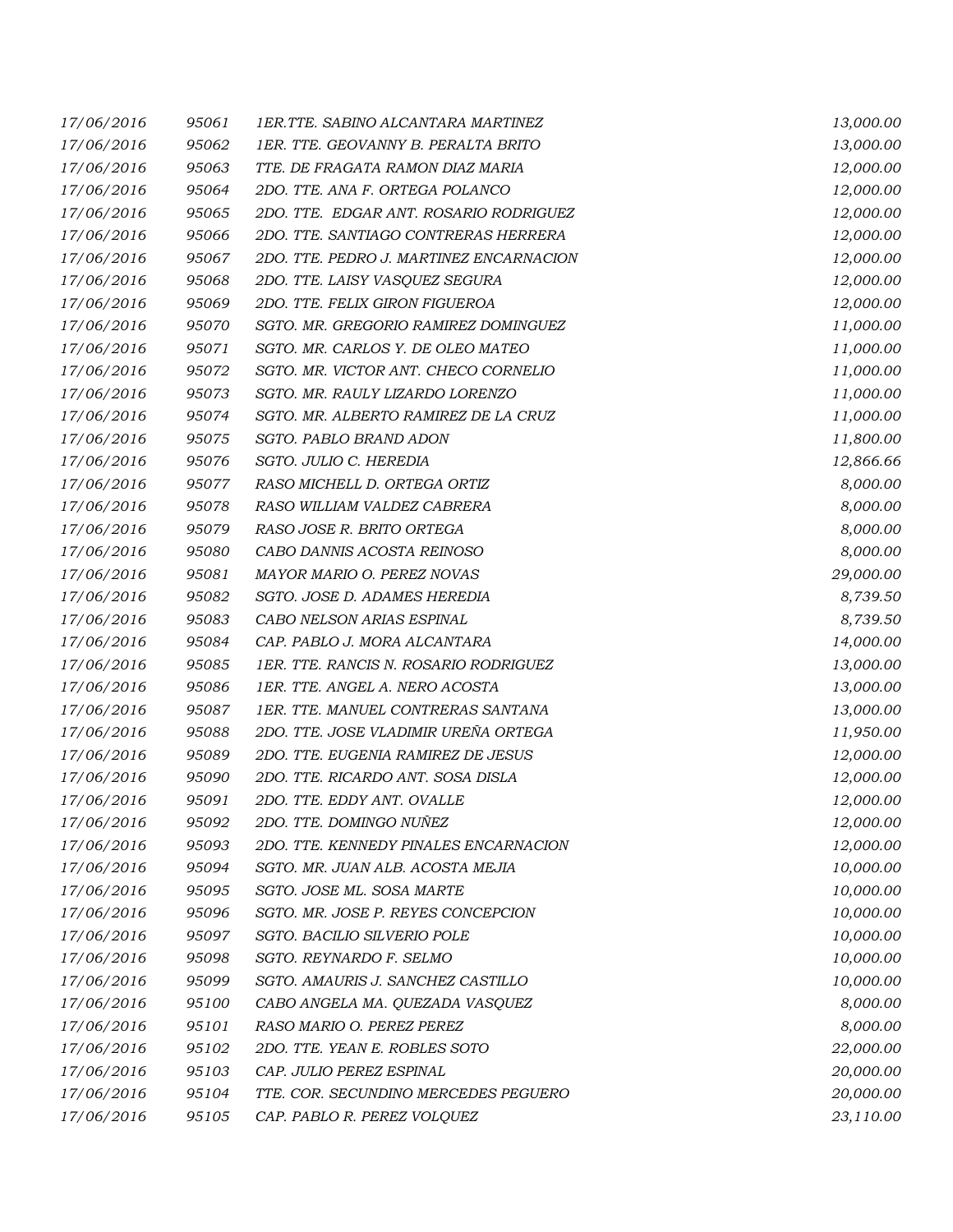| 17/06/2016 | 95106 | 1ER. TTE. JUAN R. DUARTE LIRANZO         | 14,000.00 |
|------------|-------|------------------------------------------|-----------|
| 17/06/2016 | 95107 | CAP. FELICIANO OGANDO RODRIGUEZ          | 14,000.00 |
| 17/06/2016 | 95108 | CAP. CARLOS ROSARIO MORILLO              | 14,000.00 |
| 17/06/2016 | 95109 | 1ER. TTE. JOSE DEL C. BELLO PEREZ        | 13,000.00 |
| 17/06/2016 | 95110 | TTE. DE FRAGATA ARSENIO DIAZ RAMIREZ     | 12,000.00 |
| 17/06/2016 | 95111 | 2DO. TTE. RAFAEL ANT. FAÑA RODRIGUEZ     | 12,000.00 |
| 17/06/2016 | 95112 | 2DO. TTE. LUIS R. VARGAS GOMEZ           | 12,000.00 |
| 17/06/2016 | 95113 | 2DO. TTE. RAFAEL ESPINAL BRITO           | 12,000.00 |
| 17/06/2016 | 95114 | 2DO. TTE. NELCIDO RODRIGUEZ ACOSTA       | 12,000.00 |
| 17/06/2016 | 95115 | 2DO. TTE. JOSE ML. REYES MENDEZ          | 12,000.00 |
| 17/06/2016 | 95116 | 2DO. TTE. HENRY G. RAMIREZ LLAUGER       | 12,000.00 |
| 17/06/2016 | 95117 | 2DO. TTE. IDALINO DIAZ PEREZ             | 12,000.00 |
| 17/06/2016 | 95118 | 2DO. TTE. LEOCADIO MORILLO MORILLO       | 12,000.00 |
| 17/06/2016 | 95119 | SGTO. MR. CHARLES AMADO BENCOSME POLANCO | 11,000.00 |
| 17/06/2016 | 95120 | SGTO. MR. JEUDY V. READ TINEO            | 11,000.00 |
| 17/06/2016 | 95121 | SGTO. MR. ANTERO DECENA HEREDIA          | 11,000.00 |
| 17/06/2016 | 95122 | SGTO. EDGAR ML. BRITO B.                 | 10,000.00 |
| 17/06/2016 | 95123 | SGTO. KELVIN DEL JESUS ENCARNACION       | 10,000.00 |
| 17/06/2016 | 95124 | SGTO. FELIX ANT NOBOA NOBOA              | 10,000.00 |
| 17/06/2016 | 95125 | SGTO. JOSE MONTERO VALDEZ                | 10,000.00 |
| 17/06/2016 | 95126 | SGTO. FRANCISCO DE LOS SANTOS CAPELLAN   | 10,000.00 |
| 17/06/2016 | 95127 | SGTO. JOSE ALB. ANTUNA CALDERON          | 10,000.00 |
| 17/06/2016 | 95128 | SGTO. FRANCISCO J. CARRASCO CABREJA      | 10,000.00 |
| 17/06/2016 | 95129 | SGTO. ELVIS RODRIGUEZ RODRIGUEZ          | 10,000.00 |
| 17/06/2016 | 95130 | SGTO. RICARDO MONTES DE OCA DE LA CRUZ   | 10,000.00 |
| 17/06/2016 | 95131 | SGTO. MR. JESUS D. RIVERA FRIAS          | 10,000.00 |
| 17/06/2016 | 95132 | SGTO. EZEQUIEL ALCANTARA ALCANTARA       | 10,000.00 |
| 17/06/2016 | 95133 | CABO ELISAUL FELIZ BATISTA               | 8,000.00  |
| 17/06/2016 | 95134 | RASO EDWARD DOÑE ALCANTARA               | 8,000.00  |
| 17/06/2016 | 95135 | CABO OSCAL L. NIN NIN                    | 8,000.00  |
| 17/06/2016 | 95136 | CABO ANDERSON PAREDES RAMIREZ            | 8,000.00  |
| 17/06/2016 | 95137 | RASO LUIS G. HERNANDEZ SOSA              | 8,000.00  |
| 17/06/2016 | 95138 | TTE. COR. RAMON ANT. NIN RAMIREZ         | 20,000.00 |
| 17/06/2016 | 95139 | MAYOR PEDRO L. ALVAREZ AGRAMONTE         | 20,000.00 |
| 17/06/2016 | 95140 | TTE. COR. JUNIOR SAVIÑON PEREZ           | 20,000.00 |
| 17/06/2016 | 95141 | CAPITAN LUIS MARIÑEZ PEÑA                | 19,197.23 |
| 17/06/2016 | 95142 | 1ER TTE. MARTIN NUÑEZ P.                 | 16,602.93 |
| 17/06/2016 | 95143 | MAYOR CARLOS J. LORA JIMENEZ             | 16,360.00 |
| 17/06/2016 | 95144 | RASO ANDY DE LOS SANTOS RODRIGUEZ        | 16,000.00 |
| 17/06/2016 | 95145 | SGTO. MR. TONY DE LA ROSA PEREZ          | 16,000.00 |
| 17/06/2016 | 95146 | 2DO TTE. PEDRO RAMIREZ M. P.N.           | 15,501.64 |
| 17/06/2016 | 95147 | 2DO. TTE. SANTOS SANTANA LEBRON          | 15,000.00 |
| 17/06/2016 | 95148 | 2DO TTE. PEDRO GARCIA ROMERO             | 13,354.00 |
| 17/06/2016 | 95149 | TTE. COR. DOMINGO A. SALAZAR M.          | 12,000.00 |
| 17/06/2016 | 95150 | SGTO. ISRRAEL CABRERA CABRERA            | 12,000.00 |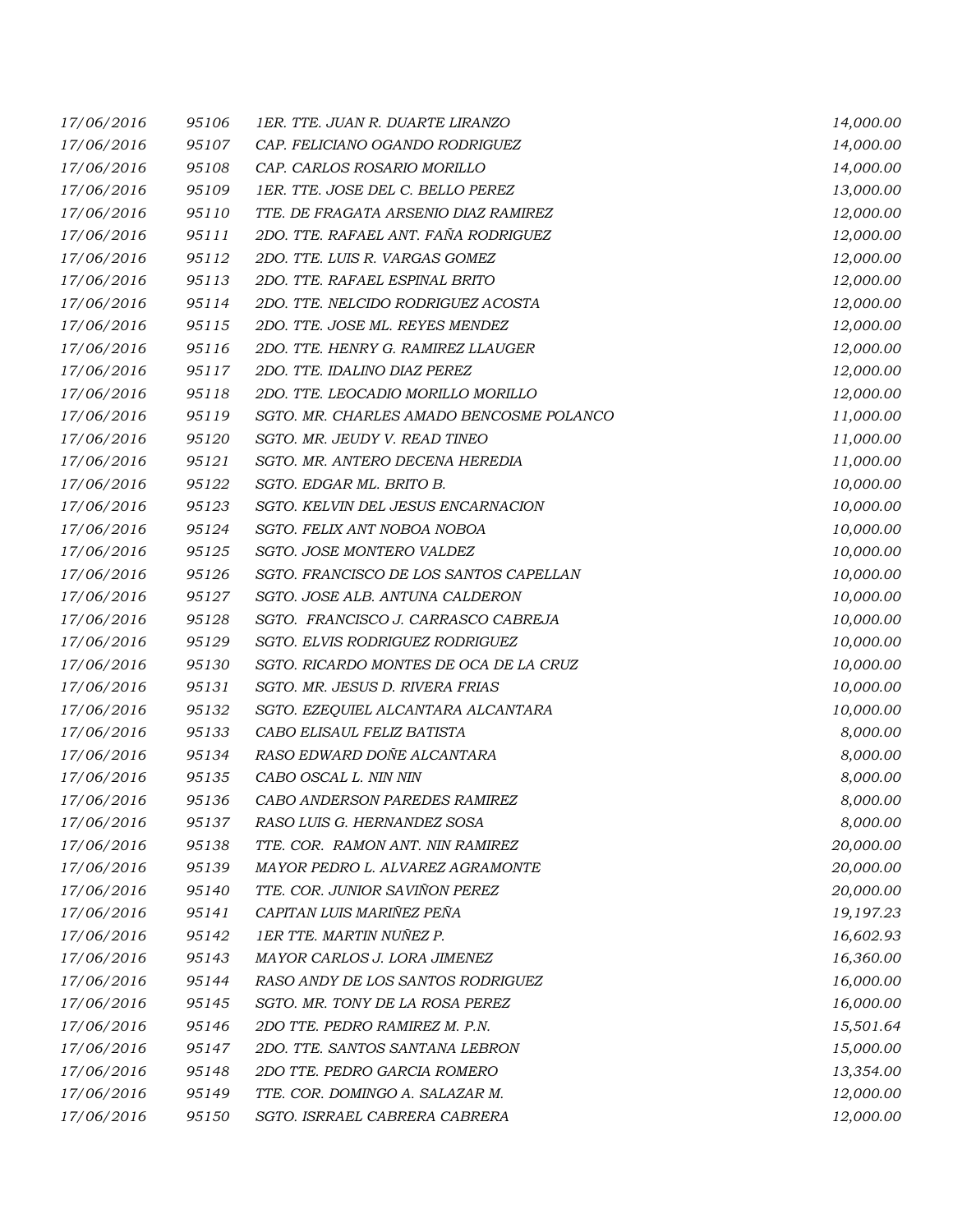| 17/06/2016 | 95151 | TTE. COR. MIGUEL ALB. BALBUENA ALVAREZ        | 12,000.00 |
|------------|-------|-----------------------------------------------|-----------|
| 17/06/2016 | 95152 | MAYOR LUIS MARIA REYNOSO                      | 10,939.73 |
| 17/06/2016 | 95153 | MAYOR CARLOS E. AQUINO                        | 10,000.00 |
| 17/06/2016 | 95154 | 1ER. TTE. JUAN MARTINEZ SALAS                 | 10,000.00 |
| 17/06/2016 | 95155 | MAYOR VICTOR J. MOREL DE LA CRUZ              | 10,000.00 |
| 17/06/2016 | 95156 | MAYOR ROBERTO AVILA CONCEPCION                | 10,000.00 |
| 17/06/2016 | 95157 | MAYOR SANTIAGO B. FRANCO LORENZO              | 10,000.00 |
| 17/06/2016 | 95158 | MAYOR ROBERTO L. LEREBOURS GARCIA             | 10,000.00 |
| 17/06/2016 | 95159 | CAPITAN SEGUNDO RIVERA                        | 14,000.00 |
| 17/06/2016 | 95160 | CAP. ANATACIO S. MARIÑEZ BRUJAN               | 21,000.00 |
| 17/06/2016 | 95161 | SGTO. MR. PORFIRIO DE LOS SANTOS ROSARIO      | 8,000.00  |
| 17/06/2016 | 95162 | CAP. JOSE GARCIA BELTRE                       | 8,000.00  |
| 17/06/2016 | 95163 | 1ER. TTE. ISAAC VALDEZ CESPEDES               | 7,500.00  |
| 17/06/2016 | 95164 | 1ER. TTE. MANUEL A. CUEVAS ROSARIO            | 7,500.00  |
| 17/06/2016 | 95165 | 1ER. TTE. FRANCISCO ALB. MORA                 | 7,500.00  |
| 17/06/2016 | 95166 | 1ER. TTE. HENDRIK ANT. DE LOS SANTOS CESPEDES | 7,500.00  |
| 17/06/2016 | 95167 | 1ER. TTE. BIENVENIDA ALT. ORTIZ CUEVAS        | 7,500.00  |
| 17/06/2016 | 95168 | 1ER. TTE. DORKA O. PEÑA CAMPOS                | 7,500.00  |
| 17/06/2016 | 95169 | 1ER. TTE. NAPOLES O. MEJIA MORDAN             | 7,500.00  |
| 17/06/2016 | 95170 | 2DO. TTE. LUIS ANT. REYES CUEVAS              | 7,000.00  |
| 17/06/2016 | 95171 | 2DO. TTE. SIRIACO VARGAS PICHARDO             | 7,000.00  |
| 17/06/2016 | 95172 | 2DO. TTE. JOSE O. GUZMAN RAMIREZ              | 7,000.00  |
| 17/06/2016 | 95173 | 2DO. TTE. PEDRO BELTRE VICIOSO                | 7,000.00  |
| 17/06/2016 | 95174 | 2DO. TTE. EDDY ANT. TRIUNFEL SOCORRO          | 7,000.00  |
| 17/06/2016 | 95175 | 2DO. TTE. PABLO PAREDES DE JESUS              | 7,000.00  |
| 17/06/2016 | 95176 | 1ER. TTE. DIOMEDES VALLEJO ALCANTARA          | 7,000.00  |
| 17/06/2016 | 95177 | TTE. DE CORBETA DENNY ANT ANTIGUA PEÑA        | 7,000.00  |
| 17/06/2016 | 95178 | 2DO. TTE. ELADIO SANCHEZ PANIAGUA             | 7,000.00  |
| 17/06/2016 | 95179 | 2DO. TTE. DIONICIO DE LA ROSA CASILLA         | 7,000.00  |
| 17/06/2016 | 95180 | 2DO. TTE. EDUALDO DE LEON LORENZO             | 7,000.00  |
| 17/06/2016 | 95181 | 2DO. TTE. ANGEL DE JESUS TORIBIO              | 6,500.00  |
| 17/06/2016 | 95182 | SGTO. MR. ELIZABETH GERMOSEN REYES            | 6,500.00  |
| 17/06/2016 | 95183 | SGTO. MR. INOCENCIO MOJICA JIMENEZ            | 11,000.00 |
| 17/06/2016 | 95184 | 1ER. TTE. JULIO E. LUGO GARCIA                | 6,500.00  |
| 17/06/2016 | 95185 | SGTO. AMAURYS GOMEZ SIMON                     | 6,000.00  |
| 17/06/2016 | 95186 | SGTO. SIMON DE LA ROSA ARCANGEL               | 6,000.00  |
| 17/06/2016 | 95187 | <b>SGTO. VENTURA ADON MAMBRU</b>              | 6,000.00  |
| 17/06/2016 | 95188 | SGTO. CRISELVA GARCIA VALDEZ                  | 6,000.00  |
| 17/06/2016 | 95189 | SGTO. JEOVANNY H. PEÑA ORTIZ                  | 6,000.00  |
| 17/06/2016 | 95190 | SGTO. ROBERTO PEREZ VASQUEZ                   | 6,000.00  |
| 17/06/2016 | 95191 | SGTO. SERGIO H. NIN ABAD                      | 6,000.00  |
| 17/06/2016 | 95192 | SGTO. DIACONA LORENZO GARCIA                  | 6,000.00  |
| 17/06/2016 | 95193 | 1ER. TTE. AUDRY MA. OSORIA VILLAR             | 6,000.00  |
| 17/06/2016 | 95194 | SGTO. EURIPIDE R. ALBERTO TOLENTINO           | 6,000.00  |
| 17/06/2016 | 95195 | SGTO. FRAWILKEN CISNERO FARIÑA                | 6,000.00  |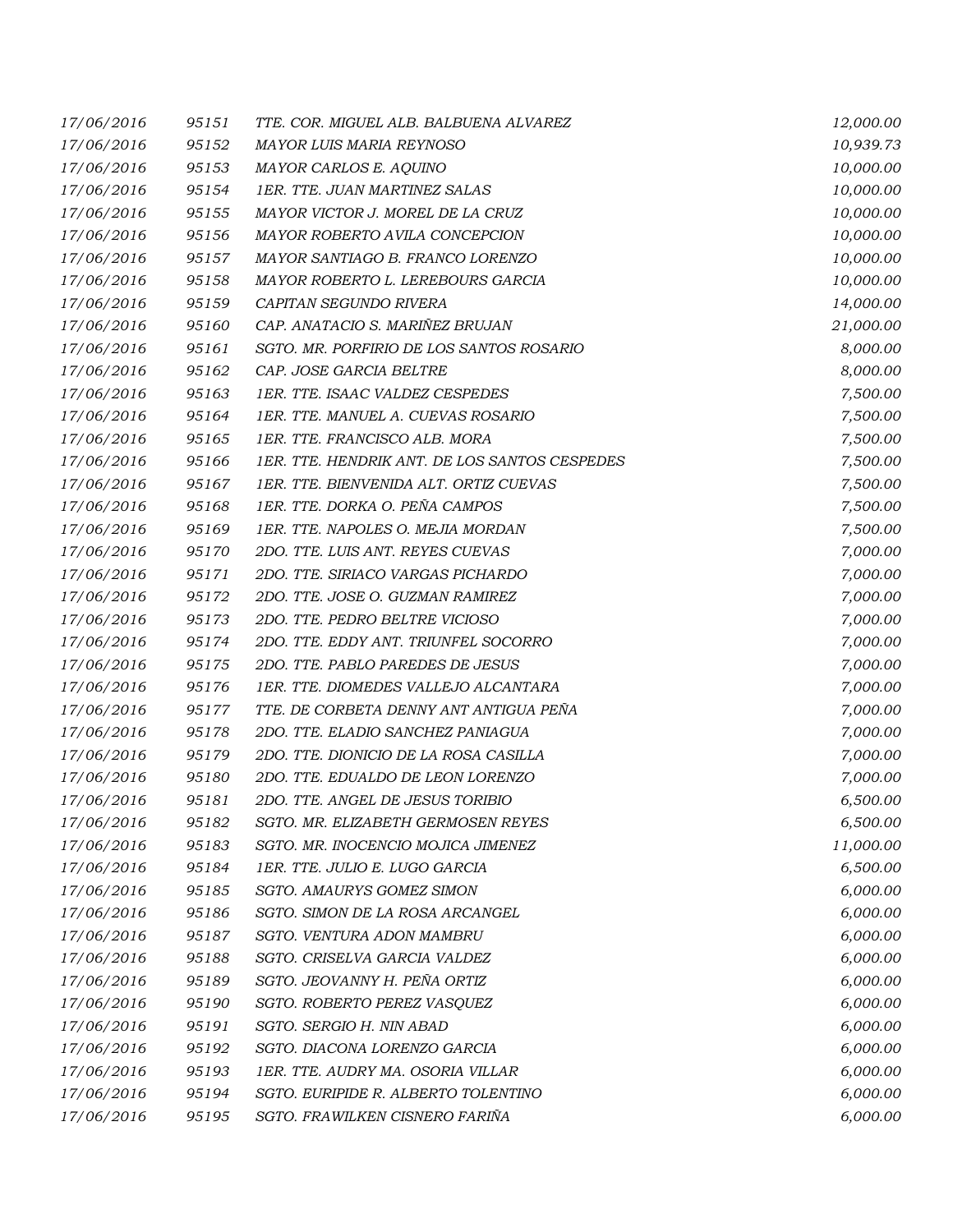| 17/06/2016 | 95196 | SGTO. MR. MILAGROS ALT. MEDINA ROSARIO    | 5,500.00  |
|------------|-------|-------------------------------------------|-----------|
| 17/06/2016 | 95197 | RASO ELIANA E. SENCION PEREZ              | 5,000.00  |
| 17/06/2016 | 95198 | RASO HECTOR Y. GUERRERO RODRIGUEZ         | 5,000.00  |
| 17/06/2016 | 95199 | SGTO. MR. MARIO ANT. FULGENCIO GARCIA     | 5,000.00  |
| 17/06/2016 | 95200 | CABO ANGEL A. ARRIAGA RODRIGUEZ           | 5,000.00  |
| 17/06/2016 | 95201 | CABO EDGAR PINEDA ROSSO                   | 5,000.00  |
| 17/06/2016 | 95202 | RASO DIANA K. PERDOMO DE LA CRUZ          | 5,000.00  |
| 17/06/2016 | 95203 | RASO DEYVI RAMIREZ                        | 5,000.00  |
| 17/06/2016 | 95204 | RASO MARITZA SILFA FAÑA                   | 5,000.00  |
| 17/06/2016 | 95205 | CABO EDGAR ANT. RODRIGUEZ VEGA            | 5,000.00  |
| 17/06/2016 | 95206 | CABO WILLIAM HERNANDEZ ROSARIO            | 7,900.00  |
| 17/06/2016 | 95207 | SGTO. YOHANYS MA. ALVAREZ JIMENEZ         | 5,000.00  |
| 17/06/2016 | 95208 | RASO RICHARDSON OGANDO MELO               | 5,000.00  |
| 17/06/2016 | 95209 | RASO RENE A. MARCELINO MORAN              | 5,000.00  |
| 17/06/2016 | 95210 | <b>SGTO. HILARIO AMPARO REYES</b>         | 5,000.00  |
| 17/06/2016 | 95211 | SGTO. FELIX J. PUELLO JIMENEZ             | 5,000.00  |
| 17/06/2016 | 95212 | CABO CESILIA MEDINA MATEO                 | 5,000.00  |
| 17/06/2016 | 95213 | CABO EDUARDO ENCARNACION AQUINO           | 5,000.00  |
| 17/06/2016 | 95214 | RASO FERNANDO DE LOS SANTOS DE LOS SANTOS | 5,000.00  |
| 17/06/2016 | 95215 | SGTO. MR. ANTONIO PEREZ VOLQUEZ           | 5,000.00  |
| 17/06/2016 | 95216 | SGTO. WENDY G. REYES CEPEDA               | 4,000.00  |
| 17/06/2016 | 95217 | SGTO. RICARDO ANT. CAMPUSANO TERRERO      | 4,000.00  |
| 17/06/2016 | 95218 | MAYOR ROQUE HERNANDEZ BENAVIDES           | 24,000.00 |
| 17/06/2016 | 95219 | 1ER. TTE. INRY J. ALCANTARA ROMERO        | 13,500.00 |
| 17/06/2016 | 95220 | SGTO. MR. SANDY M. PUENTE DE LOS SANTOS   | 16,000.00 |
| 17/06/2016 | 95221 | MAYOR RAUL TAVERAS D.                     | 18,000.00 |
| 17/06/2016 | 95222 | RASO NATANEL BELEN HERNANDEZ              | 8,739.50  |
| 17/06/2016 | 95223 | CAP. ANGEL DE LOS S. DUVERGE AGUASVIVAS   | 14,000.00 |
| 17/06/2016 | 95224 | CAP. FAUSTO CARRASCO RAMIREZ              | 14,000.00 |
| 17/06/2016 | 95225 | 2DO. TTE. JOSE G. MARIÑEZ TURBI           | 12,000.00 |
| 17/06/2016 | 95226 | 2DO. TTE. YOHANIS GONZALEZ ALVAREZ        | 12,000.00 |
| 17/06/2016 | 95227 | SGTO. MR. WILSON NUÑEZ TOLENTINO          | 11,000.00 |
| 17/06/2016 | 95228 | SGTO. JUNIOR CUETO GIL                    | 10,000.00 |
| 17/06/2016 | 95229 | CABO CARLOS W. DIAZ BAEZ                  | 8,000.00  |
| 17/06/2016 | 95230 | CABO DOMINGO DE LEON MORENO               | 8,000.00  |
| 17/06/2016 | 95231 | RASO LUIS ANT. JAQUEZ DIAZ                | 8,000.00  |
| 17/06/2016 | 95232 | SGTO. EYOEL TOLENTINO DE LA CRUZ          | 10,000.00 |
| 17/06/2016 | 95233 | COR. PAUL CORDERO MONTES DE OCA           | 59,674.02 |
| 17/06/2016 | 95234 | MAYOR RAFAEL ESPINOSA F.                  | 18,000.00 |
| 17/06/2016 | 95235 | CAP. EDWARD A. CASTILLO RODRIGUEZ         | 24,000.00 |
| 17/06/2016 | 95236 | 2DO. TTE. JUAN A. MERCEDES VASQUEZ        | 18,000.00 |
| 17/06/2016 | 95237 | 1ER. TTE. VICTOR ML. PEREZ JIMENEZ        | 17,000.00 |
| 17/06/2016 | 95238 | 1ER. TTE. GARY A. MEDRANO SOTO            | 17,000.00 |
| 17/06/2016 | 95239 | 2DO. TTE. YSIDRO ML. RODRIGUEZ ROJAS      | 16,000.00 |
| 17/06/2016 | 95240 | SGTO. GERFIS ROA DE LA ROSA               | 16,000.00 |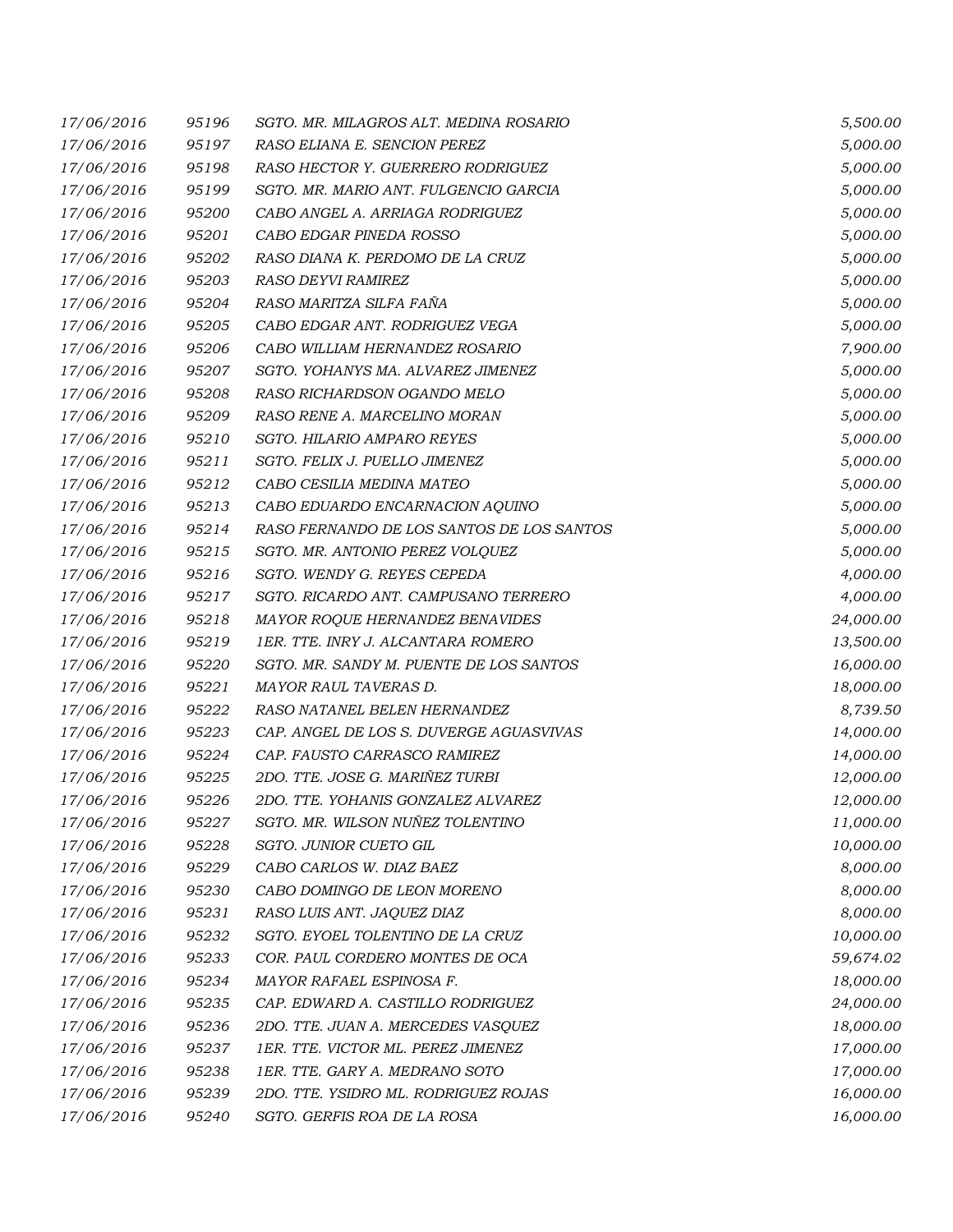| 17/06/2016 | 95241 | CABO ANDRES A. MERCEDES MORILLO        | 16,000.00 |
|------------|-------|----------------------------------------|-----------|
| 17/06/2016 | 95242 | RASO HANSEL DE LOS SANTOS RODRIGUEZ    | 19,000.00 |
| 17/06/2016 | 95243 | CAP. KAROL R. MENDEZ ROSARIO           | 15,000.00 |
| 17/06/2016 | 95244 | SGTO. PEDRO ANT. SERRANO DILONE        | 15,000.00 |
| 17/06/2016 | 95245 | RASO JUNIOR A. VALENTIN PUENTE         | 15,000.00 |
| 17/06/2016 | 95246 | SGTO. JOSE L. MARIA                    | 15,000.00 |
| 17/06/2016 | 95247 | SGTO. DIONY GARCIA SUERO               | 16,000.00 |
| 17/06/2016 | 95248 | SGTO. RAMON ANT. ROSARIO PEÑA          | 12,000.00 |
| 17/06/2016 | 95249 | CABO YSAURI GOMEZ MENDEZ               | 11,000.00 |
| 17/06/2016 | 95250 | <b>SGTO. REYES ARIAS</b>               | 10,196.33 |
| 17/06/2016 | 95251 | 1ER. TTE. YESENIA ANT. BATISTA ORTIZ   | 10,000.00 |
| 17/06/2016 | 95252 | MAYOR DAMIAN F. MORA                   | 18,000.00 |
| 17/06/2016 | 95253 | CABO HILARIO SEVERINO PASCUAL          | 9,000.00  |
| 17/06/2016 | 95254 | CABO SANTO A. BRUJAN AQUINO            | 8,739.81  |
| 17/06/2016 | 95255 | CABO ELPIDIO DIAZ VALLEJO              | 8,739.73  |
| 17/06/2016 | 95256 | CAP. VIRGILIO DE J. SARMIENTO          | 14,000.00 |
| 17/06/2016 | 95257 | CABO ENRIQUE RESTITUYO                 | 7,945.00  |
| 17/06/2016 | 95258 | 1ER. TTE. MARIO L. CASTRO RINCON       | 13,000.00 |
| 17/06/2016 | 95259 | SGTO. MR. VICTOR DE JS. BASILIO GARCIA | 11,000.00 |
| 17/06/2016 | 95260 | SGTO. MR. KELVIN W. ALMONTE MERCEDES   | 11,000.00 |
| 17/06/2016 | 95261 | SGTO. JUAN C. HEREDIA DE LOS SANTOS    | 10,000.00 |
| 17/06/2016 | 95262 | 1ER. TTE. JORGE E. CUEVAS SANTANA      | 10,000.00 |
| 17/06/2016 | 95263 | SGTO. MR. ADOLFO A. GOMEZ MIESES       | 9,000.00  |
| 17/06/2016 | 95264 | 2DO. TTE. LUIS ROSARIO MANZUETA        | 8,000.00  |
| 17/06/2016 | 95265 | RASO JUAN C. PERALTA                   | 8,000.00  |
| 17/06/2016 | 95266 | CABO JANEIRO MATOS CUEVAS              | 8,000.00  |
| 17/06/2016 | 95267 | SGTO. JUAN DE LA PAZ                   | 5,000.00  |
| 17/06/2016 | 95268 | SGTO. MR. JICLIES A. RONDON PERALTA    | 8,200.00  |
| 17/06/2016 | 95269 | CABO SUJENLI Y. HEREDIA DE LOS SANTOS  | 5,200.00  |
| 17/06/2016 | 95270 | 2DO. TTE. DANIEL PEREZ F.              | 9,200.00  |
| 17/06/2016 | 95271 | SGTO. VICTOR M. ESPIRITU SORIANO       | 7,200.00  |
| 17/06/2016 | 95272 | CABO STALIN J. ANDUJAR DIAZ            | 5,200.00  |
| 17/06/2016 | 95273 | RASO HERIBERTO A. ALVAREZ MONTAS       | 5,200.00  |
| 17/06/2016 | 95274 | RASO ANDDY SUAREZ BENITEZ              | 4,000.00  |
| 17/06/2016 | 95275 | RASO ANGEL R. ARROYO RIVAS             | 5,200.00  |
| 17/06/2016 | 95276 | TTE. COR. MANUEL R. ROJAS POLANCO      | 15,600.00 |
| 17/06/2016 | 95277 | MAYOR HENRY A. MEDRANO                 | 10,000.00 |
| 17/06/2016 | 95278 | TTE. COR. KELVIN R. MARTE ALMONTE      | 9,000.00  |
| 17/06/2016 | 95279 | CAPITAN ENRIQUE OLIVERO PEREZ          | 7,000.00  |
| 17/06/2016 | 95280 | CAP. MARINO RODRIGUEZ MARIÑEZ          | 7,000.00  |
| 17/06/2016 | 95281 | 1ER. TTE. LUIS ANT. AYBAR RIVERA       | 6,500.00  |
| 17/06/2016 | 95282 | 1ER. TTE. ALEJANDRINA FORTUNA ROA      | 6,500.00  |
| 17/06/2016 | 95283 | 1RE. TTE. PREVISTILIO LUGO RAMIREZ     | 6,500.00  |
| 17/06/2016 | 95284 | CAP. LORENZO REYES DE LEON             | 6,500.00  |
| 17/06/2016 | 95285 | 1ER. TTE. HAMLET A. PEREZ MARTINEZ     | 6,500.00  |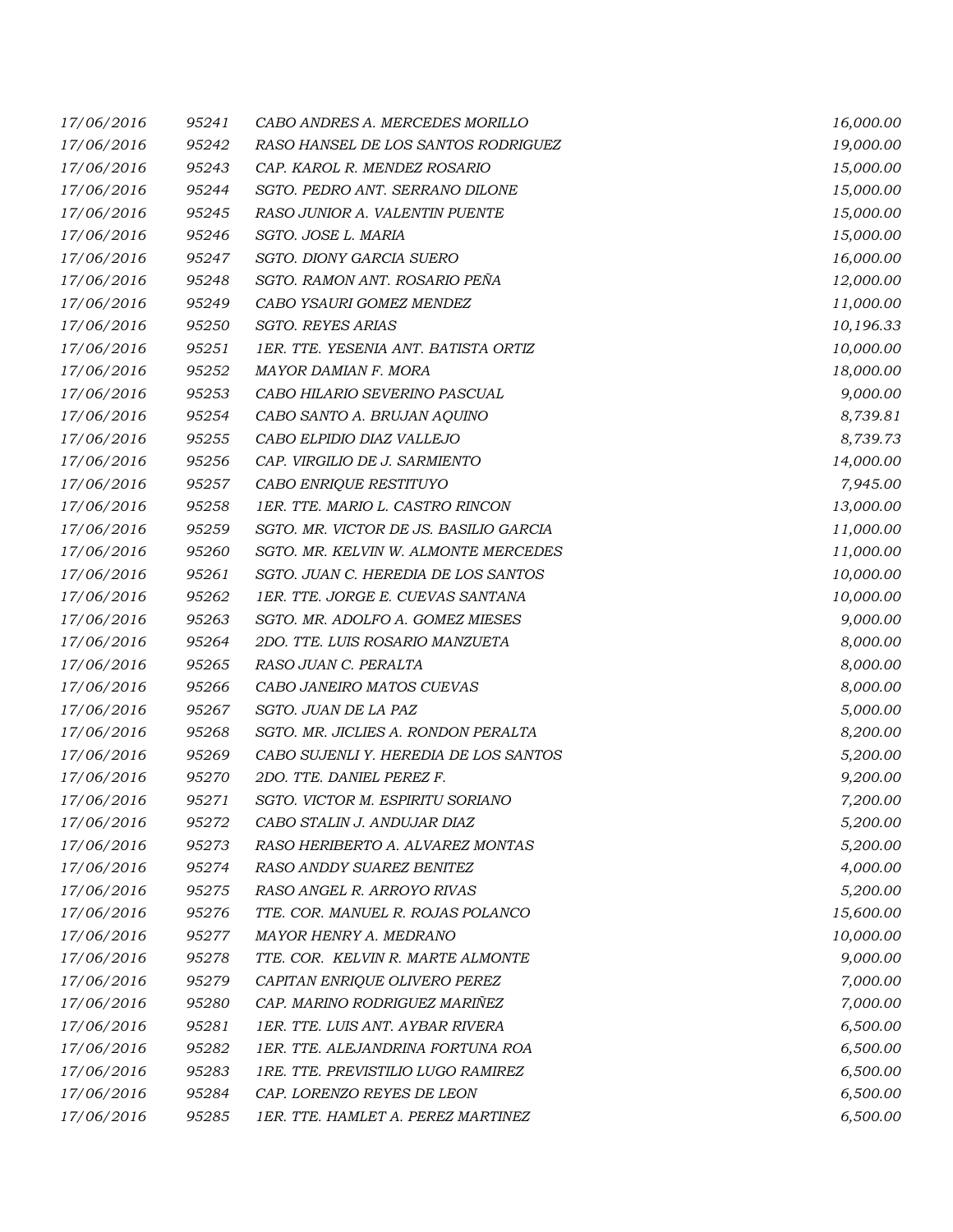| 17/06/2016 | 95286 | 2DO. TTE, ANA Y. BURGOS DURAN              | 6,000.00 |
|------------|-------|--------------------------------------------|----------|
| 17/06/2016 | 95287 | 2DO. TTE. ALEJANDRO E. MENDEZ VENTURA      | 6,000.00 |
| 17/06/2016 | 95288 | 2DO. TTE. TORIBIO J. FELIZ DIAZ            | 6,000.00 |
| 17/06/2016 | 95289 | 2DO. TTE. NEURY MERCEDES TAVAREZ           | 6,000.00 |
| 17/06/2016 | 95290 | 2DO. TTE. HAMLET JAQUEZ JIMENEZ            | 6,000.00 |
| 17/06/2016 | 95291 | 2DO. TTE. ALBERTO REYES SENA               | 6,000.00 |
| 17/06/2016 | 95292 | 2DO. TTE. ROBERT RINCON SALAS              | 6,000.00 |
| 17/06/2016 | 95293 | 2DO. TTE. MANUEL DE JS. ENCARNACION MONTAS | 6,000.00 |
| 17/06/2016 | 95294 | 2DO. TTE. MAXIMO FORTUNA DE LA CRUZ        | 6,000.00 |
| 17/06/2016 | 95295 | 2DO. TTE. JHONNY CADENA CORPORAN           | 6,000.00 |
| 17/06/2016 | 95296 | 2DO. TTE. JOSE D. RODRIGUEZ VENTURA        | 6,000.00 |
| 17/06/2016 | 95297 | SGTO. MR. GERSON ANTONIO ESCAÑO V.         | 5,500.00 |
| 17/06/2016 | 95298 | SGTO. MR. REYNALDO E. PEREZ CABRERA        | 5,500.00 |
| 17/06/2016 | 95299 | SGTO. MR. YSIDRO MOTA ESPINO               | 5,500.00 |
| 17/06/2016 | 95300 | SGTO. MR. EZEQUIEL LARA                    | 5,500.00 |
| 17/06/2016 | 95301 | SGTO. MR. ORLANDO ROMERO                   | 5,500.00 |
| 17/06/2016 | 95302 | SGTO. AQUILES MARTE SUERO                  | 5,000.00 |
| 17/06/2016 | 95303 | SGTO. ALEXANDER BELLO DE LEON              | 5,000.00 |
| 17/06/2016 | 95304 | SGTO. WILMAN PEÑA MENDEZ                   | 5,000.00 |
| 17/06/2016 | 95305 | SGTO. MARINO DE LA CRUZ GALVEZ             | 5,000.00 |
| 17/06/2016 | 95306 | SGTO. ALTAGRACIA ACOSTA ACOSTA             | 5,000.00 |
| 17/06/2016 | 95307 | SGTO. DOMINGO DE S. HERRAND ESPINOSA       | 5,000.00 |
| 17/06/2016 | 95308 | SGTO. DANIEL TEJEDA MARTINEZ               | 5,000.00 |
| 17/06/2016 | 95309 | SGTO. ROLANDO E. ENCARNACION ENCARNACION   | 5,000.00 |
| 17/06/2016 | 95310 | SGTO. WILLIAM BAEZ TAVAREZ                 | 5,000.00 |
| 17/06/2016 | 95311 | 2DO. TTE. ALEXANDER MONTAS DE JESUS        | 5,000.00 |
| 17/06/2016 | 95312 | SGTO. JOAN ML. BRITO NUÑEZ                 | 5,000.00 |
| 17/06/2016 | 95313 | 2DO. TTE. IGNACIO L. TRINIDAD              | 5,000.00 |
| 17/06/2016 | 95314 | SGTO. SLEVER Y. BRITO POLANCO              | 5,000.00 |
| 17/06/2016 | 95315 | CABO FRENCIS ANT. LEBRON VICENTE           | 4,000.00 |
| 17/06/2016 | 95316 | CABO YESENIA Y. RAMIREZ RODRIGUEZ          | 4,000.00 |
| 17/06/2016 | 95317 | SGTO. LEUDIS J. CRUZ DECENA                | 4,000.00 |
| 17/06/2016 | 95318 | RASO RICHARD R. JACINTO MONTERO            | 4,000.00 |
| 17/06/2016 | 95319 | RASO KEYDI PEREZ                           | 4,000.00 |
| 17/06/2016 | 95320 | CABO FRANCISCO ALB. HERRAND BERIGUETE      | 4,000.00 |
| 17/06/2016 | 95321 | RASO GUSTAVO A. FELIZ FLORIAN              | 4,000.00 |
| 17/06/2016 | 95322 | RASO JEFFERSON PRENSA CALDERON             | 4,000.00 |
| 17/06/2016 | 95323 | CABO WILLIAM M. MENDEZ FERNANDEZ           | 4,000.00 |
| 17/06/2016 | 95324 | RASO MANUEL DE JS. MORA MATEO              | 4,000.00 |
| 17/06/2016 | 95325 | CABO RAFAEL G. CRUZ DIAZ                   | 4,000.00 |
| 17/06/2016 | 95326 | RASO FELIX ANT. DE LA CRUZ                 | 4,000.00 |
| 17/06/2016 | 95327 | CABO CHARLES L. FERRERA VASQUEZ            | 4,000.00 |
| 17/06/2016 | 95328 | CABO HENRRY J. RAMIREZ DE OLEO             | 4,000.00 |
| 17/06/2016 | 95329 | SGTO. ROLANDO OGANDO DE LOS SANTOS         | 4,000.00 |
| 17/06/2016 | 95330 | CABO WILSON A. ROMAN ESTEVEZ               | 4,000.00 |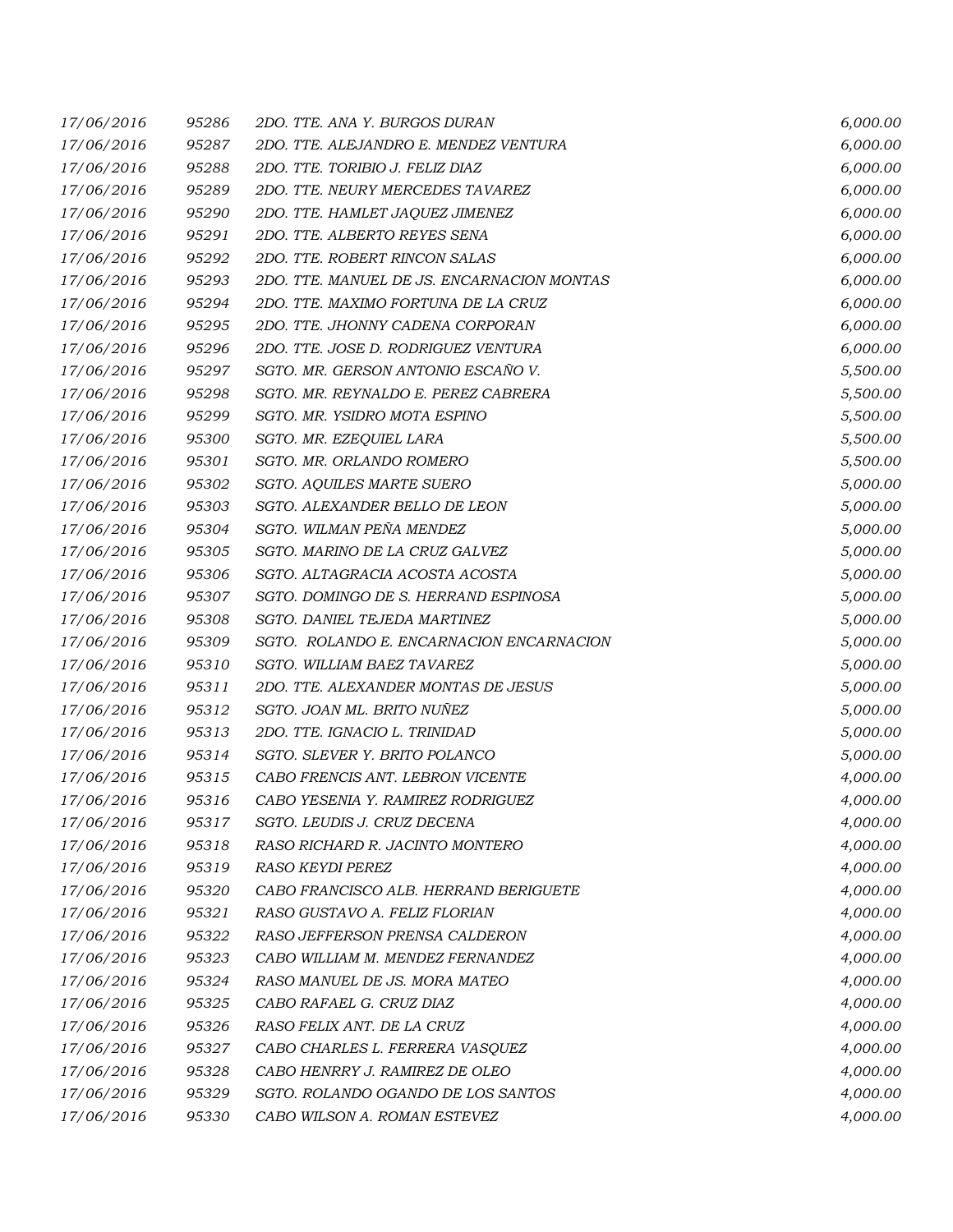| 17/06/2016 | 95331 | RASO RAILIN DE LA ROSA MOQUETE                 | 4,133.33  |
|------------|-------|------------------------------------------------|-----------|
| 17/06/2016 | 95332 | RASO JULIO E. BELLIARD RODRIGUEZ               | 4,133.33  |
| 17/06/2016 | 95333 | CABO ANTONIO MEDINA MEDINA                     | 5,000.00  |
| 17/06/2016 | 95334 | CABO EDELSON Y. CALDERON PEREZ                 | 4,000.00  |
| 17/06/2016 | 95335 | SGTO. HONARKIN DE LOS SANTOS RODRIGUEZ         | 5,200.00  |
| 17/06/2016 | 95336 | RASO JOSE ANT. MATEO MARTINEZ                  | 4,000.00  |
| 17/06/2016 | 95337 | CABO DELVIN B. CACERES CACERES                 | 5,200.00  |
| 17/06/2016 | 95338 | CABO JUAN PEÑA RAMIREZ                         | 4,000.00  |
| 17/06/2016 | 95339 | SGTO. NATHANAEL FELIZ LOPEZ                    | 7,200.00  |
| 17/06/2016 | 95340 | SGTO. MR. CRISTIAN ML. CAMPUSANO DE LOS SANTOS | 5,200.00  |
| 17/06/2016 | 95341 | CAP. HAIROL LUCIANO MONTERO                    | 6,500.00  |
| 17/06/2016 | 95342 | 2DO. TTE. RAMON ELIAS RAMIREZ PEÑA             | 6,000.00  |
| 17/06/2016 | 95343 | 2DO. TTE. CARLOS ANT. TRINIDAD MARINE          | 6,000.00  |
| 17/06/2016 | 95344 | 2DO. TTE. ADRIANO ENCARNACION ESCOTO           | 6,000.00  |
| 17/06/2016 | 95345 | SGTO. MR. ROLANDO DE LA CRUZ DE LA CRUZ        | 5,500.00  |
| 17/06/2016 | 95346 | SGTO. MR. DESIDERIO POLANCO BRITO              | 5,500.00  |
| 17/06/2016 | 95347 | SGTO. MR. MARIA TERRERO PEREZ                  | 5,500.00  |
| 17/06/2016 | 95348 | SGTO. YAQUIRA S. NIN LAHOZ                     | 5,000.00  |
| 17/06/2016 | 95349 | RASO LUIS ML. DIAZ BEATO                       | 4,000.00  |
| 17/06/2016 | 95350 | CABO MIGUEL NOVAS FLORIAN                      | 4,000.00  |
| 17/06/2016 | 95351 | <b>RASO TOMAS MARTINEZ</b>                     | 4,000.00  |
| 17/06/2016 | 95352 | SGTO. TONY S. MONTERO FERRERAS                 | 5,000.00  |
| 17/06/2016 | 95353 | RASO MARCO A. BATISTA RUIZ                     | 5,200.00  |
| 17/06/2016 | 95354 | RASO JOSE ALB. POLANCO VILLA                   | 4,000.00  |
| 17/06/2016 | 95355 | 2DO. TTE. FAUTINO MONTERO DE LOS SANTOS        | 5,500.00  |
| 17/06/2016 | 95356 | COR. FELIX ML. ANTIGUA GERMAN                  | 50,000.00 |
| 17/06/2016 | 95357 | MAYOR MANUEL DE JESUS DECENA                   | 10,060.00 |
| 17/06/2016 | 95358 | 1ER. TTE. ALCADIO HERRERA DE LA CRUZ           | 11,000.00 |
| 17/06/2016 | 95359 | CAP. PEDRO F. JIMENEZ CAPELLAN                 | 6,500.00  |
| 17/06/2016 | 95360 | 1ER. TTE. WILFREDO SANCHEZ CORDERO             | 6,500.00  |
| 17/06/2016 | 95361 | 2DO. TTE. JUAN ABAD                            | 6,000.00  |
| 17/06/2016 | 95362 | SGTO. MR. JOSE J. ENCARNACION MONTERO          | 5,500.00  |
| 17/06/2016 | 95363 | 2DO. TTE. BERNARDO QUEZADA PERALTA             | 5,500.00  |
| 17/06/2016 | 95364 | 1ER. TTE. SICTO HEREDIA                        | 5,500.00  |
| 17/06/2016 | 95365 | SGTO. LUIS M. DE LA ROSA DE LA ROSA            | 5,000.00  |
| 17/06/2016 | 95366 | 2DO. TTE. ELIAS ESTEVEZ CUBA                   | 5,000.00  |
| 17/06/2016 | 95367 | CABO ELISON PEREZ RAMIREZ                      | 4,000.00  |
| 17/06/2016 | 95368 | MRO. JOSE ANT. MERCEDES BELLO                  | 4,000.00  |
| 17/06/2016 | 95369 | CABO RADHAIRSA GUZMAN DE LA CRUZ               | 4,000.00  |
| 17/06/2016 | 95370 | CABO FREDDY PEREZ OTAÑO                        | 6,000.00  |
| 17/06/2016 | 95371 | RASO JUAN C. ANTIGUA ACOSTA                    | 6,000.00  |
| 17/06/2016 | 95372 | RASO JUAN C. CRUZ VASQUEZ                      | 6,000.00  |
| 17/06/2016 | 95373 | 2DO. TTE. LOIDA E, REYES AMPARO                | 4,000.00  |
| 17/06/2016 | 95374 | RASO NICOL S. FIGUEROA ZAPEY                   | 5,600.00  |
| 17/06/2016 | 95375 | TTE. DE CORBETA BARTOLO NUÑEZ SMITH            | 8,200.00  |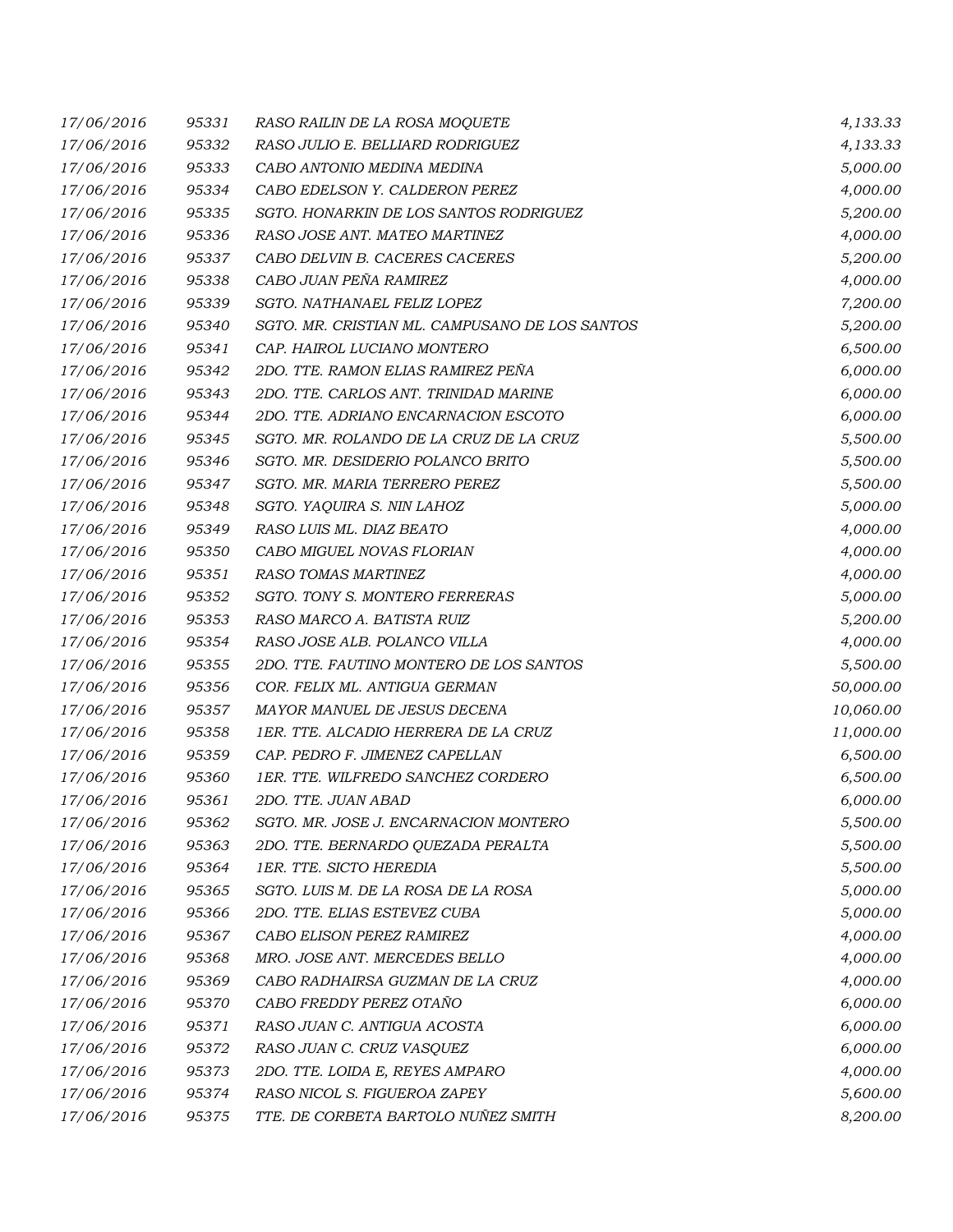| 17/06/2016 | 95376 | SGTO. MR. RAFAEL JAQUEZ RAFAEL          | 5,200.00  |
|------------|-------|-----------------------------------------|-----------|
| 17/06/2016 | 95377 | CAP. FELIX BRITO HERNANDEZ              | 7,000.00  |
| 17/06/2016 | 95378 | SGTO. RAMON E. DEL ORBE GUILLEN         | 5,000.00  |
| 17/06/2016 | 95379 | RASO JACQUELINE MERCEDES MARTINEZ       | 4,000.00  |
| 17/06/2016 | 95380 | RASO PABEL HERNANDEZ ZABALA             | 4,000.00  |
| 17/06/2016 | 95381 | SGTO. NELFRAN D. BAUTISTA FELIX         | 5,000.00  |
| 17/06/2016 | 95382 | 2DO. TTE. JOSE T. DE LEON RODRIGUEZ     | 8,200.00  |
| 17/06/2016 | 95383 | CABO MOISES CONTRERAS PAULINO           | 6,000.00  |
| 17/06/2016 | 95384 | SGTO. MR. JAINER CUEVAS FERRERAS        | 8,200.00  |
| 17/06/2016 | 95385 | MAYOR TEODORO VALDEZ PEREZ              | 9,000.00  |
| 17/06/2016 | 95386 | CAP. FELIPE SIERRA DOTEL                | 7,000.00  |
| 17/06/2016 | 95387 | 2DO TTE. CIPRIAN ROSARIO SUERO          | 6,000.00  |
| 17/06/2016 | 95388 | CABO YASMIN MA. GONZALEZ CABRERA        | 4,000.00  |
| 17/06/2016 | 95389 | MAYOR JULIO C. HERNANDEZ CRUZ           | 7,000.00  |
| 17/06/2016 | 95390 | RASO WANDER MERCEDES MATEO              | 5,200.00  |
| 17/06/2016 | 95391 | SGTO. FREDDY A. REYES CAMPUSANO         | 5,000.00  |
| 17/06/2016 | 95392 | SGTO. MR. CANDIDA R. AGUERO ENCARNACION | 5,500.00  |
| 17/06/2016 | 95393 | SGTO. GUARINA DEL P. PEREZ RODRIGUEZ    | 5,000.00  |
| 17/06/2016 | 95394 | CABO MERQUIADES LORENZO GONZALEZ        | 4,000.00  |
| 17/06/2016 | 95395 | 2DO. TTE CONCEPCION DEL C MENDOZA JORGE | 6,000.00  |
| 17/06/2016 | 95396 | MARINERO HENRY VALERA GARCIA            | 4,000.00  |
| 17/06/2016 | 95397 | SGTO. FELIX MUESES MARTINEZ             | 7,200.00  |
| 17/06/2016 | 95398 | SGTO. MR. IVAN J. AMPARO                | 12,000.00 |
| 17/06/2016 | 95399 | 1ER. TTE. MAXIMO DIAZ V.                | 11,000.00 |
| 17/06/2016 | 95400 | SGTO. LEON F. COLOMBO CASTILLO          | 8,000.00  |
| 17/06/2016 | 95401 | 1ER. TTE. TOMAS MONTERO M.              | 6,500.00  |
| 17/06/2016 | 95402 | 2DO. TTE. JUAN F. MANZANILLO PASCUAL    | 6,000.00  |
| 17/06/2016 | 95403 | 2DO. TTE. JOSE O. MENDOZA DE LA CRUZ    | 6,000.00  |
| 17/06/2016 | 95404 | SGTO. SIXTA SANCHEZ SANTOS              | 5,000.00  |
| 17/06/2016 | 95405 | SGTO. MR. MARIO DE LA ROSA LIRANZO      | 5,000.00  |
| 17/06/2016 | 95406 | RASO BIENVENIDO CABRERA NOVAS           | 4,000.00  |
| 17/06/2016 | 95407 | 1ER. TTE. PEDRO CONTRERAS ALCANTARA     | 6,500.00  |
| 17/06/2016 | 95408 | SGTO. MR. WENDY D. TEJEDA TORRES        | 5,500.00  |
| 17/06/2016 | 95409 | TTE. DE FRAGATA MANUEL MONTAÑO MENDEZ   | 6,500.00  |
| 17/06/2016 | 95410 | 2DO. TTE. FRANCISCO DE LA CRUZ TEJEDA   | 6,000.00  |
| 17/06/2016 | 95411 | SGTO. ELIZABETH ACEVEDO QUIROZ          | 5,000.00  |
| 17/06/2016 | 95412 | CABO IRENO BAUTISTA MANZUETA            | 4,000.00  |
| 17/06/2016 | 95413 | RASO JUAN FCO. HERASME PEÑA             | 4,900.00  |
| 17/06/2016 | 95414 | 1ER. TTE. REYNA I. CARABALLO MENDEZ     | 6,500.00  |
| 17/06/2016 | 95415 | SGTO. MR. PEDRO A. MOQUETE              | 5,500.00  |
| 17/06/2016 | 95416 | RASO MARIA H. ESPINAL FABIAN            | 4,000.00  |
| 17/06/2016 | 95417 | RASO JUAN D. PEREZ ROJAS                | 4,000.00  |
| 17/06/2016 | 95418 | 2DO. TTE. CRUZ ANT. FELIZ MEDRANO       | 6,000.00  |
| 17/06/2016 | 95419 | MAYOR JOEL SANTANA HERNANDEZ            | 20,000.00 |
| 17/06/2016 | 95420 | MAYOR FLORENTINO LOPEZ ROJAS            | 15,000.00 |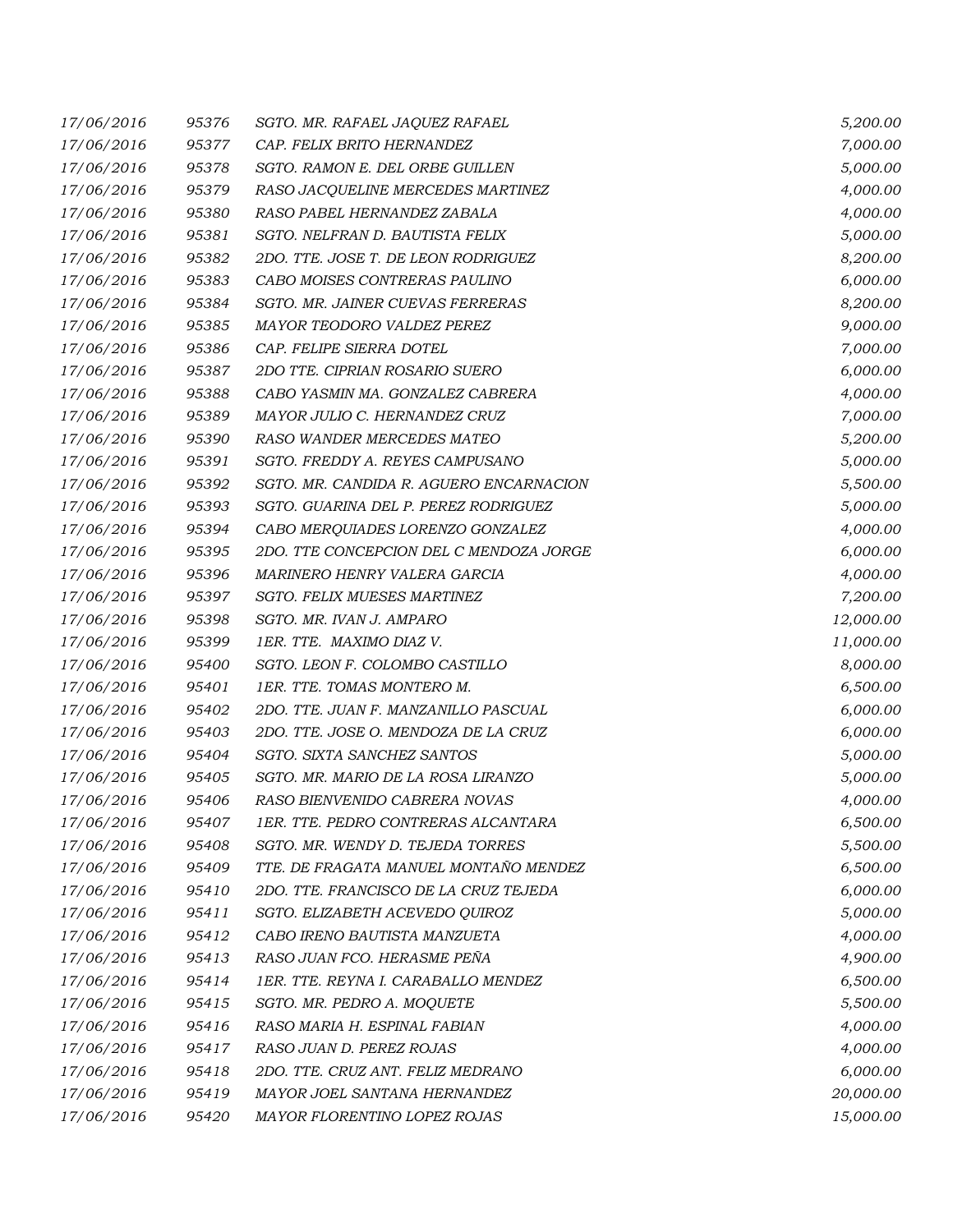| 17/06/2016 | 95421 | 2DO. TTE. FRANCISCO DE A. JIMENEZ ALMONTE | 12,000.00 |
|------------|-------|-------------------------------------------|-----------|
| 17/06/2016 | 95422 | 1ER. TTE. YERDY FCO. MENDEZ TRINIDAD      | 6,500.00  |
| 17/06/2016 | 95423 | 1ER. TTE. LAZARO B. CAMACHO DE LA CRUZ    | 6,500.00  |
| 17/06/2016 | 95424 | 2DO. TTE. DOMINGA G. DE JESUS AMPARO      | 6,000.00  |
| 17/06/2016 | 95425 | 2DO. TTE. EPIFANIO SANCHEZ LLUBERES       | 6,000.00  |
| 17/06/2016 | 95426 | 2DO. TTE. DIEGO ML. PEÑA FIGUEROA         | 6,000.00  |
| 17/06/2016 | 95427 | SGTO. MR. BOLIVIA B. TERRERO PEREZ        | 5,500.00  |
| 17/06/2016 | 95428 | SGTO. MR. ANYELO MORENO GARCIA            | 7,200.00  |
| 17/06/2016 | 95429 | SGTO. MR. FELIX MARCELO MESA              | 5,500.00  |
| 17/06/2016 | 95430 | SGTO. MR. JUAN C. DIAZ HERRERA            | 5,500.00  |
| 17/06/2016 | 95431 | SGTO. KELVIN PANIAGUA DE LOS SANTOS       | 5,000.00  |
| 17/06/2016 | 95432 | SGTO. AMAURYS CALZADO JAVIER              | 5,000.00  |
| 17/06/2016 | 95433 | SGTO. MR. PEDRO ENCARNACION SANCHEZ       | 5,000.00  |
| 17/06/2016 | 95434 | SGTO. CRISTIAN GUZMAN                     | 4,000.00  |
| 17/06/2016 | 95435 | RASO JOSE M. PEREZ CUEVAS                 | 4,000.00  |
| 17/06/2016 | 95436 | RASO MABEL P. SANCHEZ LOPEZ               | 4,000.00  |
| 17/06/2016 | 95437 | RASO JULIO C. SOLANO PEÑA                 | 4,000.00  |
| 17/06/2016 | 95438 | RASO LUCIA M. CRUZ POLANCO                | 4,000.00  |
| 17/06/2016 | 95439 | CABO MIGUEL A. DIAZ BENITEZ               | 4,000.00  |
| 17/06/2016 | 95440 | CABO LUIS ANT. LEREBOURS ALCANTARA        | 4,000.00  |
| 17/06/2016 | 95441 | SGTO. DOMINGO E. MONTERO PEÑA             | 8,000.00  |
| 17/06/2016 | 95442 | 1ER. TTE. FELIX ANT. MOQUETE MONTILLA     | 11,000.00 |
| 17/06/2016 | 95443 | 2DO. TTE. RAMON MA. CABRERA RINCON        | 10,000.00 |
| 17/06/2016 | 95444 | SGTO. JULIO C. ESPINAL PEREZ              | 8,000.00  |
| 17/06/2016 | 95445 | RASO OCTAVIANO MONTERO BAEZ               | 13,000.00 |
| 17/06/2016 | 95446 | SGTO. PEDRO MONEGRO ROSA                  | 5,000.00  |
| 17/06/2016 | 95447 | CABO JUAN A. SANTOS MORBAN                | 6,000.00  |
| 17/06/2016 | 95448 | 2DO. TTE. ORLANDO DUVAL MELENDEZ          | 5,500.00  |
| 17/06/2016 | 95449 | SGTO. RAFAEL ANT. UCETA MONTAN            | 7,200.00  |
| 17/06/2016 | 95450 | CABO MARCIA MONTERO MONTERO               | 5,000.00  |
| 17/06/2016 | 95451 | SGTO. MR. GETULIO RODRIGUEZ FIGUEREO      | 8,200.00  |
| 17/06/2016 | 95452 | SGTO. MR. CRISTIAN DEMORIZI BALBUENA      | 9,000.00  |
| 17/06/2016 | 95453 | 1ER. TTE. FIDIAN GONZALEZ                 | 11,000.00 |
| 17/06/2016 | 95454 | 1ER. TTE. BIENVENIDO RUBIO SENA           | 11,000.00 |
| 17/06/2016 | 95455 | 2DO. TTE. ANGEL MA. MORILLO ROSARIO       | 10,000.00 |
| 17/06/2016 | 95456 | SGTO. MR. CARLOS ML. SANCHEZ CUEVAS       | 9,000.00  |
| 17/06/2016 | 95457 | SGTO. LUIS ML. GONZALEZ CARPIO            | 8,000.00  |
| 17/06/2016 | 95458 | RASO LUIS A. LARA PUJOLS                  | 6,000.00  |
| 17/06/2016 | 95459 | 1ER. TTE. SANTOS E. GARCIA OGANDO         | 11,000.00 |
| 17/06/2016 | 95460 | 1ER. TTE. JACOBO DE LEON PEREZ            | 11,000.00 |
| 17/06/2016 | 95461 | 1ER. TTE. REMEDIO PEREZ FELIZ             | 11,000.00 |
| 17/06/2016 | 95462 | 2DO. TTE. JUAN B. OLMOS HERNANDEZ.        | 10,000.00 |
| 17/06/2016 | 95463 | 2DO. TTE. JUAN C. NOVAS ROSARIO           | 10,000.00 |
| 17/06/2016 | 95464 | SGTO. GUILLERMO DEL ROSARIO MUÑOZ         | 8,000.00  |
| 17/06/2016 | 95465 | SGTO. MR. RUBEN ALCANTARA JIMENEZ         | 4,000.00  |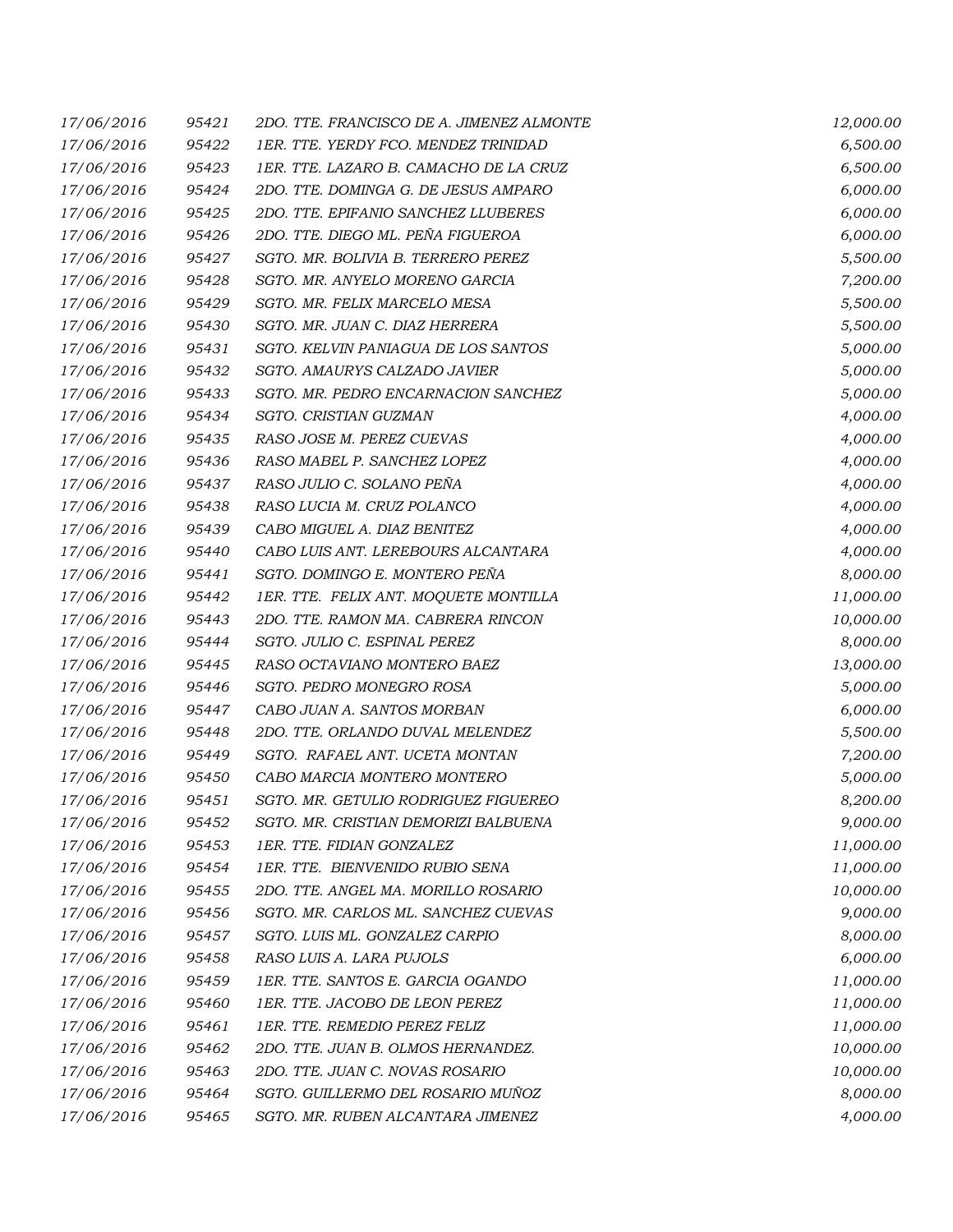| 17/06/2016 | 95466 | RASO LUIS A. PEREZ MEDINA                 | 6,000.00  |
|------------|-------|-------------------------------------------|-----------|
| 17/06/2016 | 95467 | 1ER. TTE. DIGNO JIMENEZ ROMERO            | 11,000.00 |
| 17/06/2016 | 95468 | 2DO. TTE. CLODOMIRO ZABALA SANTOS         | 10,000.00 |
| 17/06/2016 | 95469 | SGTO. JUAN C. MONTILLA MONTERO            | 10,933.33 |
| 17/06/2016 | 95470 | SGTO. MR. WINKY R. REYES ZABALA           | 12,000.00 |
| 17/06/2016 | 95471 | 1ER. TTE. FERNANDO GOMEZ MENDEZ           | 9,900.00  |
| 17/06/2016 | 95472 | SGTO. RAUL GARCIA HENRIQUEZ               | 7,900.00  |
| 17/06/2016 | 95473 | CABO FRANKLIN MONTERO MONTERO             | 4,900.00  |
| 17/06/2016 | 95474 | CAP. JOSE M. JAQUEZ FERNANDEZ             | 6,500.00  |
| 17/06/2016 | 95475 | 2DO. TTE. MIRIAM ALT. LARA CUEVAS         | 6,000.00  |
| 17/06/2016 | 95476 | 2DO. TTE. NELSON SANTANA BAUTISTA         | 6,000.00  |
| 17/06/2016 | 95477 | SGTO. MR. ENEROLINDA AQUINO DE LOS SANTOS | 5,500.00  |
| 17/06/2016 | 95478 | SGTO. CARMELINO CONTRERAS OFFRER          | 5,000.00  |
| 17/06/2016 | 95479 | SGTO. JOSE ALT. ENCARNACION VALDEZ        | 5,000.00  |
| 17/06/2016 | 95480 | 2DO. TTE. JORGE DE LOS SANTOS ANDUJAR     | 12,000.00 |
| 17/06/2016 | 95481 | SGTO. MR. JOVANNY ABREU SURIEL            | 8,200.00  |
| 17/06/2016 | 95482 | SGTO. MARINO ABAD PUELLO                  | 8,000.00  |
| 17/06/2016 | 95483 | SGTO. MARTIN BERNABEL VIZCAINO            | 8,000.00  |
| 17/06/2016 | 95484 | RASO CARLOS ML. ROSARIO NUÑEZ             | 6,000.00  |
| 17/06/2016 | 95485 | CAP. JOSE DIAZ FLORIAN                    | 7,000.00  |
| 17/06/2016 | 95486 | 2DO TTE. FELICIANO REYES FLORIAN          | 6,000.00  |
| 17/06/2016 | 95487 | SGTO. CEVERO RODRIGUEZ RODRIGUEZ          | 5,000.00  |
| 17/06/2016 | 95488 | SGTO. MR. RAFAEL FRANCO LUNA              | 9,000.00  |
| 17/06/2016 | 95489 | 2DO. TTE. MAXIMO F. CRUZ ROSARIO          | 8,200.00  |
| 17/06/2016 | 95490 | SGTO. MR. LEANDRO ALB. JAVIER ENCARNACION | 9,000.00  |
| 17/06/2016 | 95491 | SGTO. MR. RAMON R. VICTORIANO AQUINO      | 9,000.00  |
| 17/06/2016 | 95492 | SGTO. WILSON MATEO PEREZ                  | 8,000.00  |
| 17/06/2016 | 95493 | SGTO. ALEXANDER A. MATEO AGUASVIVA        | 5,000.00  |
| 17/06/2016 | 95494 | CABO CARLOS FLORENTINO FLORENTINO         | 4,000.00  |
| 17/06/2016 | 95495 | 2DO. TTE. WILLIAN DISLA BAEZ              | 6,000.00  |
| 17/06/2016 | 95496 | SGTO. MR. AQUINO BELLIARD ROJAS           | 4,000.00  |
| 17/06/2016 | 95497 | RASO HUGO M. RODRIGUEZ OGANDO             | 6,000.00  |
| 17/06/2016 | 95498 | TTE. COR. JOSE M. ROSARIO AQUINO          | 10,000.00 |
| 17/06/2016 | 95499 | MAYOR HILARIO O. AYBAR POLANCO            | 9,000.00  |
| 17/06/2016 | 95500 | MAYOR JORGE L. ZOUAIN TAVAREZ             | 9,000.00  |
| 17/06/2016 | 95501 | CAP. JOSE L. MENDEZ CRUZ                  | 7,000.00  |
| 17/06/2016 | 95502 | CAP. FELIPE ANT. GARCIA PERALTA           | 7,000.00  |
| 17/06/2016 | 95503 | CAP. JOSE L. MORROBEL                     | 7,000.00  |
| 17/06/2016 | 95504 | 2DO. TTE. BLAS FERNANDEZ GIL              | 6,000.00  |
| 17/06/2016 | 95505 | 1ER. TTE. ISIDRO A. HERRERA MADERA        | 6,000.00  |
| 17/06/2016 | 95506 | 1ER. TTE. SANTO CALZADO                   | 6,000.00  |
| 17/06/2016 | 95507 | 1ER. TTE. JOSE N. BETANCES DIAZ           | 6,000.00  |
| 17/06/2016 | 95508 | 1ER. TTE. CARLOS J. BIDO D OLEO           | 6,000.00  |
| 17/06/2016 | 95509 | SGTO. MR. ELIAS R. MEDINA TERRERO         | 5,500.00  |
| 17/06/2016 | 95510 | SGTO. MR. REIMUNDO ALVAREZ PEÑA           | 5,500.00  |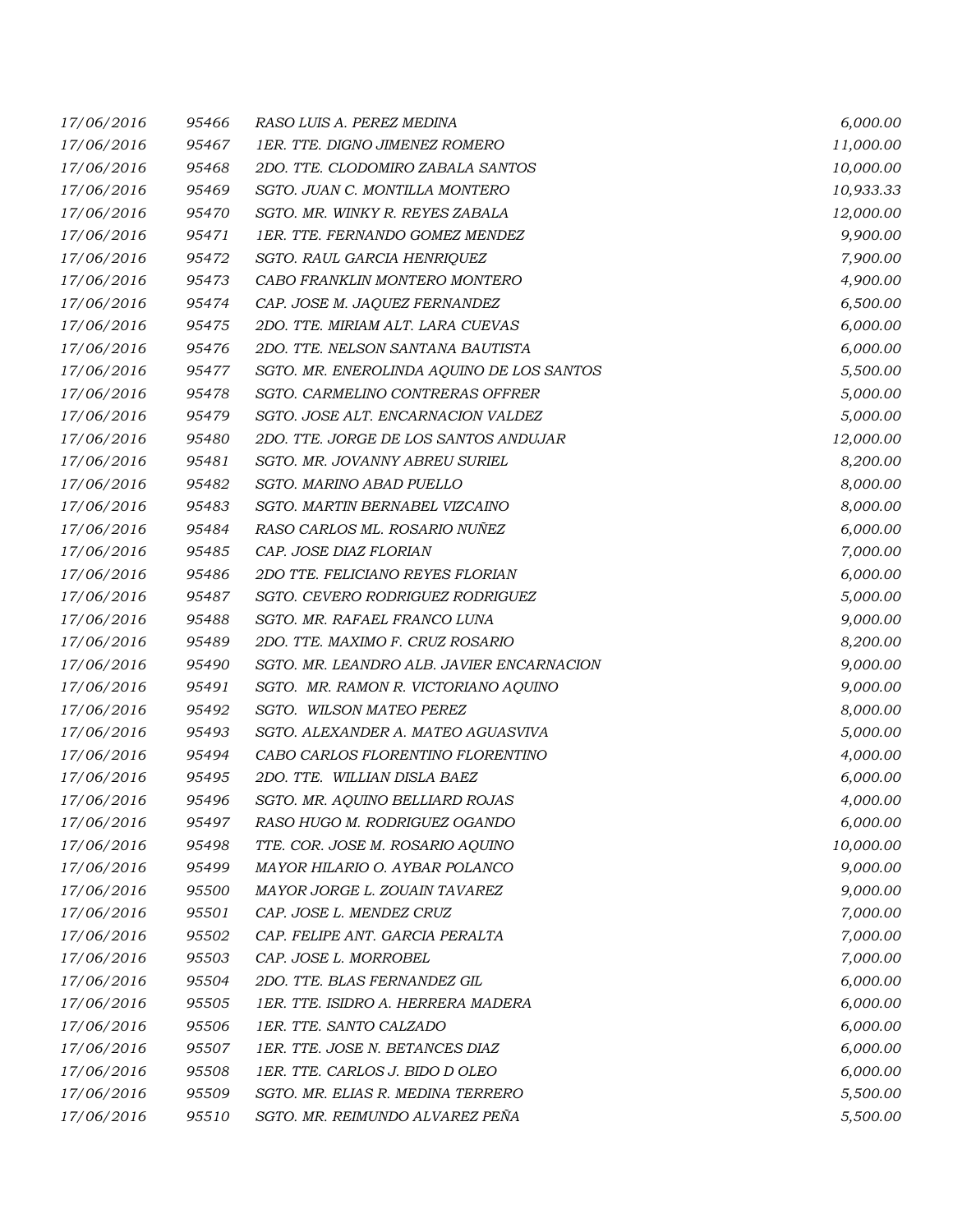| 17/06/2016 | 95511 | SGTO. MR. RAYMUNDO FAÑAS REYES         | 5,500.00  |
|------------|-------|----------------------------------------|-----------|
| 17/06/2016 | 95512 | SGTO. MAYOR GUSTAVO A. ZARZUELA ARROYO | 5,500.00  |
| 17/06/2016 | 95513 | SGTO. MR. RAFAEL ANT. ALCANTARA REYES  | 5,500.00  |
| 17/06/2016 | 95514 | SGTO. MR. MANUEL ANT. GIL DE LEON      | 5,500.00  |
| 17/06/2016 | 95515 | SGTO. MR. GILBERTO ACOSTA GONZALEZ     | 5,500.00  |
| 17/06/2016 | 95516 | 2DO. TTE. JUAN J. PIMENTEL             | 5,500.00  |
| 17/06/2016 | 95517 | SGTO. ALBERTO ANT. DE LA CRUZ MATA     | 5,000.00  |
| 17/06/2016 | 95518 | SGTO. DANNY R. ABREU CONCEPCION        | 5,000.00  |
| 17/06/2016 | 95519 | SGTO. ROBERT E. TEJADA SUAREZ          | 5,000.00  |
| 17/06/2016 | 95520 | SGTO. MIGUEL ANT. PASCUAL LAHOZ        | 5,000.00  |
| 17/06/2016 | 95521 | CABO ROBERTO DEL ROSARIO CENA          | 4,000.00  |
| 17/06/2016 | 95522 | CABO HECTOR R. BAUTISTA PICHARDO       | 4,000.00  |
| 17/06/2016 | 95523 | RASO KATIUSKA DEL C. MERCEDES          | 4,000.00  |
| 17/06/2016 | 95524 | RASO JALBRIN R. SANTANA GOMEZ          | 4,000.00  |
| 17/06/2016 | 95525 | RASO EDINSON J. MARTINEZ GIL           | 4,000.00  |
| 17/06/2016 | 95526 | CABO JUAN STGO. PEÑA RODRIGUEZ         | 4,000.00  |
| 17/06/2016 | 95527 | RASO LUIS ML. RODRIGUEZ SIGOLLEN       | 4,000.00  |
| 17/06/2016 | 95528 | CABO ARELIS M. VILLAR SANTOS           | 4,000.00  |
| 17/06/2016 | 95529 | CABO JOSE R. ACEVEDO FAMILIA           | 4,000.00  |
| 17/06/2016 | 95530 | SGTO. GERMAN RAMIREZ JIMENEZ           | 4,000.00  |
| 17/06/2016 | 95531 | CABO HECTOR A. DE LOS SANTOS NONE      | 4,000.00  |
| 17/06/2016 | 95532 | 2DO. TTE. JULIO A. FRANCO DE AZA       | 9,200.00  |
| 17/06/2016 | 95533 | SGTO. MR. JOSE ANT. ROSARIO MARTINEZ   | 4,000.00  |
| 17/06/2016 | 95534 | 2DO. TTE. JOSE LUIS CRUZ JORGE         | 9,200.00  |
| 17/06/2016 | 95535 | SGTO. MIGUEL SILVERIO MARIA            | 5,000.00  |
| 17/06/2016 | 95536 | SGTO. JOSE ALT. SANCHEZ DE LA CRUZ     | 5,200.00  |
| 17/06/2016 | 95537 | SGTO. MARTIRES ULLOA HERNANDEZ         | 5,000.00  |
| 17/06/2016 | 95538 | CABO ALFREDO ABREU                     | 5,200.00  |
| 17/06/2016 | 95539 | SGTO. DOMINGO DE LOS S. ESTEVEZ        | 7,200.00  |
| 17/06/2016 | 95540 | SGTO. FELIX ANT. JAQUEZ                | 7,200.00  |
| 17/06/2016 | 95541 | RASO MIGUEL FELIZ CABRERA              | 4,000.00  |
| 17/06/2016 | 95542 | SGTO. CARLOS O. BRITO PEÑA             | 7,200.00  |
| 17/06/2016 | 95543 | SGTO. MR. FRANCISCO D. BAEZ VALERIO    | 4,000.00  |
| 17/06/2016 | 95544 | RASO FRANCISCO DURAN RAMIREZ           | 4,000.00  |
| 17/06/2016 | 95545 | CABO MIGUEL V. ARAGONEZ GOMEZ          | 4,000.00  |
| 17/06/2016 | 95546 | CAP. LUCILO PEÑA PASCUAL               | 6,500.00  |
| 17/06/2016 | 95547 | 2DO. TTE. ERNESTO ENCARNACION ROSARIO  | 6,000.00  |
| 17/06/2016 | 95548 | SGTO. MR. JUAN ANT. ROSA GOMEZ         | 5,500.00  |
| 17/06/2016 | 95549 | CABO SANTA M. HENRIQUEZ PASCUAL        | 4,000.00  |
| 17/06/2016 | 95550 | SGTO. REYNOSO PIÑA GUERRERO            | 5,000.00  |
| 17/06/2016 | 95551 | CABO JOSE M. MINAYA GOMEZ              | 4,000.00  |
| 17/06/2016 | 95552 | 2DO. TTE. SILVESTRE FELIZ HERNANDEZ    | 10,000.00 |
| 17/06/2016 | 95553 | SGTO. ANTONIO CASTRO BELEN             | 8,000.00  |
| 17/06/2016 | 95554 | SGTO. JAIME Y. VERAS QUEZADA           | 12,000.00 |
| 17/06/2016 | 95555 | MAYOR LORENZO DE LEON FLORES           | 9,000.00  |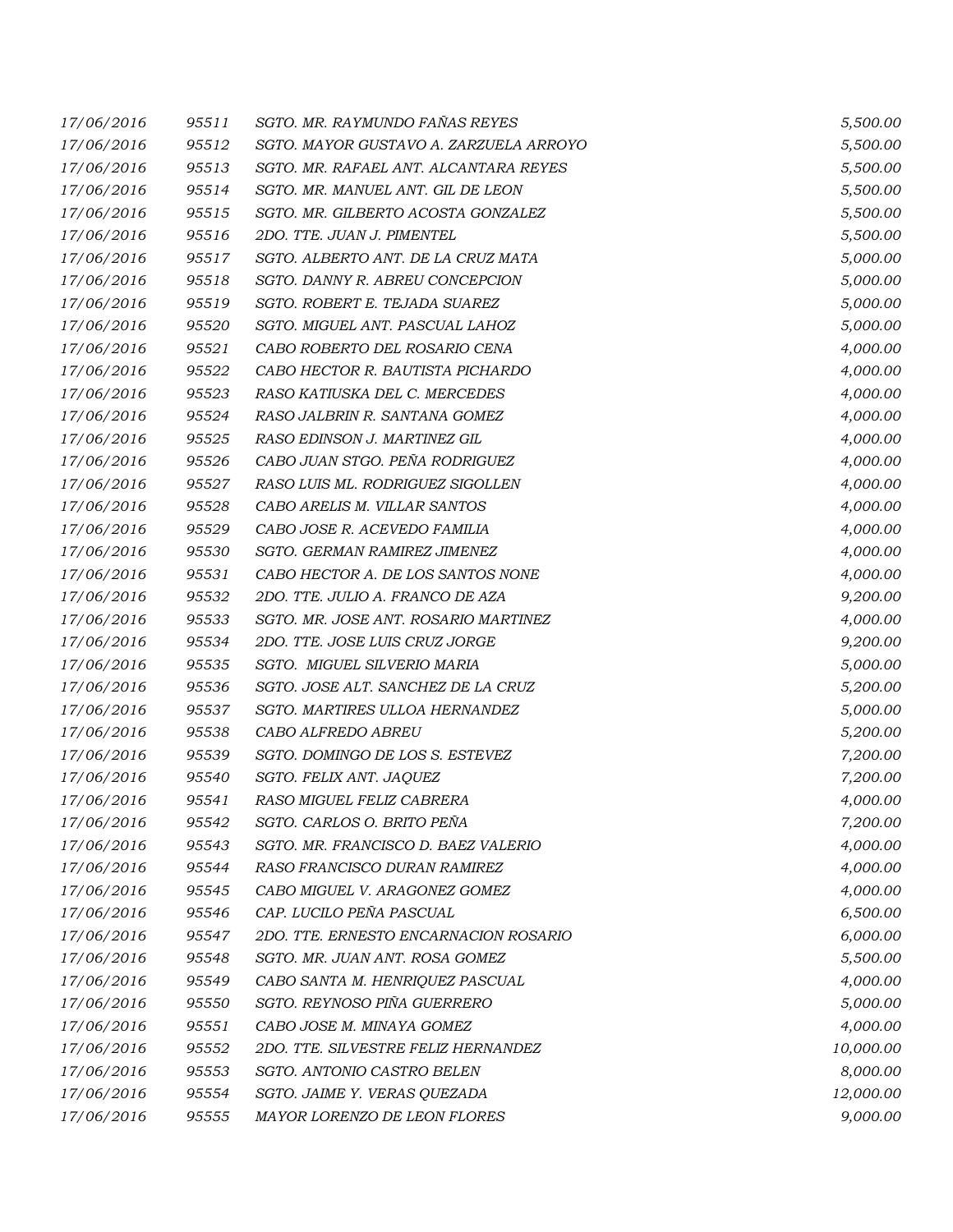| 17/06/2016 | 95556 | SGTO. MR. ISMAEL DE LA CRUZ TAPIA          | 5,500.00 |
|------------|-------|--------------------------------------------|----------|
| 17/06/2016 | 95557 | SGTO. MR. JUAN G. BONIFACIO GUTIERREZ      | 5,500.00 |
| 17/06/2016 | 95558 | RASO RUDDY R. RUIZ GARCIA                  | 4,000.00 |
| 17/06/2016 | 95559 | RASO ROSA ANT. RODRIGUEZ JORAN             | 4,000.00 |
| 17/06/2016 | 95560 | 1ER. TTE. HENRY R. HILARIO PERALTA         | 6,500.00 |
| 17/06/2016 | 95561 | SGTO. JOSE VICTORIANO ROSA                 | 5,000.00 |
| 17/06/2016 | 95562 | SGTO. NICOLAS HERRERA GRATEREAUX           | 5,000.00 |
| 17/06/2016 | 95563 | RASO FRANKLIN PICHARDO VICTORIANO          | 4,000.00 |
| 17/06/2016 | 95564 | CAP. MANUEL DE JS. SENA HERNANDEZ          | 7,000.00 |
| 17/06/2016 | 95565 | CAP. GERSON ACOSTA POLANCO                 | 7,000.00 |
| 17/06/2016 | 95566 | 2DO. TTE. JOSE D. TIFA                     | 6,000.00 |
| 17/06/2016 | 95567 | SGTO. MARIA L. ADAMES MARTE                | 5,000.00 |
| 17/06/2016 | 95568 | CABO ALBIN ML. HICIANO GONZALEZ            | 4,000.00 |
| 17/06/2016 | 95569 | 1ER. TTE. AGUSTIN NUÑEZ NUÑEZ              | 6,000.00 |
| 17/06/2016 | 95570 | SGTO. MR. PABLO ML. MORONTA REYES          | 5,000.00 |
| 17/06/2016 | 95571 | CABO RAMON ANT. PICHARDO ALVAREZ           | 4,000.00 |
| 17/06/2016 | 95572 | SGTO. MR. SANTIAGO BATISTA DIAZ            | 5,500.00 |
| 17/06/2016 | 95573 | SGTO. SOREMINDA FLETE ADAMES               | 5,000.00 |
| 17/06/2016 | 95574 | CABO JUAN CISNEROS ALMANZAR                | 4,000.00 |
| 17/06/2016 | 95575 | SGTO. MR. FRANCISCO S. FULCAR VILORIO      | 5,500.00 |
| 17/06/2016 | 95576 | CABO JOSE ANT. TAVERAS ARIAS               | 4,000.00 |
| 17/06/2016 | 95577 | SGTO. JOSE A. FELIX PEREZ                  | 5,000.00 |
| 17/06/2016 | 95578 | CABO WILLIAMS ADAMES ESPINAL               | 4,000.00 |
| 17/06/2016 | 95579 | 2DO. TTE. JOSE ALB. EVANGELISTA CONCEPCION | 5,000.00 |
| 17/06/2016 | 95580 | RASO JUNIOR CABRERA RODRIGUEZ              | 5,200.00 |
| 17/06/2016 | 95581 | 2DO. TTE. JOSE ML. PAULINO ACOSTA          | 5,000.00 |
| 17/06/2016 | 95582 | CABO JESUS ANT. DE LA CRUZ SUERO           | 4,000.00 |
| 17/06/2016 | 95583 | SGTO. MR. WILSON GERMAN DE LA CRUZ         | 5,500.00 |
| 17/06/2016 | 95584 | SGTO. EDUARDO DE JS. CRUZ VENTURA          | 5,000.00 |
| 17/06/2016 | 95585 | CABO YENNY ALT. ROSARIO GARCIA             | 5,200.00 |
| 17/06/2016 | 95586 | SGTO. RAMON SEVERINO PAREDES               | 7,200.00 |
| 17/06/2016 | 95587 | SGTO. MR. SANTO E. TEJEDA                  | 9,000.00 |
| 17/06/2016 | 95588 | 1ER. TTE. RUBEN D. GARCIA DE LEON          | 6,500.00 |
| 17/06/2016 | 95589 | CAP. NELSON RODRIGUEZ BEATO                | 6,000.00 |
| 17/06/2016 | 95590 | SGTO. MR. LUIS CASTRO ACOSTA               | 5,500.00 |
| 17/06/2016 | 95591 | SGTO. MR. JACOBO ANT. HURTADO MARIA        | 5,500.00 |
| 17/06/2016 | 95592 | RASO ROANGEL FCO. FRIAS ROJAS              | 4,000.00 |
| 17/06/2016 | 95593 | RASO ROBINSON OVIEDO FARIAS                | 4,000.00 |
| 17/06/2016 | 95594 | SGTO. RAMON ANT. JIMENEZ NUÑEZ             | 7,200.00 |
| 17/06/2016 | 95595 | RASO DANIEL ADAMES PERALTA                 | 4,000.00 |
| 17/06/2016 | 95596 | RASO LORENZO L. VERAS DE LA ROSA           | 4,000.00 |
| 17/06/2016 | 95597 | SGTO. JOSE L. BONIFACIO GUTIERREZ          | 5,000.00 |
| 17/06/2016 | 95598 | SGTO. MR. MATIAS CRUCETA REINOSO           | 8,200.00 |
| 17/06/2016 | 95599 | SGTO. JOSE R. HERNANDEZ PAULINO            | 4,000.00 |
| 17/06/2016 | 95600 | SGTO. MR. FREDDY DE JESUS                  | 8,200.00 |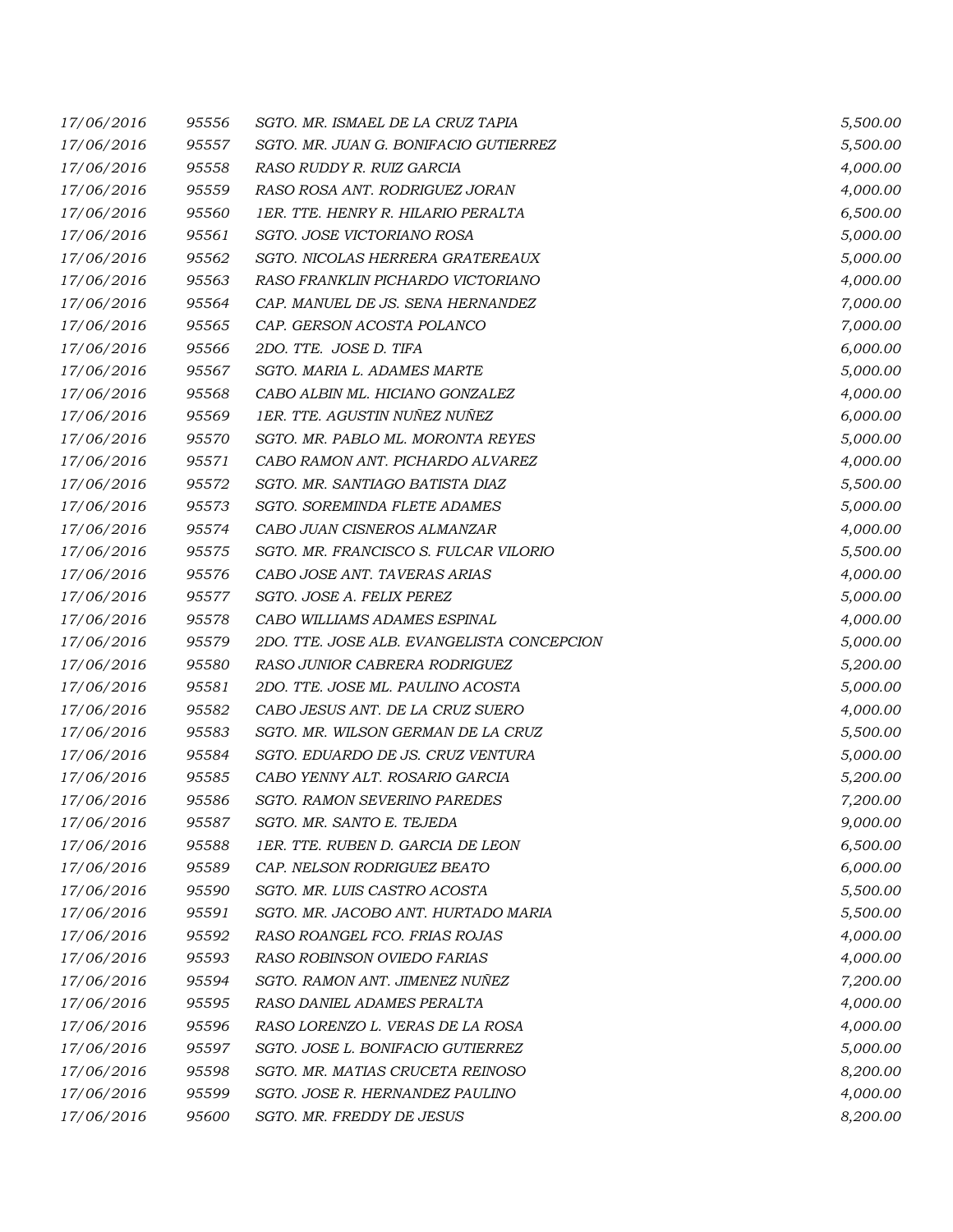| 17/06/2016 | 95601 | 2DO. TTE. CARLOS ANT. FORTUNA MONCION | 6,000.00 |
|------------|-------|---------------------------------------|----------|
| 17/06/2016 | 95602 | SGTO. RAFAEL DEL C. GUZMAN LOPEZ      | 5,000.00 |
| 17/06/2016 | 95603 | CAP. NOEL S. SOSA PAULINO             | 7,000.00 |
| 17/06/2016 | 95604 | SGTO. EDUARDO MONTERO GRULLON         | 6,000.00 |
| 17/06/2016 | 95605 | RASO ROBERT O. VASQUEZ FELIZ          | 4,000.00 |
| 17/06/2016 | 95606 | RASO PETRONILA LOPEZ MEDINA           | 4,000.00 |
| 17/06/2016 | 95607 | RASO ROSELIA PEREZ DE LA CRUZ         | 4,000.00 |
| 17/06/2016 | 95608 | 1ER. TTE. ANGEL M. PERALTA PEÑA       | 6,500.00 |
| 17/06/2016 | 95609 | 2DO. TTE. PABLO GARCIA MONTERO        | 6,000.00 |
| 17/06/2016 | 95610 | 2DO. TTE. APOLINAR PEÑA PEÑA          | 6,000.00 |
| 17/06/2016 | 95611 | 2DO. TTE. LEODAN URBAEZ FELIZ         | 6,000.00 |
| 17/06/2016 | 95612 | SGTO. JOSE DOLORES TRINIDAD FELIZ     | 5,000.00 |
| 17/06/2016 | 95613 | SGTO. LUIS L. ARIAS SANCHEZ           | 5,000.00 |
| 17/06/2016 | 95614 | RASO DIONERIS DE LA CRUZ LOPEZ        | 4,000.00 |
| 17/06/2016 | 95615 | CABO WANDER SANTANA FERRERAS          | 4,000.00 |
| 17/06/2016 | 95616 | CABO ESTERVIN ML. CRUZ PEREZ          | 4,000.00 |
| 17/06/2016 | 95617 | SGTO. ALEXANDER DE LEON GARCIA        | 7,200.00 |
| 17/06/2016 | 95618 | RASO WILMER A. URBAEZ FELIZ           | 4,000.00 |
| 17/06/2016 | 95619 | SGTO. LIBRADO M. SEGURA ALCANTARA     | 5,000.00 |
| 17/06/2016 | 95620 | SGTO. FAUSTINO BASIL LUIS             | 6,900.00 |
| 17/06/2016 | 95621 | SGTO. MR. REILYN D. FELIZ GUEVARA     | 4,000.00 |
| 17/06/2016 | 95622 | 1ER. TTE. MERGEN F. BATISTA RIVAS     | 6,500.00 |
| 17/06/2016 | 95623 | 2DO. TTE. FAUSTO D. ROCHA PEREZ       | 9,200.00 |
| 17/06/2016 | 95624 | SGTO. MR. ANGEL R. GONZALEZ CUEVAS    | 5,500.00 |
| 17/06/2016 | 95625 | SGTO. GILTON MATEO MEDINA             | 7,200.00 |
| 17/06/2016 | 95626 | 2DO. TTE. PATRICIO GOMEZ SEGURA       | 6,000.00 |
| 17/06/2016 | 95627 | RASO WARLIN ANT. CARVAJAL CUEVAS      | 4,000.00 |
| 17/06/2016 | 95628 | SGTO. MR. JAVIEL MEDINA GONZALEZ      | 5,500.00 |
| 17/06/2016 | 95629 | SGTO. ELVIN U. NOVAS MEDRANO          | 5,000.00 |
| 17/06/2016 | 95630 | CAP. JUAN DE D. NOVAS VARGAS          | 6,000.00 |
| 17/06/2016 | 95631 | SGTO. MR. LUIS F. JOSE GARCIA         | 5,500.00 |
| 17/06/2016 | 95632 | SGTO. ROBERTO ANT. FELIZ MATOS        | 7,200.00 |
| 17/06/2016 | 95633 | CABO FRANCIS L. VOLQUEZ NOVAS         | 4,000.00 |
| 17/06/2016 | 95634 | 2DO. TTE. JOSELIN DIAZ SENA           | 6,000.00 |
| 17/06/2016 | 95635 | 1ER. TTE. DELIS G. COLON VALDEZ       | 5,500.00 |
| 17/06/2016 | 95636 | SGTO. HUMBERTO MEDINA ROA             | 7,200.00 |
| 17/06/2016 | 95637 | MAYOR RAFAEL ANT. SOTO MORETA         | 9,000.00 |
| 17/06/2016 | 95638 | RASO MIGUELINA PEREZ BELTRE           | 4,000.00 |
| 17/06/2016 | 95639 | CABO WILKINS E. HERNANDEZ GARCIA      | 6,000.00 |
| 17/06/2016 | 95640 | RASO YOHAN ML. LUCIANO BAUTISTA       | 6,000.00 |
| 17/06/2016 | 95641 | RASO EDWARD ANT. OGANDO TERRERO       | 4,000.00 |
| 17/06/2016 | 95642 | SGTO. MR. JOSE ML. REYES BELLO        | 8,200.00 |
| 17/06/2016 | 95643 | CABO JEOVANNY A. SANCHEZ ADAMES       | 4,000.00 |
| 17/06/2016 | 95644 | CABO JOSE R. COHEN BERAS              | 4,000.00 |
| 17/06/2016 | 95645 | SGTO. LUIS FCO. AMADOR VICIOSO        | 5,200.00 |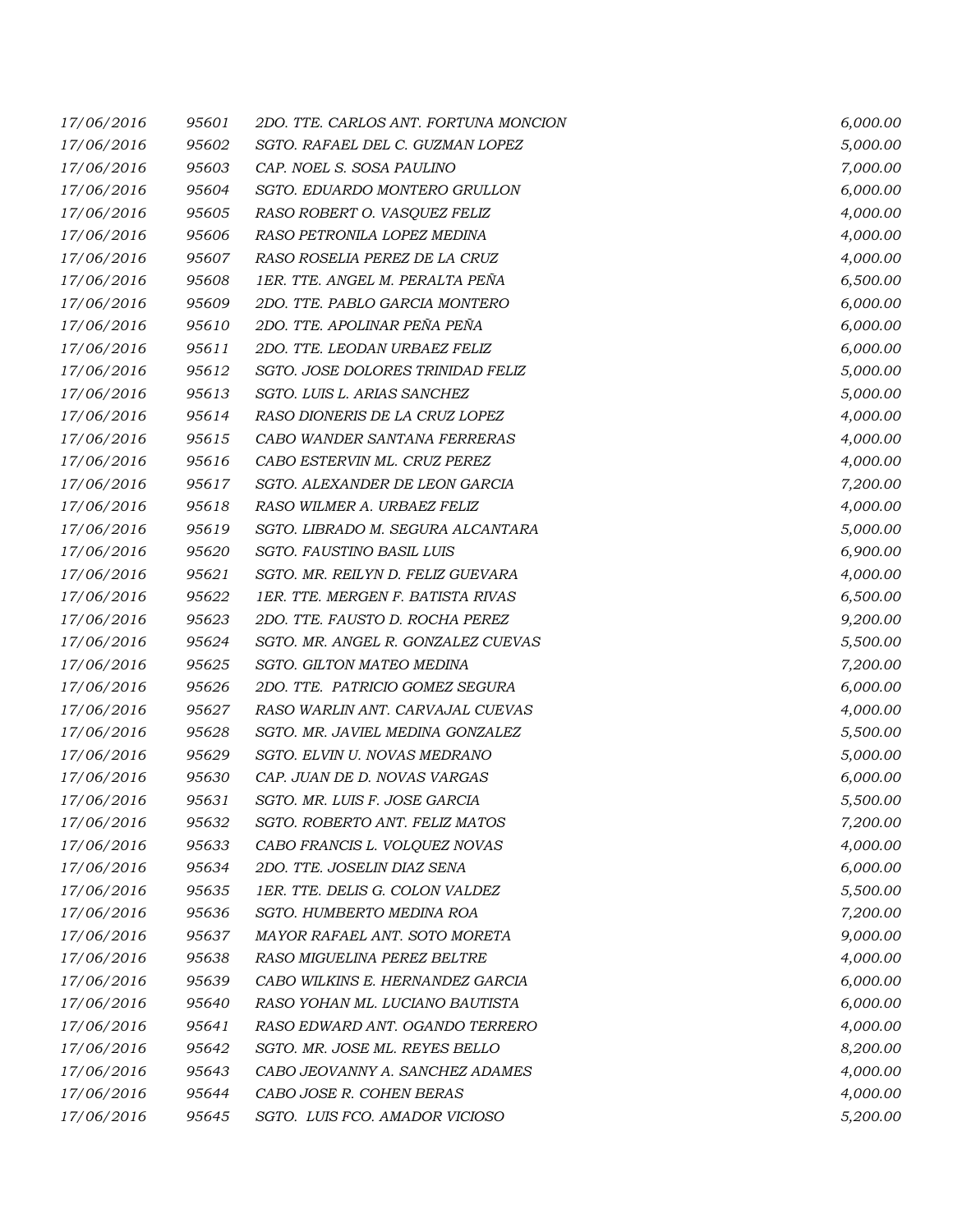| 17/06/2016 | 95646 | SGTO. MR. FERNANDO MATEO               | 5,500.00  |
|------------|-------|----------------------------------------|-----------|
| 17/06/2016 | 95647 | CABO VICTOR ESPINOSA GONZALEZ          | 4,900.00  |
| 17/06/2016 | 95648 | 2DO. TTE. ELADIO CABRERA ROA           | 6,000.00  |
| 17/06/2016 | 95649 | 1ER. TTE. TEODORO VALLEJO MORILLO      | 5,500.00  |
| 17/06/2016 | 95650 | 1ER. TTE. WILSON GUZMAN PEREZ          | 5,500.00  |
| 17/06/2016 | 95651 | SGTO. CRISTHIAN R. CONCEPCION ORTIZ    | 5,000.00  |
| 17/06/2016 | 95652 | SGTO. ELVIN ENCARNACION OGANDO         | 5,000.00  |
| 17/06/2016 | 95653 | SGTO. CRISTIAN ENCARNACION VALENZUELA  | 5,000.00  |
| 17/06/2016 | 95654 | CABO HECTOR CALDERON CAPELLAN          | 4,000.00  |
| 17/06/2016 | 95655 | CABO JONATHAN F. MEDINA                | 4,000.00  |
| 17/06/2016 | 95656 | RASO ALTAGRACIA MATEO SOLIS            | 4,000.00  |
| 17/06/2016 | 95657 | CABO RAMONA MATEO BUGUE                | 4,000.00  |
| 17/06/2016 | 95658 | RASO ANYELA N. DE LOS SANTOS PIÑA      | 4,000.00  |
| 17/06/2016 | 95659 | 2DO. TTE. JOSE E. CABRAL Y CABRAL      | 6,000.00  |
| 17/06/2016 | 95660 | RASO MIGUEL ALCANTARA RAMOS            | 4,000.00  |
| 17/06/2016 | 95661 | SGTO. ARTURO VILLEGAS DE LOS SANTOS    | 5,000.00  |
| 17/06/2016 | 95662 | 2DO. TTE. SILVIO E. ZABALA OGANDO      | 6,000.00  |
| 17/06/2016 | 95663 | 2DO. TTE. JOSE A. DIAZ VALDEZ          | 6,000.00  |
| 17/06/2016 | 95664 | SGTO. MR. MANUEL S. MONTILLA MADE      | 5,500.00  |
| 17/06/2016 | 95665 | SGTO. SALVADOR DE LOS SANTOS TURBI     | 7,200.00  |
| 17/06/2016 | 95666 | CABO EDDY A. MONTILLA MONTERO          | 4,000.00  |
| 17/06/2016 | 95667 | 1ER. TTE. WILLIAM G. PEREZ             | 5,500.00  |
| 17/06/2016 | 95668 | CABO AGUSTIN FLORENTINO ROSARIO        | 5,200.00  |
| 17/06/2016 | 95669 | SGTO. MR. MARIOLIN LORENZO MEDINA      | 5,000.00  |
| 17/06/2016 | 95670 | RASO ANGELO VALLEJO ALCANTARA          | 4,000.00  |
| 17/06/2016 | 95671 | SGTO. LUIS ALB. DE LA ROSA GONZALEZ    | 6,200.00  |
| 17/06/2016 | 95672 | RASO VALERIO MORILLO MERAN             | 5,200.00  |
| 17/06/2016 | 95673 | CABO JORGE L. FIGUEREO DIAZ            | 4,000.00  |
| 17/06/2016 | 95674 | 1ER. TTE. FRANCISCO ALBER VALDEZ       | 6,500.00  |
| 17/06/2016 | 95675 | 2DO. TTE. RAFAEL E. ENCARNACION ADAMES | 6,000.00  |
| 17/06/2016 | 95676 | SGTO. ANTONIO GOMEZ TAPIA              | 4,000.00  |
| 17/06/2016 | 95677 | CABO MARIBEL DEL C. MOREL              | 4,000.00  |
| 17/06/2016 | 95678 | CABO AGUSTIN CORONADO CORONADO         | 4,000.00  |
| 17/06/2016 | 95679 | SGTO. JOSE L. VALDEZ MEDINA            | 5,000.00  |
| 17/06/2016 | 95680 | CABO ALEXANDER Y. TAPIA CRUZ           | 4,000.00  |
| 17/06/2016 | 95681 | SGTO. GUILLERMO E. RODRIGUEZ           | 6,900.00  |
| 17/06/2016 | 95682 | RASO JUNIOR CUEVAS GUZMAN              | 5,200.00  |
| 17/06/2016 | 95683 | RASO LEIDY ALB. HERNANDEZ MINYETTY     | 4,900.00  |
| 17/06/2016 | 95684 | 2DO. TTE. FRANK FELIZ ALCANTARA        | 10,000.00 |
| 17/06/2016 | 95685 | SGTO. MR. PEDRO SOTO                   | 9,000.00  |
| 17/06/2016 | 95686 | SGTO. FELIX SANCHEZ GUZMAN             | 8,000.00  |
| 17/06/2016 | 95687 | RASO TOMAS DE JESUS MEJIA              | 6,000.00  |
| 17/06/2016 | 95688 | RASO ADRIAN A. PALACIO MARTINEZ        | 6,000.00  |
| 17/06/2016 | 95689 | RASO SANDRO T. REYES LERBOURS          | 6,000.00  |
| 17/06/2016 | 95690 | RASO MIGUEL L. CABRERA DEL ROSARIO     | 8,600.00  |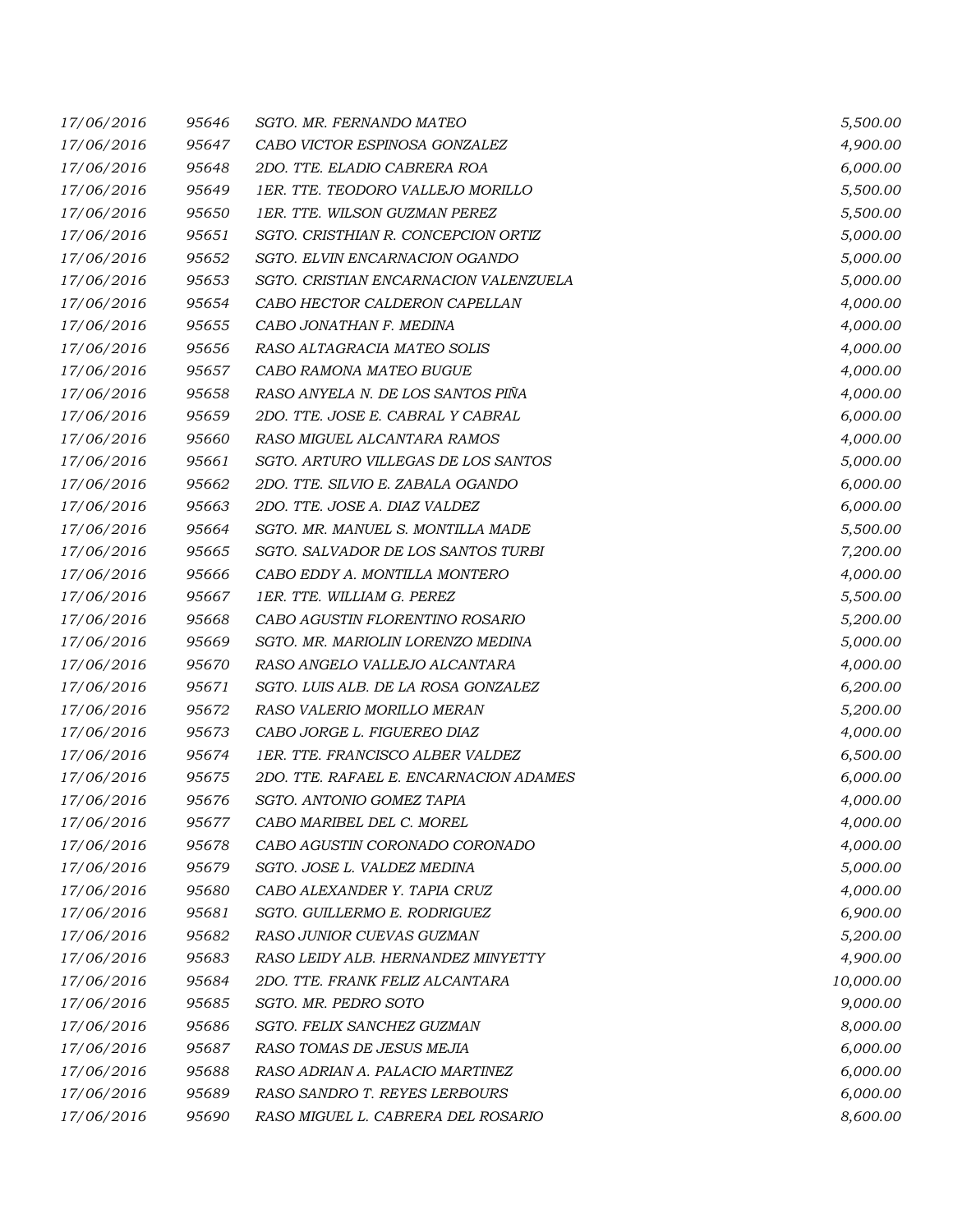| 17/06/2016 | 95691 | MAYOR PEDRO ML. R. DOMINGUEZ MORCELO      | 9,000.00  |
|------------|-------|-------------------------------------------|-----------|
| 17/06/2016 | 95692 | 2DO. TTE. MARINO SANCHEZ VASQUEZ          | 6,000.00  |
| 17/06/2016 | 95693 | SGTO. MR. WILMIN ALB. TRINIDAD ACEVEDO    | 5,500.00  |
| 17/06/2016 | 95694 | SGTO. VICTOR V. PEREZ DIAZ                | 5,000.00  |
| 17/06/2016 | 95695 | SGTO. NILSON M. CUEVAS CAPELLAN           | 5,000.00  |
| 17/06/2016 | 95696 | CABO FRANCISCO ANT. GUANCE                | 4,000.00  |
| 17/06/2016 | 95697 | RASO AMADO E. GUZMAN PEREZ                | 4,000.00  |
| 17/06/2016 | 95698 | RASO MILCIADES MESA ENCARNACION           | 4,000.00  |
| 17/06/2016 | 95699 | SGTO. MR. VICTOR M. CASTILLO HERNANDEZ    | 9,000.00  |
| 17/06/2016 | 95700 | SGTO. MR. JORGE LUCIANO MARTINEZ          | 8,000.00  |
| 17/06/2016 | 95701 | RASO FELIX E. VALENZUELA SIERRA           | 4,000.00  |
| 17/06/2016 | 95702 | RASO LUIS F. VALLEJO MARTINEZ             | 5,200.00  |
| 17/06/2016 | 95703 | CABO JEUDIS PAREDES MOJICA                | 5,200.00  |
| 17/06/2016 | 95704 | CABO MANOLIN BASILIO SALOMON              | 5,200.00  |
| 17/06/2016 | 95705 | CABO JUAN DIAZ ENCARNACION                | 5,200.00  |
| 17/06/2016 | 95706 | SGTO. JOSE ML. DE LA ROSA DE LEON         | 7,200.00  |
| 17/06/2016 | 95707 | RASO RICARDO ROMAN DE JESUS               | 6,000.00  |
| 17/06/2016 | 95708 | MAYOR DAMIAN ANT. OVALLES JORGE           | 9,000.00  |
| 17/06/2016 | 95709 | 1ER. TTE. EUGENIO PEGUERO DEL ROSARIO     | 6,500.00  |
| 17/06/2016 | 95710 | RASO DAWRYN GARCIA PERALTA                | 4,000.00  |
| 17/06/2016 | 95711 | CAPITAN EVARISTO VELAZQUEZ                | 11,200.00 |
| 17/06/2016 | 95712 | SGTO. MR. SANTOS RODRIGUEZ RIVERA         | 9,000.00  |
| 17/06/2016 | 95713 | CABO SALVADOR A. HEREDIA MATEO            | 6,000.00  |
| 17/06/2016 | 95714 | SGTO. MR. MANUEL S. SOTO CABRAL           | 7,200.00  |
| 17/06/2016 | 95715 | RASO KELVIN A. FRANCO TURBI               | 4,000.00  |
| 17/06/2016 | 95716 | SGTO. WIQUIN LAVALE GONZALEZ              | 6,900.00  |
| 17/06/2016 | 95717 | SGTO. MR. PEDRO LAUREANO PAULA            | 5,500.00  |
| 17/06/2016 | 95718 | CABO MILKELIS FIGUEROA SUAREZ             | 4,000.00  |
| 17/06/2016 | 95719 | SGTO. MR. CESAR ANT. SERRANO GARCIA       | 7,900.00  |
| 17/06/2016 | 95720 | CABO CARLOS D. REYNOSO PEREYRA            | 4,000.00  |
| 17/06/2016 | 95721 | 2DO. TTE. JUAN FCO. JIMENEZ DE LOS SANTOS | 6,000.00  |
| 17/06/2016 | 95722 | SGTO. MR. MARCELO UREÑA ROSADO            | 8,200.00  |
| 17/06/2016 | 95723 | RASO MELANEA MILIANO FRIAS                | 4,000.00  |
| 17/06/2016 | 95724 | SGTO. MR. JOHAN ML. SOSA                  | 5,500.00  |
| 17/06/2016 | 95725 | 2DO. TTE. JOSE R. LUGO CARMONA            | 4,900.00  |
| 17/06/2016 | 95726 | 2DO. TTE. DIOMEDES DE LA CRUZ DE LA CRUZ  | 9,200.00  |
| 17/06/2016 | 95727 | RASO JUAN U. ARIAS                        | 5,200.00  |
| 17/06/2016 | 95728 | MAYOR JUAN B. DIPRE ISABEL                | 5,000.00  |
| 17/06/2016 | 95729 | SGTO. CRISTINO SOTO SOTO                  | 5,000.00  |
| 17/06/2016 | 95730 | 1ER. TTE. VIRGINIO ARISMENDY PEREZ        | 6,500.00  |
| 17/06/2016 | 95731 | SGTO. DANTE E. GALAN SANTANA              | 7,200.00  |
| 17/06/2016 | 95732 | CABO WANDER AGRAMONTE CESPEDES            | 5,200.00  |
| 17/06/2016 | 95733 | 2DO. TTE. RAMON E. MENDEZ RUIZ            | 6,000.00  |
| 17/06/2016 | 95734 | 2DO. TTE. SALVADOR MEDINA MEDINA          | 6,000.00  |
| 17/06/2016 | 95735 | 2DO. TTE. PASCUAL SEGURA OLIVERO          | 4,000.00  |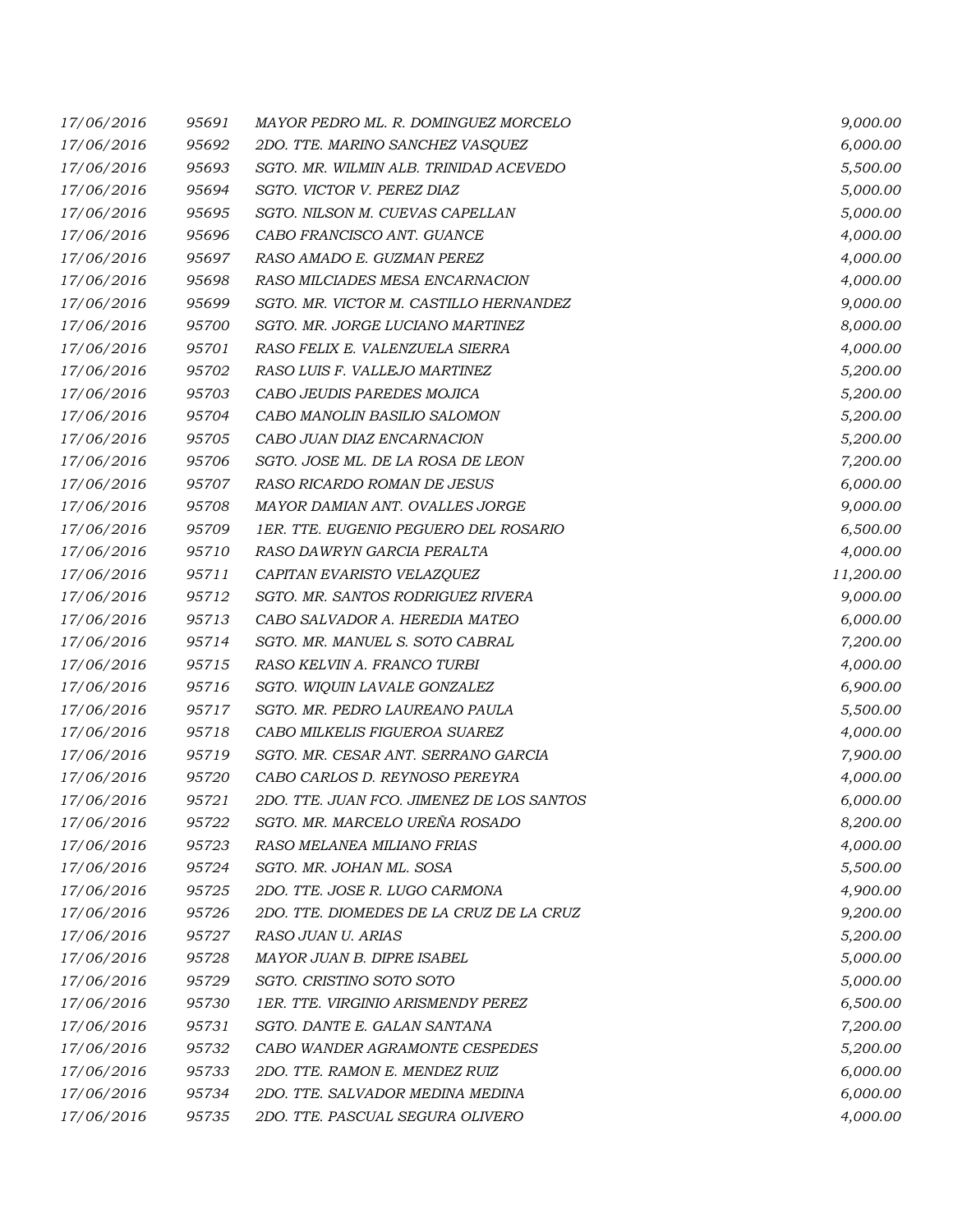| 17/06/2016 | 95736 | RASO JULIAN SUAZO CASADO              | 4,000.00  |
|------------|-------|---------------------------------------|-----------|
| 17/06/2016 | 95737 | CABO LEONIDES SUAZO CASADO            | 5,200.00  |
| 17/06/2016 | 95738 | 2DO. TTE. JOSE D. TAPIA TAVERAS       | 9,200.00  |
| 17/06/2016 | 95739 | 2DO. TTE. EMILIO ROBLES PLASENCIO     | 6,000.00  |
| 17/06/2016 | 95740 | CABO FRANKLIN ANT. RODRIGUEZ CASTILLO | 4,900.00  |
| 17/06/2016 | 95741 | CAP. JOE ANT. GARCIA HOFFMAN          | 7,000.00  |
| 17/06/2016 | 95742 | 2DO. TTE. JUAN DEL A. FELIZ FELIZ     | 10,000.00 |
| 17/06/2016 | 95743 | SGTO. MR. GIL ML. CAMPECHANO GARCIA   | 9,000.00  |
| 17/06/2016 | 95744 | SGTO. CRISTIAN JAVIER ARREDONDO       | 9,000.00  |
| 17/06/2016 | 95745 | RASO FELIX F. REYNOSO REYES           | 6,000.00  |
| 17/06/2016 | 95746 | RASO MODESTO MONTERO POLANCO          | 6,000.00  |
| 17/06/2016 | 95747 | CABO GUDRICH M. ORTIZ CABREJA         | 16,000.00 |
| 17/06/2016 | 95748 | RASO ROSELIO SOLANO SILVESTRE         | 5,200.00  |
| 17/06/2016 | 95749 | SGTO. JUAN ALB. REED GOMEZ            | 7,200.00  |
| 17/06/2016 | 95750 | CABO ENMANUEL BAEZ YAN                | 5,200.00  |
| 17/06/2016 | 95751 | RASO JUNIOR ALB. CASTILLO ESCANIO     | 5,200.00  |
| 17/06/2016 | 95752 | 2DO. TTE. GERVASIO DEGOLLADO RINCON   | 8,900.00  |
| 17/06/2016 | 95753 | CABO JOHNNY OZORIA DANIEL             | 4,000.00  |
| 17/06/2016 | 95754 | 2DO. TTE. NIXON RAMIREZ CANDELARIO    | 6,000.00  |
| 17/06/2016 | 95755 | SGTO. GRECIA I. ASTACIO JIMENEZ       | 5,000.00  |
| 17/06/2016 | 95756 | CABO ANGEL GONZALEZ BORQUEZ           | 4,900.00  |
| 17/06/2016 | 95757 | CAP. ERNESTO MEJIA SARMIENTO          | 7,000.00  |
| 17/06/2016 | 95758 | CAP. PACO MORILLO RAMIREZ             | 7,000.00  |
| 17/06/2016 | 95759 | 1ER. TTE. PEDRO BERIGUETE CUELLO      | 6,500.00  |
| 17/06/2016 | 95760 | 2DO. TTE. ANGEL ML. SOSA VANTERPOOL   | 6,000.00  |
| 17/06/2016 | 95761 | 2DO. TTE. GERSON ALCANTARA GOMEZ      | 6,000.00  |
| 17/06/2016 | 95762 | 2DO. TTE. RAMON E. RAMIREZ PACHECO    | 6,000.00  |
| 17/06/2016 | 95763 | SGTO. MR. LEONARDO MONEGRO ORTEGA     | 5,500.00  |
| 17/06/2016 | 95764 | SGTO. MR. WILSON S. CUELLO            | 5,500.00  |
| 17/06/2016 | 95765 | SGTO. MR. RAFAEL REYES MEJIA          | 5,500.00  |
| 17/06/2016 | 95766 | SGTO. MARIO M. VICIOSO MANZANILLO     | 5,000.00  |
| 17/06/2016 | 95767 | SGTO. PEDRO OZORIA EMILIANO           | 5,000.00  |
| 17/06/2016 | 95768 | SGTO. FIOR R. SEGURA CANA             | 5,000.00  |
| 17/06/2016 | 95769 | SGTO. PAULA C. BELEN PAULINO          | 5,000.00  |
| 17/06/2016 | 95770 | CABO JUAN H. RAMIREZ PACHECO          | 4,000.00  |
| 17/06/2016 | 95771 | CABO GASPAR ABREU CASTILLO            | 4,000.00  |
| 17/06/2016 | 95772 | CABO JACOB ROMERO RODRIGUEZ           | 4,000.00  |
| 17/06/2016 | 95773 | RASO FRANK ALBURQUERQUE MOTA          | 4,000.00  |
| 17/06/2016 | 95774 | RASO JULIO S. MAZARA REINOSO          | 4,000.00  |
| 17/06/2016 | 95775 | CABO FRANCISCO ANT. BASTARDO CORDERO  | 4,000.00  |
| 17/06/2016 | 95776 | RASO DANIEL ALCANTARA BARREIRO        | 4,000.00  |
| 17/06/2016 | 95777 | RASO ELY E. DE LA ROSA AMBROSIO       | 4,000.00  |
| 17/06/2016 | 95778 | CABO ARACELIS MARTINEZ RIVERA         | 4,000.00  |
| 17/06/2016 | 95779 | CABO JULIO NOLASCO PEREZ              | 5,200.00  |
| 17/06/2016 | 95780 | SGTO. TITO ROJAS MOTA                 | 5,000.00  |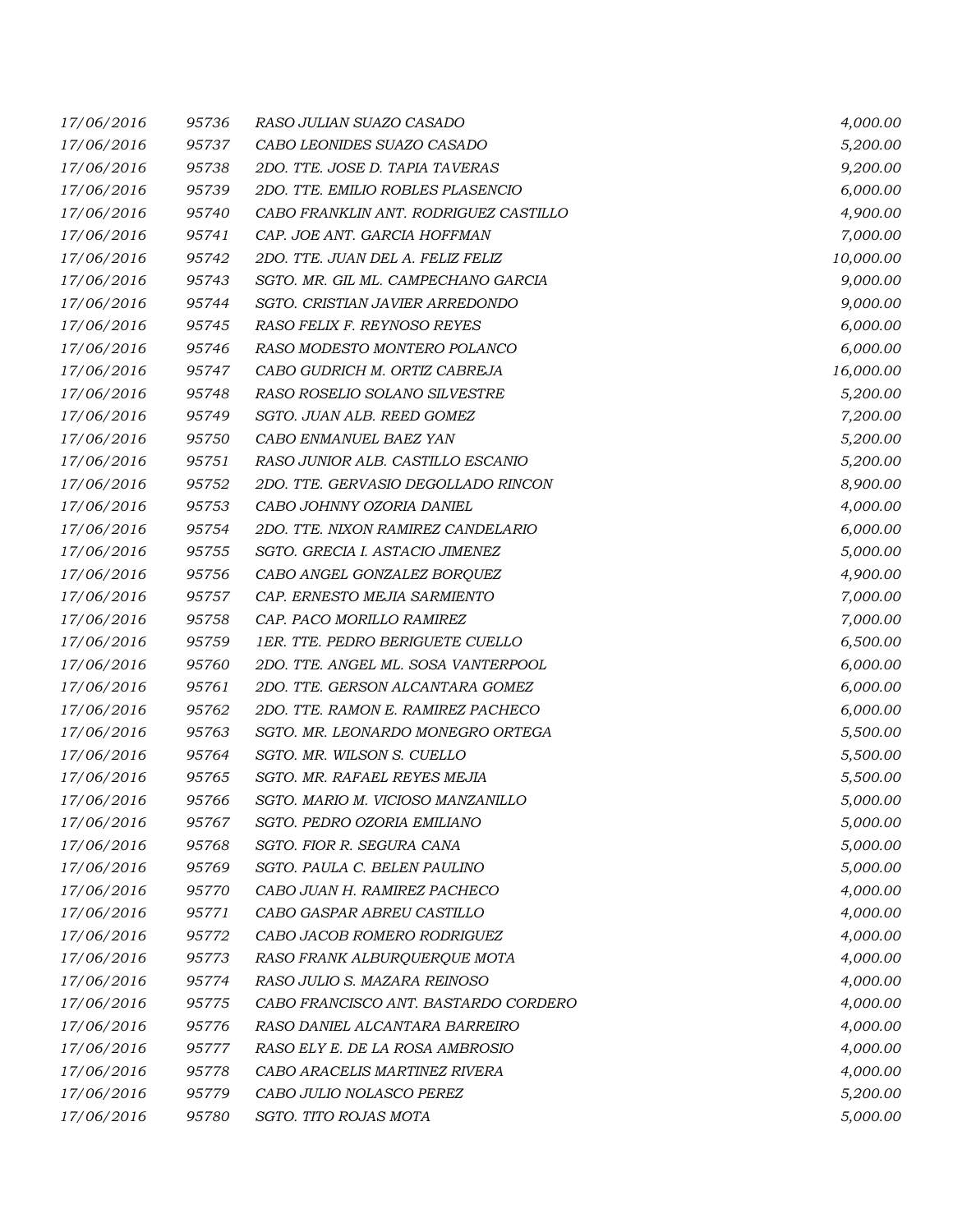| 17/06/2016 | 95781 | SGTO. ANGEL REYES BAEZ                    | 5,000.00  |
|------------|-------|-------------------------------------------|-----------|
| 17/06/2016 | 95782 | CABO ANASTACIO JOSEPH FOSTEL              | 4,000.00  |
| 17/06/2016 | 95783 | SGTO. MR. JOEL A. GUERRERO MEDINA         | 5,500.00  |
| 17/06/2016 | 95784 | SGTO. HECTOR R. MOTA SANTANA              | 7,200.00  |
| 17/06/2016 | 95785 | SGTO. CRISTIAN DE PAULA POLANCO           | 7,200.00  |
| 17/06/2016 | 95786 | CAP. VICTOR ML. GONZALEZ ALVAREZ          | 7,000.00  |
| 17/06/2016 | 95787 | SGTO. FRANKLIN S. ACOSTA SOLIS            | 5,000.00  |
| 17/06/2016 | 95788 | CABO CLAUDIO CORNIELLE                    | 4,000.00  |
| 17/06/2016 | 95789 | RASO WILLIAM E. JIMENEZ SOSA              | 4,000.00  |
| 17/06/2016 | 95790 | 2DO. TTE. CARLOS ML. VIDAL SEGURA         | 10,000.00 |
| 17/06/2016 | 95791 | CABO MANUEL L. NUÑEZ SANCHEZ              | 4,900.00  |
| 17/06/2016 | 95792 | 1ER. TTE. FELIX ALB. PEREYRA ROA          | 6,500.00  |
| 17/06/2016 | 95793 | RASO MAXIMO AQUINO GOMEZ                  | 4,000.00  |
| 17/06/2016 | 95794 | CABO EDGAL EFRAIN SANTANA DIAZ            | 4,000.00  |
| 17/06/2016 | 95795 | 2DO. TTE. DIOMEDES PAREDES SANTANA        | 6,000.00  |
| 17/06/2016 | 95796 | CABO DHAIN S. BERAS FIGUEROA              | 4,000.00  |
| 17/06/2016 | 95797 | RASO ALEXIS BDO. CABRERA SOLANO           | 4,000.00  |
| 17/06/2016 | 95798 | RASO VLADIMIR ML. SANTANA PEÑA            | 4,900.00  |
| 17/06/2016 | 95799 | SGTO. ALCADIO JOSE ROSARIO                | 7,200.00  |
| 17/06/2016 | 95800 | SGTO. HENRY ML. ESCORBORES AVILA          | 7,200.00  |
| 17/06/2016 | 95801 | RASO YOEL ML. AGESTA SILVESTRE            | 5,200.00  |
| 17/06/2016 | 95802 | CAP. HECTOR DE LOS SANTOS A.              | 10,000.00 |
| 17/06/2016 | 95803 | <b>1ER TTE. EMELINDO BATISTA</b>          | 7,000.00  |
| 17/06/2016 | 95804 | 1ER. TTE. JUAN JIMENEZ SANTANA            | 6,500.00  |
| 17/06/2016 | 95805 | 2DO. TTE. CIRIACO PAYANO SEVERINO         | 6,000.00  |
| 17/06/2016 | 95806 | 2DO. TTE. DOMINGO ANT. SEVERINO HENRIQUEZ | 6,000.00  |
| 17/06/2016 | 95807 | SGTO. MR. LUISA J. JIMENEZ BORT           | 5,500.00  |
| 17/06/2016 | 95808 | SGTO. BELKIS A. RICHARDSON GUILLEN        | 5,000.00  |
| 17/06/2016 | 95809 | SGTO. FRANKLIN GUZMAN LEONARDO            | 5,000.00  |
| 17/06/2016 | 95810 | RASO ISMAEL ALB. PEGUERO GONZALEZ         | 4,000.00  |
| 17/06/2016 | 95811 | CABO DANIEL E. RAMIREZ MESA               | 4,000.00  |
| 17/06/2016 | 95812 | SGTO. MR. ANDRES GUERRERO                 | 5,500.00  |
| 17/06/2016 | 95813 | SGTO. CARLOS ALB. PEGUERO MOTA            | 7,200.00  |
| 17/06/2016 | 95814 | SGTO. JOAQUIN SALAS CEDEÑO                | 5,000.00  |
| 17/06/2016 | 95815 | CABO YEIMY RIVAS PEGUERO                  | 4,000.00  |
| 17/06/2016 | 95816 | SGTO. LISANDRO CHALAS TRINIDAD            | 4,000.00  |
| 17/06/2016 | 95817 | SGTO. MR. BIENVENIDO ALFONSECA JAVIER     | 4,000.00  |
| 17/06/2016 | 95818 | CABO SANTO SEVERINO SANTANA               | 4,000.00  |
| 17/06/2016 | 95819 | RASO JEAN C. PUENTE REINA                 | 4,900.00  |
| 17/06/2016 | 95820 | MAYOR JOSE FCO. FRIAS MOTA                | 9,000.00  |
| 17/06/2016 | 95821 | CAP. CESAREO PEGUERO PRADO                | 11,000.00 |
| 17/06/2016 | 95822 | 1ER. TTE. SANTO A. BRUJAN AQUINO          | 11,000.00 |
| 17/06/2016 | 95823 | 2DO. TTE. PEDRO LAUREANO GUZMAN           | 8,000.00  |
| 17/06/2016 | 95824 | SGTO. NELDIS A. BELLO PEREZ               | 8,000.00  |
| 17/06/2016 | 95825 | SGTO. MR. NIORVIS M. FABIAN TOLENTINO     | 8,000.00  |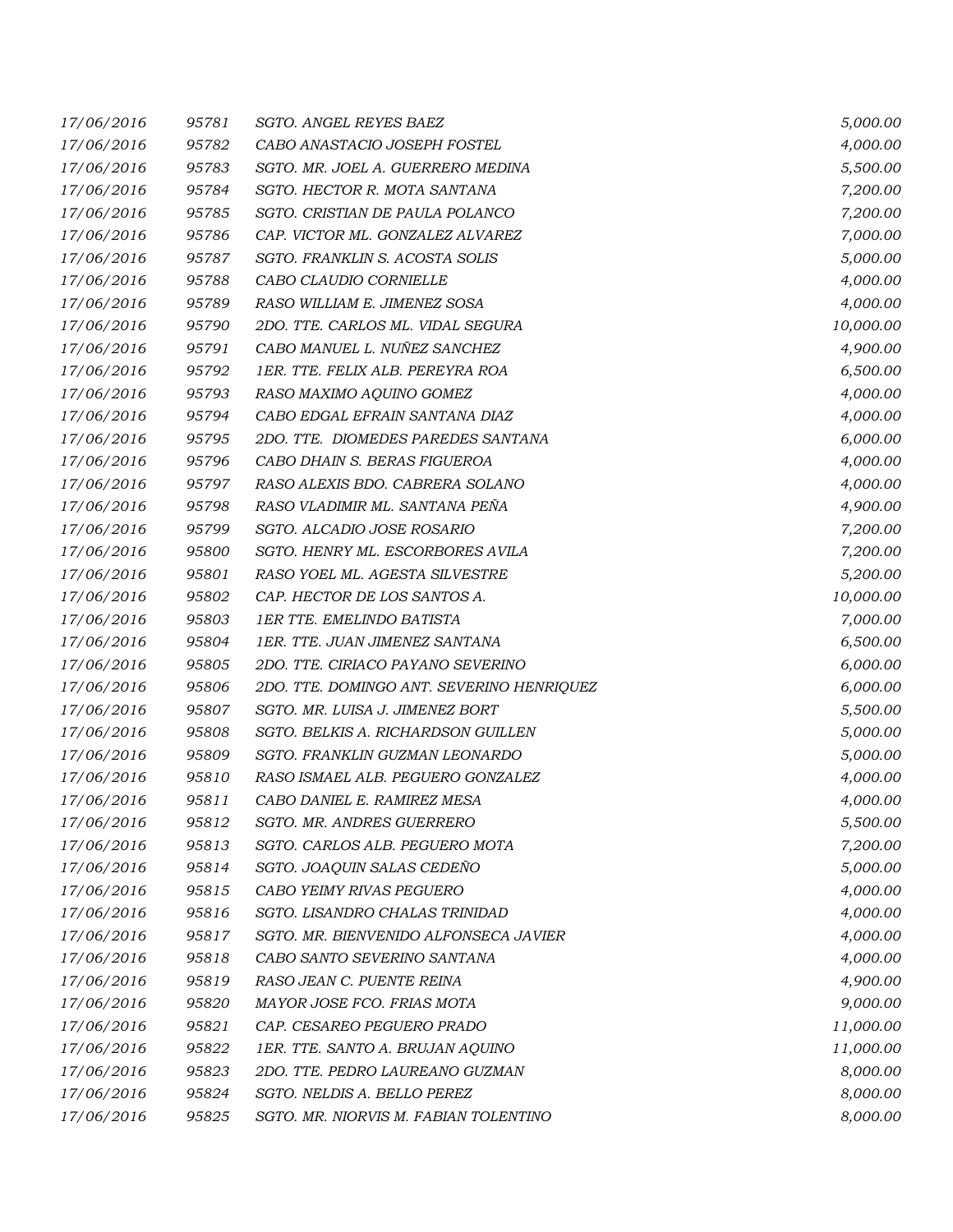| 17/06/2016 | 95826 | CABO LEORYS ANT. MARTINEZ OVIEDO        | 6,000.00  |
|------------|-------|-----------------------------------------|-----------|
| 17/06/2016 | 95827 | CABO MARCIAL OGANDO DIAZ                | 6,000.00  |
| 17/06/2016 | 95828 | CABO ANGEL MA. RAMIREZ SEPULVEDA        | 6,000.00  |
| 17/06/2016 | 95829 | CABO EDWIN ALB. CUEVAS MARCANO          | 4,900.00  |
| 17/06/2016 | 95830 | SGTO. MR. WILLIAM DE LA CRUZ CABRAL     | 8,200.00  |
| 17/06/2016 | 95831 | SGTO. MR. HARRY A. CASTILLO MADERA      | 8,200.00  |
| 17/06/2016 | 95832 | CABO JORGE M. MARTE OLIVERO             | 5,200.00  |
| 17/06/2016 | 95833 | TTE. COR. WILLIAN CABRERA ARIAS         | 10,000.00 |
| 17/06/2016 | 95834 | MAYOR ERASMO ALCANTARA VARGAS           | 9,000.00  |
| 17/06/2016 | 95835 | MAYOR ELVIS R. HERNANDEZ FERNANDEZ      | 9,000.00  |
| 17/06/2016 | 95836 | CAP. EMETERIO A. SANTANA HERNANDEZ      | 7,000.00  |
| 17/06/2016 | 95837 | CAP. IGNACIO G. MUÑOZ MORA              | 7,000.00  |
| 17/06/2016 | 95838 | CAP. SAMUEL HERNANDEZ OTAÑO             | 7,000.00  |
| 17/06/2016 | 95839 | CAP. CLODOMIRO H. DOTEL NOVAS           | 7,000.00  |
| 17/06/2016 | 95840 | CAP. PASCUAL CASTRO MARTE               | 7,000.00  |
| 17/06/2016 | 95841 | 1ER. TTE. YNABER Y. SANTANA VASQUEZ     | 6,500.00  |
| 17/06/2016 | 95842 | 1ER. TTE. JULIO E. FELIZ URBAEZ         | 6,500.00  |
| 17/06/2016 | 95843 | 1ER. TTE. FELICIA CONRADO JIMENEZ       | 6,500.00  |
| 17/06/2016 | 95844 | 1ER. TTE. ADOLFO CARRASCO FELIZ         | 6,500.00  |
| 17/06/2016 | 95845 | CAP. MIGUEL ANT. ECHAVARRIA BAUTISTA    | 6,500.00  |
| 17/06/2016 | 95846 | 1ER. TTE. JOSE CASTRO HERNANDEZ         | 6,000.00  |
| 17/06/2016 | 95847 | 2DO. TTE. FLERIDA A. GARCIA NICOLAS     | 6,000.00  |
| 17/06/2016 | 95848 | ALFEREZ DE FRAGATA NILO PUJOLS GARCIA   | 6,000.00  |
| 17/06/2016 | 95849 | 2DO. TTE. JOSE S. MOREL DE LA CRUZ      | 6,000.00  |
| 17/06/2016 | 95850 | 2DO. TTE. ALEJANDRO FORTUNATO ARIAS     | 6,000.00  |
| 17/06/2016 | 95851 | SGTO. MR. ANTONIO DE LA ROSA RAMIREZ    | 5,500.00  |
| 17/06/2016 | 95852 | SGTO. MR. HENRY SOSA GOMEZ              | 5,500.00  |
| 17/06/2016 | 95853 | SGTO. MR. LUCIANO SANTOS                | 5,500.00  |
| 17/06/2016 | 95854 | SGTO. MERCEDES M. LECLER GARCIA         | 5,000.00  |
| 17/06/2016 | 95855 | SGTO. CIRUANEL RAMIREZ ALCANTARA        | 5,000.00  |
| 17/06/2016 | 95856 | SGTO. MR. NANCY SUSANA HERNANDEZ CASADO | 4,000.00  |
| 17/06/2016 | 95857 | CABO FEDERICO HERNANDEZ BERROA          | 4,000.00  |
| 17/06/2016 | 95858 | CABO GLADYS SANTANA HERNANDEZ           | 4,000.00  |
| 17/06/2016 | 95859 | SGTO. BRUNO LORENZO JIMENEZ             | 4,000.00  |
| 17/06/2016 | 95860 | <b>RASO MELISA REYES</b>                | 4,000.00  |
| 17/06/2016 | 95861 | 1ER. TTE. DOMINGO M. REYES RODRIGUEZ    | 10,200.00 |
| 17/06/2016 | 95862 | 2DO. TTE. NAZARIO MOLINA RODRIGUEZ      | 6,000.00  |
| 17/06/2016 | 95863 | SGTO. MR. CONFESOR BERROA DE LOS SANTOS | 5,500.00  |
| 17/06/2016 | 95864 | 2DO. TTE. MANUEL DE LOS R DOTEL MATOS   | 9,200.00  |
| 17/06/2016 | 95865 | 2DO. TTE. SILVESTRE PEÑA GOMEZ          | 10,000.00 |
| 17/06/2016 | 95866 | 2DO. TTE. FRANCISCO ROA GONZALEZ        | 6,000.00  |
| 17/06/2016 | 95867 | 2DO. TTE. ABRAHAN D. FELIZ FELIZ        | 10,000.00 |
| 17/06/2016 | 95868 | SGTO. MR. JOSE RAMON DE LA ROSA         | 4,000.00  |
| 17/06/2016 | 95869 | CABO OLIVIO SENA FERRERAS               | 6,000.00  |
| 17/06/2016 | 95870 | RASO JOSE V. MATEO DE LA CRUZ           | 5,200.00  |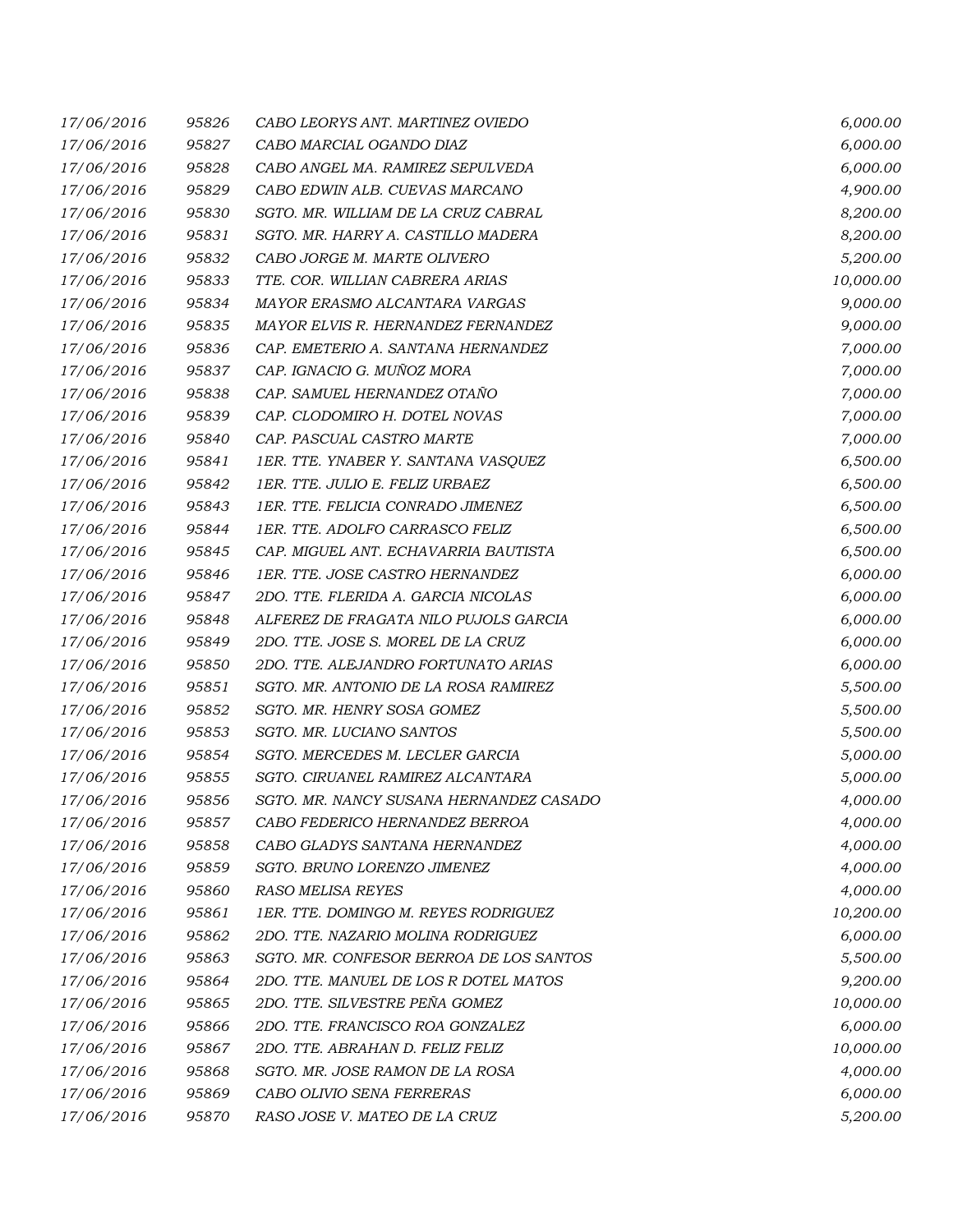| 17/06/2016 | 95871 | MARINERO FRANCISCO ANT. FELIZ SANCHEZ  | 6,000.00  |
|------------|-------|----------------------------------------|-----------|
| 17/06/2016 | 95872 | CABO ALFI A. URIBE EMILIANO            | 4,000.00  |
| 17/06/2016 | 95873 | CABO ARIEL SANCHEZ DE OLEO             | 4,000.00  |
| 17/06/2016 | 95874 | SGTO. CIRILO DE JESUS PASCUAL          | 7,200.00  |
| 17/06/2016 | 95875 | 1ER. TTE. DANIELA ALT. LOPEZ MIRABAL   | 6,000.00  |
| 17/06/2016 | 95876 | RASO JOSE A. SUAZO PEREZ               | 5,200.00  |
| 17/06/2016 | 95877 | 1ER. TTE. LETER R. DUARTE PEREZ        | 6,500.00  |
| 17/06/2016 | 95878 | SGTO. MR. ANA I. FERMIN PEÑA           | 5,500.00  |
| 17/06/2016 | 95879 | 1ER. TTE. AURA C. HERASME TEJEDA       | 6,500.00  |
| 17/06/2016 | 95880 | SGTO. MR. ROBERTO OUEZADA SANCHEZ      | 5,500.00  |
| 17/06/2016 | 95881 | 1ER. TTE. DOMINGO NUEZ GUZMAN          | 6,500.00  |
| 17/06/2016 | 95882 | CAP. LUIS E. ARIAS BETHANCOURT         | 6,500.00  |
| 17/06/2016 | 95883 | SGTO. MR. CARMEN VALENZA               | 5,500.00  |
| 17/06/2016 | 95884 | SGTO. MAR. ARIAS A. GONZALES PEÑA      | 5,500.00  |
| 17/06/2016 | 95885 | MAYOR NATANAEL ARIAS DOMINGUEZ         | 8,828.04  |
| 17/06/2016 | 95886 | 1ER. TTE. SENCION ROMERO BRUJAN        | 9,200.00  |
| 17/06/2016 | 95887 | ALF. DE NAVIO FRANKLIN HERASME         | 6,500.00  |
| 17/06/2016 | 95888 | MAYOR EDUARD O. MENDEZ VOLQUEZ         | 6,500.00  |
| 17/06/2016 | 95889 | 2DO. TTE. ENEROLIZA RUIZ               | 6,000.00  |
| 17/06/2016 | 95890 | 2DO. TTE. HERINELDO VASQUEZ            | 6,000.00  |
| 17/06/2016 | 95891 | 2DO. TTE. BOLIVAR DUARTE ROSARIO       | 6,000.00  |
| 17/06/2016 | 95892 | SGTO. MAGALY ALT. TEJADA BRITO         | 5,000.00  |
| 17/06/2016 | 95893 | SGTO. JOSE GUZMAN RODRIGUEZ            | 5,000.00  |
| 17/06/2016 | 95894 | MARINERO BERNARDO ANT. PEREZ LOPEZ     | 4,000.00  |
| 17/06/2016 | 95895 | CABO MAURO MEDINA MATOS                | 4,000.00  |
| 17/06/2016 | 95896 | 1ER. TTE. MILAGROS ESPINOSA MONTERO    | 6,500.00  |
| 17/06/2016 | 95897 | SGTO. SANTO B. BERAS BAUTISTA          | 7,200.00  |
| 17/06/2016 | 95898 | TTE. COR. OCTAVIO ROMERO ENCARNACION   | 10,000.00 |
| 17/06/2016 | 95899 | TTE. COR. MELIDO AMPARO ESPIRITU       | 9,360.00  |
| 17/06/2016 | 95900 | CAP. RAMON ANT. PEREZ MENDEZ           | 7,000.00  |
| 17/06/2016 | 95901 | 1ER. TTE. MANUEL BASILIO               | 6,000.00  |
| 17/06/2016 | 95902 | SGTO. RAMON C. PAULINO OTAÑE           | 8,000.00  |
| 17/06/2016 | 95903 | CABO FELIX MUESES NUÑEZ                | 6,000.00  |
| 17/06/2016 | 95904 | SGTO. MR. LUIS A. OGANDO RUBIO         | 4,000.00  |
| 17/06/2016 | 95905 | SGTO. JOSE L. SEGURA ALCANTARA         | 4,000.00  |
| 17/06/2016 | 95906 | RASO ERNESTO F. MORONTA RUIZ           | 6,000.00  |
| 17/06/2016 | 95907 | SGTO. MR. ALLEN V. MARQUEZ GARCIA      | 9,000.00  |
| 17/06/2016 | 95908 | 1ER. TTE. ESTHER M. RAMIREZ BEATO      | 10,200.00 |
| 17/06/2016 | 95909 | SGTO. ELEONARDO REGALADO SERRANO       | 5,000.00  |
| 17/06/2016 | 95910 | SGTO. MR. DOMINGUITO GREGORIO MARTINEZ | 5,500.00  |
| 17/06/2016 | 95911 | TTE. COR. RIGOBERTO A. ORTIZ MORONTA   | 10,000.00 |
| 17/06/2016 | 95912 | SGTO. DANY F. CAMPUSANO VALDEZ         | 5,000.00  |
| 17/06/2016 | 95913 | SGTO. GLENNY K. RODRIGUEZ ALVAREZ      | 5,000.00  |
| 17/06/2016 | 95914 | RASO LUISA MA. LEDESMA                 | 4,000.00  |
| 17/06/2016 | 95915 | SGTO. MR. JULIO L. CRUZ                | 8,200.00  |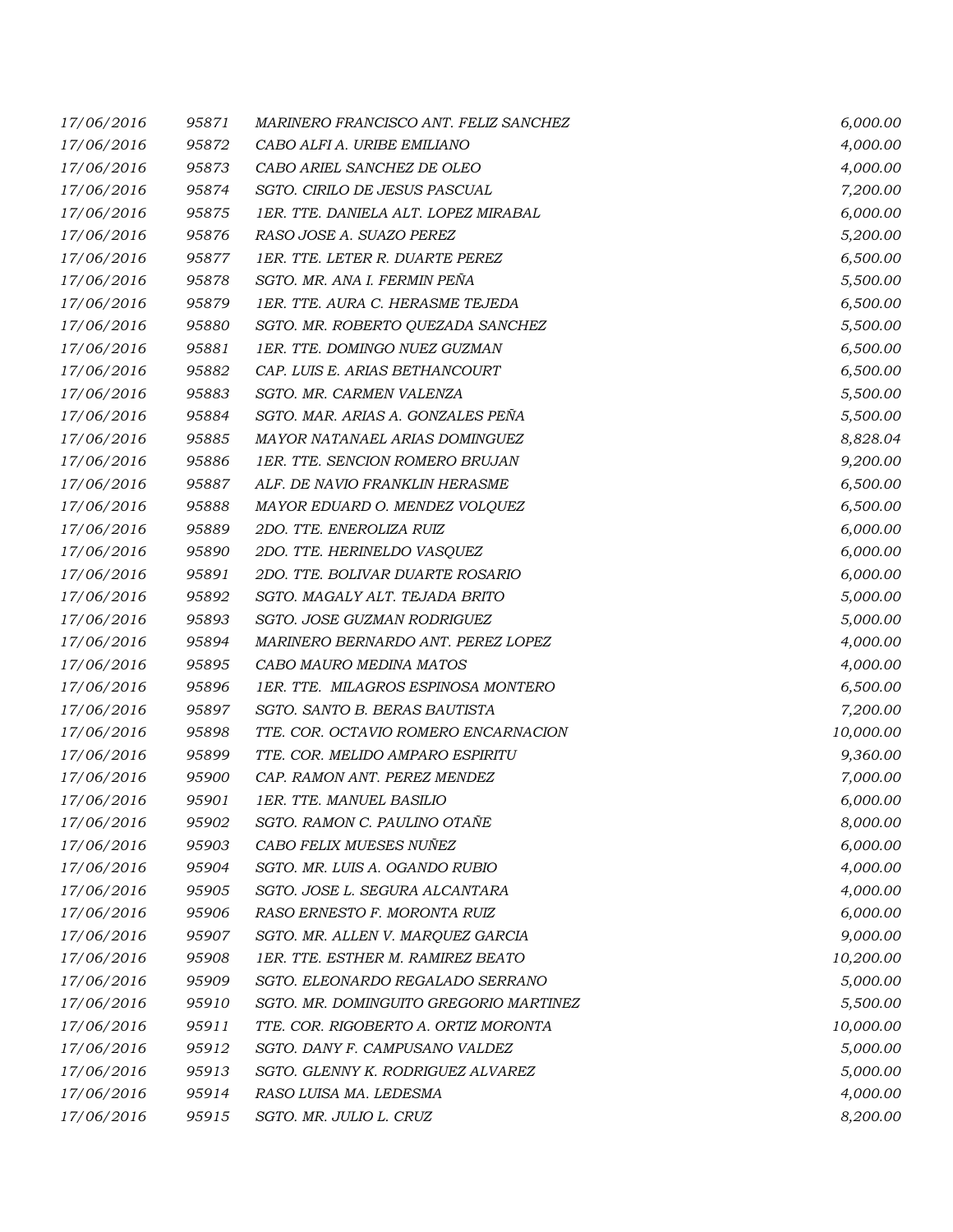| 17/06/2016 | 95916 | 2DO. TTE. SANTO A. LARA                   | 8,900.00   |
|------------|-------|-------------------------------------------|------------|
| 17/06/2016 | 95917 | CABO JUAN C. PEREZ                        | 4,000.00   |
| 17/06/2016 | 95918 | RASO GEORGINA CASTILLO OZUNA              | 4,000.00   |
| 17/06/2016 | 95919 | RASO WINSTON A. ACOSTA URBINO             | 4,000.00   |
| 17/06/2016 | 95920 | 2DO. TTE. FRANCISCO ANT. HERNANDEZ JAVIER | 6,000.00   |
| 17/06/2016 | 95921 | SGTO. FREMIS DE LEON ALCANTARA            | 5,000.00   |
| 17/06/2016 | 95922 | CABO AGUSTIN DE LOS SANTOS ADON           | 4,900.00   |
| 17/06/2016 | 95923 | SGTO. JUAN R. ROSARIO VASQUEZ             | 5,000.00   |
| 17/06/2016 | 95924 | SGTO. ANDRES C. FIGUEROA AQUINO           | 5,000.00   |
| 17/06/2016 | 95925 | RASO MANUEL ANT. MEJIA PEÑA               | 4,000.00   |
| 17/06/2016 | 95926 | 2DO. TTE. ANGEL DE LOS SANTOS DE LA ROSA  | 6,000.00   |
| 17/06/2016 | 95927 | 1ER. TTE. MODESTO DE LEON BELLO           | 6,500.00   |
| 17/06/2016 | 95928 | SGTO. MR. LUIS D. REYES PEÑA              | 8,200.00   |
| 17/06/2016 | 95929 | 2DO. TTE. JOEL E. LOPEZ FELIZ             | 9,200.00   |
| 17/06/2016 | 95930 | MAYOR ANGEL A. MICELI CALDERON            | 9,000.00   |
| 17/06/2016 | 95931 | SGTO. MR. JOSE M. BELLIARD DISLA          | 5,500.00   |
| 17/06/2016 | 95932 | SGTO. MR. DANIEL ANT. VERAS GERMOSEN      | 5,500.00   |
| 17/06/2016 | 95933 | SGTO. FELIPE S. FRANCISCO POLANCO         | 5,000.00   |
| 17/06/2016 | 95934 | SGTO. JOSE A. SANCHEZ SANCHEZ             | 5,000.00   |
| 17/06/2016 | 95935 | CABO JUAN A. NOVAS HERASME                | 4,000.00   |
| 17/06/2016 | 95936 | RASO YEFRICA MA. HIDALGO MARTINEZ         | 4,000.00   |
| 17/06/2016 | 95937 | RASO ELIZABETH METIVIER MARTINEZ          | 4,000.00   |
| 17/06/2016 | 95938 | CABO MODESTO V. VALENZUELA LUGO           | 4,900.00   |
| 21/06/2016 | 95939 | KEILA J. ELIZABETH ROSARIO PEREZ          | 104,791.24 |
| 21/06/2016 | 95940 | LUIS F. GUZMAN RODRIGUEZ                  | 37,240.00  |
| 21/06/2016 | 95941 | MAURIS A. MONTERO PEREZ                   | 13,082.51  |
| 21/06/2016 | 95942 | ANA MDES. FERNANDEZ PEREZ                 | 9,588.30   |
| 21/06/2016 | 95943 | MARLENE L. LIRIANO CABRERA                | 11,210.01  |
| 21/06/2016 | 95944 | SIMON Y. VARGAS CASTILLO                  | 11,678.14  |
| 21/06/2016 | 95945 | <b>JEAN C. FERNANDEZ MENDOZA</b>          | 14,168.00  |
| 21/06/2016 | 95946 | MOISES E. DIAZ PAULINO                    | 11,269.46  |
| 21/06/2016 | 95947 | CARMEN HERNANDEZ BONILLLA                 | 9,188.90   |
| 21/06/2016 | 95948 | LIZMEIRY A. HELENA CAMILO                 | 7,108.35   |
| 21/06/2016 | 95949 | MAXEL MERCEDES CASTRO                     | 13,052.80  |
| 21/06/2016 | 95950 | LIZBETH PAULINO HERNANDEZ                 | 24,922.80  |
| 21/06/2016 | 95951 | ALINA V. BATISTA CASCANTE                 | 12,755.57  |
| 21/06/2016 | 95952 | PEDRO D. MATEO MORROBEL                   | 13,350.02  |
| 21/06/2016 | 95953 | CONSEJO DEL PODER JUDICIAL                | 3,128.64   |
| 21/06/2016 | 95954 | <i>INSTITUTO DE AUXILIOS Y VIVIENDAS</i>  | 250.00     |
| 21/06/2016 | 95955 | FONDO DE PENSIONES Y JUBILACIONES         | 3,529.25   |
| 21/06/2016 | 95956 | SGTO. VINICIO ROSARIO SANCHEZ             | 10,333.33  |
| 21/06/2016 | 95957 | SGTO. MR. ALEJANDRO BATISTA ROSARIO       | 7,200.00   |
| 21/06/2016 | 95958 | ARIEL A. VOLQUEZ MATOS                    | 13,100.00  |
| 22/06/2016 | 95959 | CONSEJO DEL PODER JUDICIAL                | 26,250.00  |
| 22/06/2016 | 95960 | CIRO Y. PEREZ FIGUEREO                    | 48,874.02  |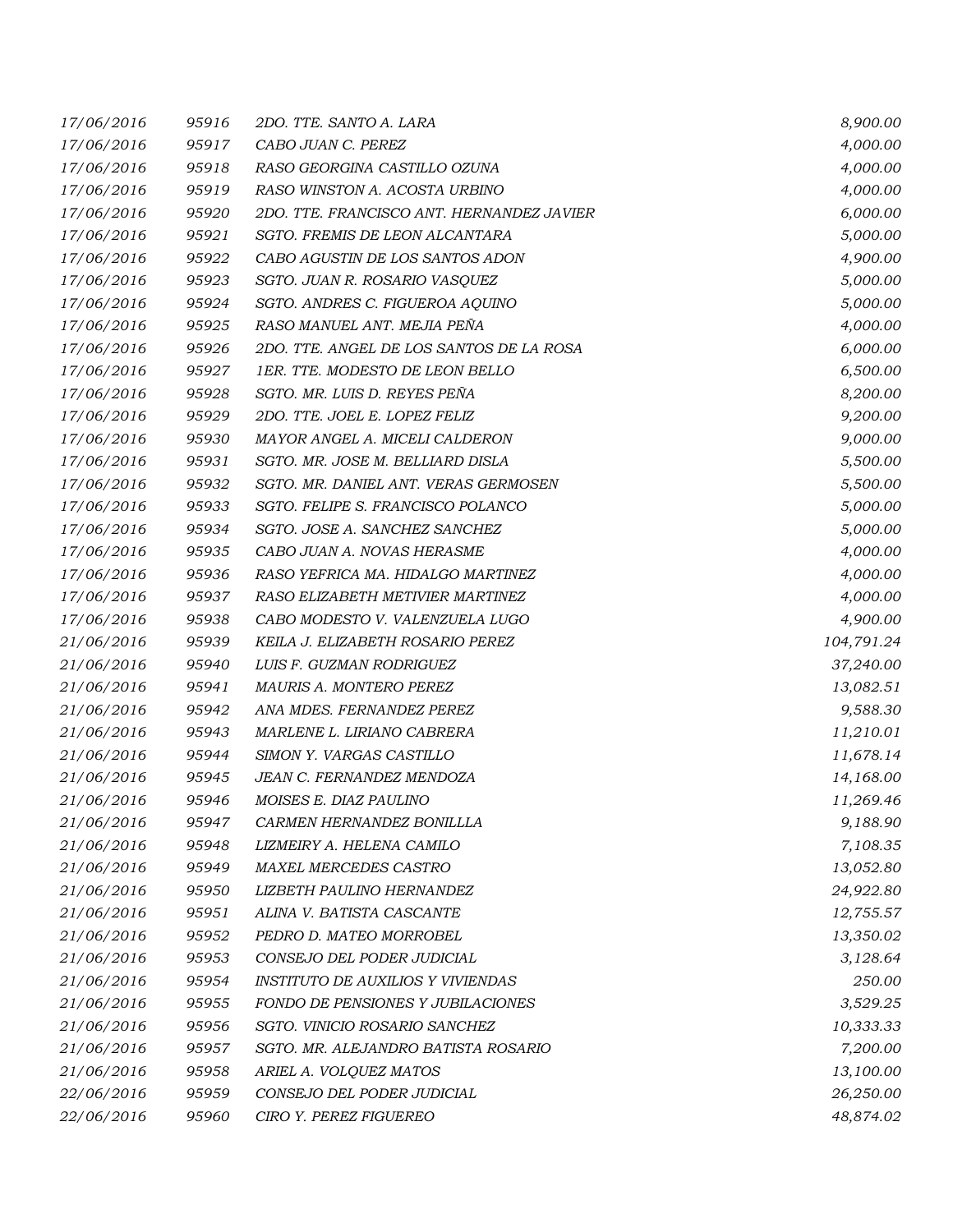| 22/06/2016 | 95961 | JULIO C. HERNANDEZ JAVIER                | 49,574.02    |
|------------|-------|------------------------------------------|--------------|
| 22/06/2016 | 95962 | LENIN R. SOSA VASQUEZ                    | 50,974.02    |
| 22/06/2016 | 95963 | ALEXIS VASQUEZ ROSADO                    | 29,024.00    |
| 22/06/2016 | 95964 | CALEB DE LOS SANTOS MONCION              | 31,649.00    |
| 22/06/2016 | 95965 | JOSE R. POZO LEONARDO                    | 31,649.00    |
| 22/06/2016 | 95966 | ROBIN E. SANDOVAL FONTANA                | 30,774.00    |
| 22/06/2016 | 95967 | WASCAR D. ARIAS TEJEDA                   | 29,899.00    |
| 22/06/2016 | 95968 | GARY COLLINS MORROBEL                    | 20,550.00    |
| 22/06/2016 | 95969 | MANUEL DE JS. MATOS ESPINOSA             | 18,800.00    |
| 22/06/2016 | 95970 | MIGUEL A. PINA QUEZADA                   | 17,050.00    |
| 22/06/2016 | 95971 | RICHARD ANT. DE LA CRUZ PASCACIO         | 19,675.00    |
| 22/06/2016 | 95972 | WILBERTO JUBILEO MARTINEZ                | 19,675.00    |
| 22/06/2016 | 95973 | MELVIN C. DEL ORBE SANCHEZ               | 17,250.00    |
| 22/06/2016 | 95974 | JOSE ML. DE PADUA MORENO                 | 18,125.00    |
| 22/06/2016 | 95975 | HUGO D. REYES PEREZ                      | 18,125.00    |
| 22/06/2016 | 95976 | FAUSTO A. DUARTE BLANCO                  | 18,125.00    |
| 22/06/2016 | 95977 | BERONICA VARGAS PEREZ                    | 16,375.00    |
| 22/06/2016 | 95978 | MIQUELY BAEZ CASTILLO                    | 16,375.00    |
| 22/06/2016 | 95979 | ETNOEL D. REYES                          | 17,250.00    |
| 22/06/2016 | 95980 | GEOVANNA LEBRON PENA                     | 18,125.00    |
| 22/06/2016 | 95981 | JARLIN ANT. FRIAS FRIAS                  | 18,125.00    |
| 22/06/2016 | 95982 | YONATAN I. GARCIA PENA                   | 16,375.00    |
| 23/06/2016 | 95983 | CONSEJO DEL PODER JUDICIAL               | 6,125.00     |
| 23/06/2016 | 95984 | CONSEJO DEL PODER JUDICIAL               | 2,625.00     |
| 23/06/2016 | 95985 | <b>INSTITUTO DE AUXILIOS Y VIVIENDAS</b> | 250.00       |
| 23/06/2016 | 95986 | FONDO DE PENSIONES Y JUBILACIONES        | 92,385.85    |
| 23/06/2016 | 95987 | CONSEJO DEL PODER JUDICIAL               | 95,396.37    |
| 23/06/2016 | 95988 | COOPNASEJU                               | 124,687.04   |
| 23/06/2016 | 95989 | COOPNASEJU                               | 81,341.00    |
| 23/06/2016 | 95990 | INSTITUTO NACIONAL DE LA VIVIENDA        | 35.47        |
| 23/06/2016 | 95991 | CARLOS ML. MENDEZ L.                     | 150.00       |
| 23/06/2016 | 95992 | CONSEJO DEL PODER JUDICIAL               | 875.00       |
| 27/06/2016 | 95993 | <b>FONDO DE PENSIONES Y JUBILACIONES</b> | 6,561,954.68 |
| 27/06/2016 | 95994 | INSTITUTO NACIONAL DE LA VIVIENDA        | 366.95       |
| 27/06/2016 | 95995 | DOMINGA REYNOSO MOLINA                   | 4,500.00     |
| 27/06/2016 | 95996 | EMMACULADA N. DEL ORBE PEREZ             | 4,000.00     |
| 27/06/2016 | 95997 | YAHAIRA ALT. RAMOS QUEZADA               | 3,000.00     |
| 27/06/2016 | 95998 | YANIA MARMOL PUELLO                      | 2,000.00     |
| 27/06/2016 | 95999 | JOHANNA MARTINEZ BATISTA                 | 2,000.00     |
| 27/06/2016 | 96000 | JOSEFINA MERCEDES REYES ESPINAL          | 6,000.00     |
| 27/06/2016 | 96001 | INSTITUTO DE AUXILIOS Y VIVIENDA         | 1,873.69     |
| 27/06/2016 | 96002 | <b>FUNDACION DE CREDITO EDUCATIVO</b>    | 220,140.00   |
| 27/06/2016 | 96003 | CONSEJO DEL PODER JUDICIAL               | 44,639.00    |
| 27/06/2016 | 96004 | CONSEJO DEL PODER JUDICIAL               | 5,000.00     |
| 27/06/2016 | 96005 | CARLOS ML. MENDEZ L.                     | 6,050.00     |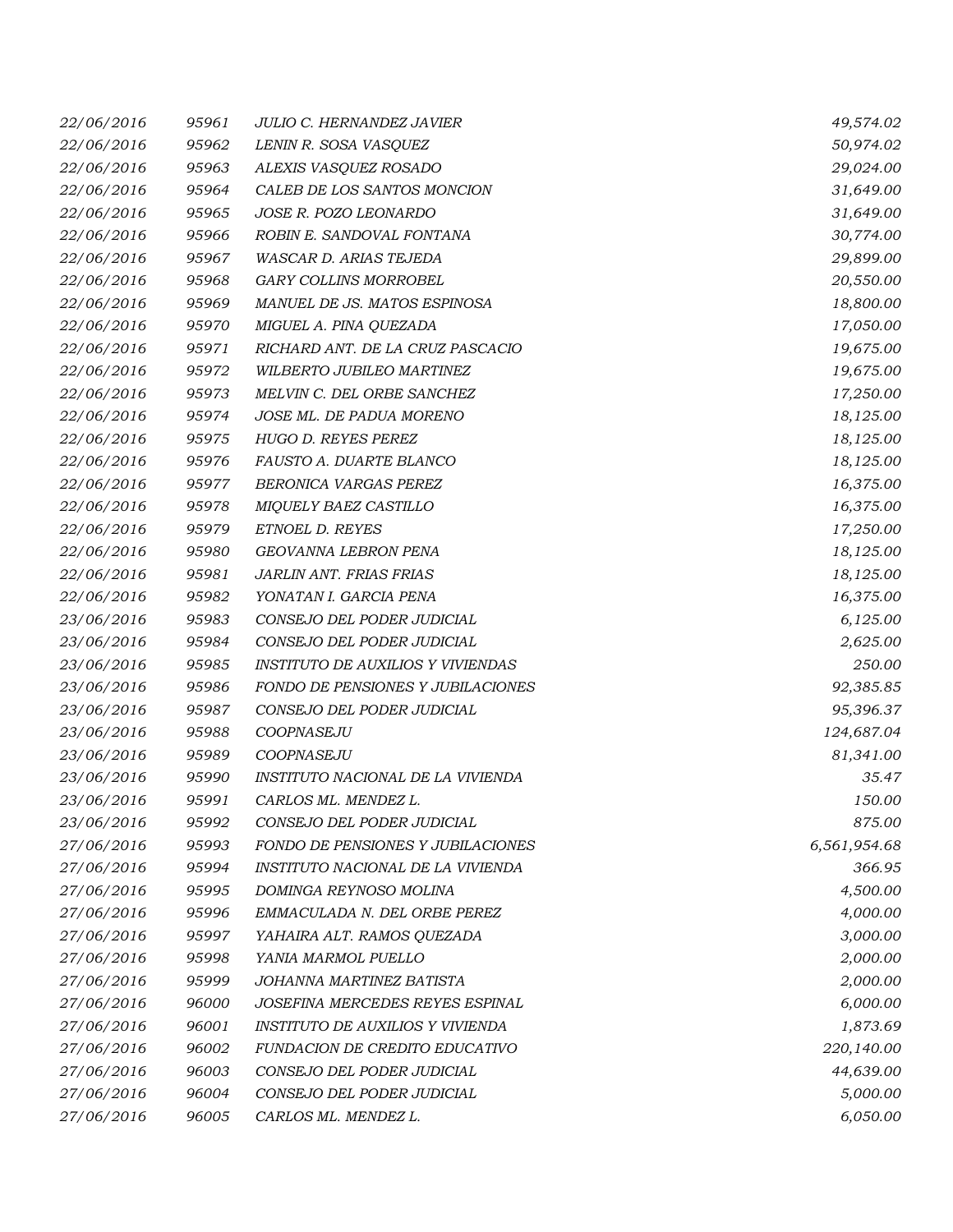| 27/06/2016 | 96006 | CONSEJO DEL PODER JUDICIAL               | 49,159.99  |
|------------|-------|------------------------------------------|------------|
| 27/06/2016 | 96007 | AURA MARIA YBELICE MERCEDES              | 2,000.00   |
| 27/06/2016 | 96008 | LISSET MARIBEL HERNANDEZ PENA            | 6,000.00   |
| 27/06/2016 | 96009 | NURYS LANDA VALDEZ SANCHEZ               | 2,500.00   |
| 27/06/2016 | 96010 | DULCE MARIA AQUINO GONZALEZ              | 3,600.00   |
| 27/06/2016 | 96011 | NAZARET ALMONTE SUAREZ                   | 7,500.00   |
| 27/06/2016 | 96012 | <b>INSTITUTO DE AUXILIOS Y VIVIENDAS</b> | 159,050.00 |
| 27/06/2016 | 96013 | <b>MAILENY RICHIEZ</b>                   | 3,500.00   |
| 27/06/2016 | 96014 | CONSEJO DEL PODER JUDICIAL               | 2,535.39   |
| 27/06/2016 | 96015 | CONSEJO DEL PODER JUDICIAL               | 3,583.33   |
| 27/06/2016 | 96016 | CONSEJO DEL PODER JUDICIAL               | 12,992.61  |
| 27/06/2016 | 96017 | FAVIANA L. MATOS MATOS                   | 2,000.00   |
| 27/06/2016 | 96018 | CONSEJO DEL PODER JUDICIAL               | 1,100.00   |
| 27/06/2016 | 96019 | SAN E. SANCHEZ                           | 15,019.00  |
| 27/06/2016 | 96020 | ALAN R. ENCARNACION RAMON                | 15,019.00  |
| 27/06/2016 | 96021 | SANDY ML. ALMARANTE BAEZ                 | 14,248.80  |
| 27/06/2016 | 96022 | RIGO A. MENDOZA FEBLES                   | 1,155.30   |
| 27/06/2016 | 96023 | ANTONIO MENDEZ FELIZ                     | 14,232.07  |
| 27/06/2016 | 96024 | ROBERT DAVID VASQUEZ                     | 2,710.87   |
| 27/06/2016 | 96025 | STARLYN R. ESPINAL ALMONTE               | 11,553.08  |
| 27/06/2016 | 96026 | LUIS J. UCETA TORIBIO                    | 11,553.08  |
| 27/06/2016 | 96027 | JATNIEL GARCIA REYES                     | 11,553.08  |
| 27/06/2016 | 96028 | JERFFRIE ANT. UREÑA SANCHEZ              | 11,553.08  |
| 27/06/2016 | 96029 | BADIA A. WEHBE GUZMAN                    | 49,354.60  |
| 27/06/2016 | 96030 | JEANNETTE J. JIMENEZ DURAN               | 99,568.42  |
| 27/06/2016 | 96031 | BERTA G. DE LOS M. GOMEZ GIL             | 16,038.00  |
| 27/06/2016 | 96032 | TOMASINA M. ALMONTE ALMONTE              | 33,650.85  |
| 27/06/2016 | 96033 | ELIZABETH MARTE LIRIO                    | 62,370.00  |
| 27/06/2016 | 96034 | ELLIN J. CORDERO TEJADA                  | 26,920.68  |
| 27/06/2016 | 96035 | LIDIA A. PUIG FRANCISCO                  | 22,433.90  |
| 27/06/2016 | 96036 | FELIX O. ESTEVEZ ALMENGO                 | 28,512.00  |
| 27/06/2016 | 96037 | NELSON B. DE LA ROSA PAULINO             | 71,788.52  |
| 27/06/2016 | 96038 | FRANCIA Y. CLASE CLASE                   | 49,354.60  |
| 27/06/2016 | 96039 | THELMA V. REYES GARCIA                   | 94,222.44  |
| 27/06/2016 | 96040 | ANA R. DE LEON GUZMAN                    | 53,460.00  |
| 27/06/2016 | 96041 | SARA P. DE LA CRUZ GOMEZ                 | 5,446.45   |
| 27/06/2016 | 96042 | CESAR E. CABRAL ORTIZ                    | 58,328.14  |
| 27/06/2016 | 96043 | MODESTO R. CAMACHO SANTANA               | 49,354.58  |
| 27/06/2016 | 96044 | ROSA M. ALMONTE FRANCISCO                | 53,460.00  |
| 27/06/2016 | 96045 | BERNARDINA PEÑA JIMENEZ                  | 53,460.00  |
| 27/06/2016 | 96046 | BEATO A. SANTANA TEJADA                  | 4,486.78   |
| 27/06/2016 | 96047 | ABEL ANT. SIERRA RONDON                  | 6,730.17   |
| 27/06/2016 | 96048 | HILARIA ALT. PERALTA JIMENEZ             | 53,460.00  |
| 27/06/2016 | 96049 | GRISELDA R. SALAZAR TAVERAS              | 5,807.39   |
| 27/06/2016 | 96050 | ADALGISA M. TEJADA DE AZA                | 32,076.00  |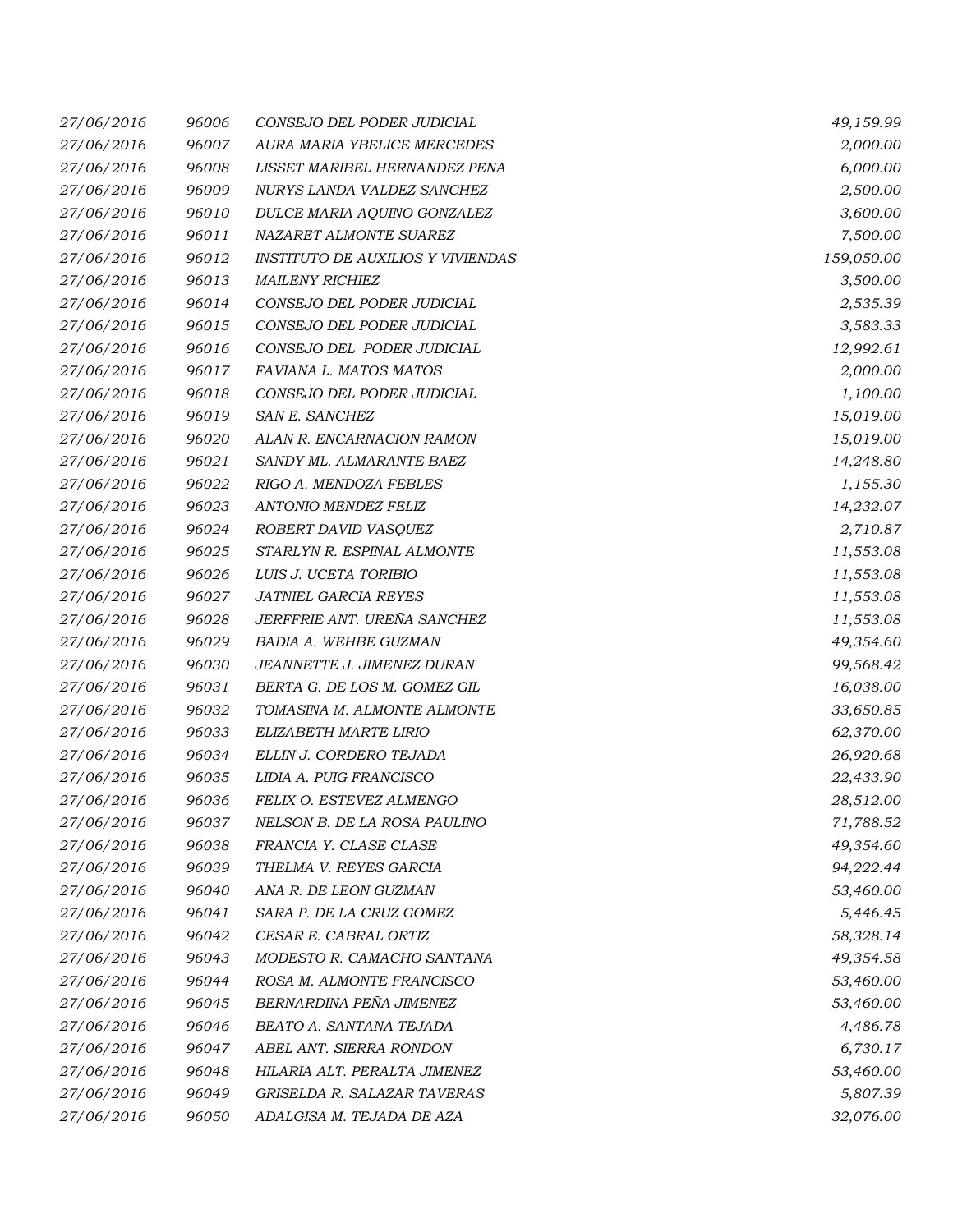| 27/06/2016 | 96051 | <b>JOSE F. THEN REINOSO</b>   | 26,920.68  |
|------------|-------|-------------------------------|------------|
| 27/06/2016 | 96052 | FRANCISCO TORRES DE LA CRUZ   | 18,328.50  |
| 27/06/2016 | 96053 | MAYRA J. DE LA CRUZ LORA      | 124,740.00 |
| 27/06/2016 | 96054 | EDIS Y. RODRIGUEZ MUÑOZ       | 33,650.85  |
| 27/06/2016 | 96055 | RAYSA M. URBAEZ RUBIO         | 39,204.00  |
| 27/06/2016 | 96056 | ZOBEIDA MATEO                 | 11,216.95  |
| 27/06/2016 | 96057 | LELIS Y. GUEVARA MEDINA       | 4,486.78   |
| 27/06/2016 | 96058 | GUSTAVO A. RUIZ FELIZ         | 39,511.55  |
| 27/06/2016 | 96059 | FRANKLYN A. CUEVAS CARRASCO   | 29,164.07  |
| 27/06/2016 | 96060 | MANUEL GUEVARA FERRERAS       | 33,189.46  |
| 27/06/2016 | 96061 | LIBIS M. MEREJO PEREZ         | 29,164.07  |
| 27/06/2016 | 96062 | ALFREDO GONZALEZ SANCHEZ      | 44,406.41  |
| 27/06/2016 | 96063 | EUDOCIO FERRERAS MEDINA       | 29,164.07  |
| 27/06/2016 | 96064 | DEISDANIA R. BELTRE BELTRE    | 13,460.35  |
| 27/06/2016 | 96065 | MIGUEL VALDEZ PEREZ           | 38,137.63  |
| 27/06/2016 | 96066 | MIGUEL A. PEREZ MENDEZ        | 67,301.72  |
| 27/06/2016 | 96067 | DENNIS M. PEREZ GUZMAN        | 29,164.07  |
| 27/06/2016 | 96068 | RUTH E. BRIOSO DE LEON        | 1,782.00   |
| 27/06/2016 | 96069 | ISABEL A. CARABALLO ALCANTARA | 49,354.60  |
| 27/06/2016 | 96070 | DIOGENES OGANDO OGANDO        | 17,820.00  |
| 27/06/2016 | 96071 | JOSELYN A. MATEO SALCIE       | 49,354.60  |
| 27/06/2016 | 96072 | MARIANA CANELA PEREZ          | 53,460.00  |
| 27/06/2016 | 96073 | JUANA M. CONCEPCION MORETA    | 24,677.30  |
| 27/06/2016 | 96074 | DOMINGA T. MORILLO MONTERO    | 4,486.78   |
| 27/06/2016 | 96075 | ALEYDA FRANCO TEJADA          | 24,677.29  |
| 27/06/2016 | 96076 | JAVIERCA ANT. GOMEZ           | 58,201.03  |
| 27/06/2016 | 96077 | BRUNILDA FORTUNA RUBEN        | 42,624.41  |
| 27/06/2016 | 96078 | WANDA Y. VARGAS PERALTA       | 15,703.73  |
| 27/06/2016 | 96079 | FRANCY R. DE LA ROSA ROMERO   | 4,486.78   |
| 27/06/2016 | 96080 | KATTY M. TAVERAS GUZMAN       | 2,243.39   |
| 27/06/2016 | 96081 | ALTAGRACIA JAVIER SEVERINO    | 9,242.47   |
| 27/06/2016 | 96082 | JUAN E. BRITO BENITEZ         | 2,243.39   |
| 27/06/2016 | 96083 | HIPOLITO CANDELARIO CASTILLO  | 2,243.39   |
| 27/06/2016 | 96084 | ARELYS ALT. PEREZ CAAMAÑO     | 4,486.78   |
| 27/06/2016 | 96085 | SONIA DE LOS A. RUIZ MATOS    | 2,243.39   |
| 27/06/2016 | 96086 | MERY S. SEVERINO VASQUEZ      | 20,795.56  |
| 27/06/2016 | 96087 | ANTIGUA MARIA DE LEON         | 2,243.39   |
| 27/06/2016 | 96088 | MEDARDO ANT. RINCON MARTINEZ  | 4,486.78   |
| 27/06/2016 | 96089 | MAXIMILIANO PEGUERO DE AZA    | 24,677.29  |
| 27/06/2016 | 96090 | MARIA I. BONE CRUZ            | 2,243.39   |
| 27/06/2016 | 96091 | ESTEFANI ROA ROSARIO          | 4,841.29   |
| 27/06/2016 | 96092 | ENGEL CEDEÑO FOE              | 17,604.70  |
| 27/06/2016 | 96093 | JOSE A. MEJIA PEREZ           | 40,204.74  |
| 27/06/2016 | 96094 | ALEXANDRA DIAZ VASQUEZ        | 32,579.69  |
| 27/06/2016 | 96095 | GERTRUDIS M. ADAMES BATISTA   | 8,973.56   |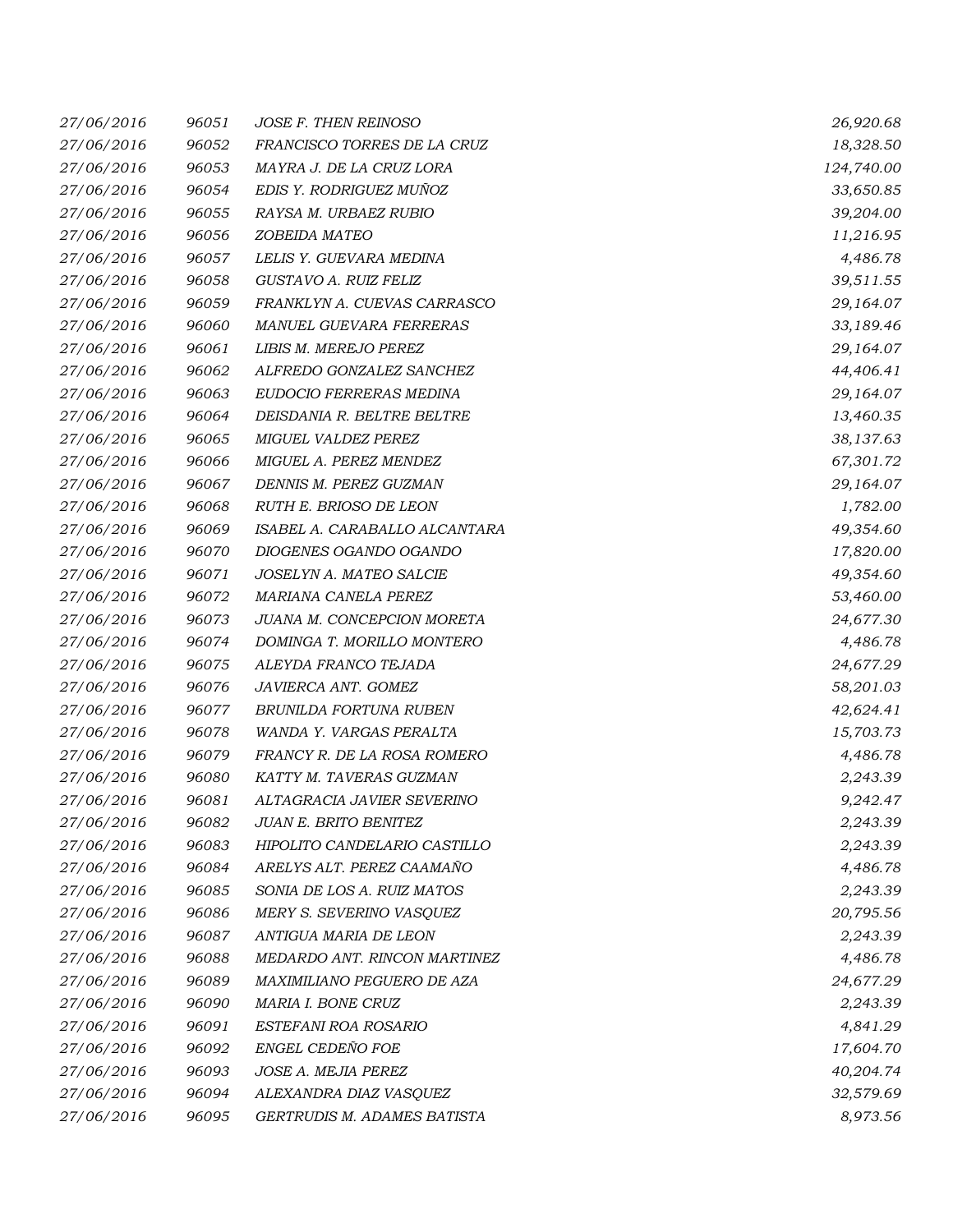|                          |                | TOTAL RD\$                                                     | 53,960,480.04              |
|--------------------------|----------------|----------------------------------------------------------------|----------------------------|
| 30/06/2016               | 96124          | PAGO DESCUENTO DE ISR, EN DIFERENTES AUTORIZACIONES DE PAC     | 17,362,763.81              |
| 30/06/2016               | 96123          | PAGO DESC. VALORES EQUIVALENTES AL 5% PROVEDORES DEL EST.      | 275,050.59                 |
| 30/06/2016               | 96122          | LUIS N. GOMEZ GIL                                              | 80,762.07                  |
| 30/06/2016               | 96121          | CAP. RAUL FCO. SURIEL ARIAS                                    | 14,000.00                  |
| 29/06/2016               | 96120          | COLECTOR DE IMPUESTOS INTERNOS                                 | 1,272,727.22               |
| 29/06/2016               | 96119          | COOPNASEJU                                                     | 5,716.22                   |
| 29/06/2016               | 96118          | FONDO DE PENSIONES Y JUBILACIONES                              | 515.54                     |
| 29/06/2016               | 96117          | COOPNASEJU                                                     | 2,100.00                   |
| 29/06/2016               | 96116          | CONSEJO DEL PODER JUDICIAL                                     | 346.00                     |
| 29/06/2016               | 96115          | INSTITUTO DE AUXILIOS Y VIVIENDAS                              | 25.00                      |
| 28/06/2016               | 96114          | ESTEBAN LORENZO SEGURA DE LA CRUZ                              | 18,989.40                  |
| 28/06/2016               | 96113          | ROBIN E. SANDOVAL FONTANA                                      | 39,399.34                  |
| 28/06/2016               | 96112          | TTE. DE FRAGATA LUZ I. PEREZ GONZALEZ                          | 13,800.00                  |
| 28/06/2016               | 96111          | COLECTOR DE IMPUESTOS INTERNOS                                 | 7,931.96                   |
| 27/06/2016               | 96110          | CONSEJO DEL PODER JUDICIAL                                     | 66.80                      |
| 27/06/2016               | 96109          | COOPNASEJU                                                     | 12,025.01                  |
| 27/06/2016<br>27/06/2016 | 96107<br>96108 | FONDO DE PENSIONES Y JUBILACIONES<br>LIZBETH PAULINO HERNANDEZ | 13,418,575.45<br>36,738.81 |
| 27/06/2016               | 96106          | CONSEJO DEL PODER JUDICIAL                                     | 9,546.87                   |
| 27/06/2016               | 96105          | HECTOR F. MARTINEZ                                             | 8,973.56                   |
| 27/06/2016               | 96104          | ROSA E. ALMONTE R. DE VENTURA                                  | 24,677.29                  |
| 27/06/2016               | 96103          | MARIA E. ESTEVEZ MEJIA                                         | 44,867.82                  |
| 27/06/2016               | 96102          | PATRICIO VENTURA HIRALDO                                       | 15,250.07                  |
| 27/06/2016               | 96101          | SARA MARTE MARTINEZ                                            | 2,243.39                   |
| 27/06/2016               | 96100          | AMAURIS A. PEÑA GARCIA                                         | 8,973.56                   |
| 27/06/2016               | 96099          | <b>OSCAR MOQUETE CUEVAS</b>                                    | 8,973.56                   |
| 27/06/2016               | 96098          | PEDRO P. GARCIA VASQUEZ                                        | 35,894.26                  |
| 27/06/2016               | 96097          | VIRGINIA F. PERALTA HERRERA                                    | 2,243.39                   |
| 27/06/2016               | 96096          | YOKARY I. GAUTREAUX DE LA CRUZ                                 | 4,486.78                   |

## *ANEXO 05*

# *RELACION DE TRANSFERENCIAS DEBITOS MES DE JUNIO 2016*

| <b>FECHA</b> | NUM. | <b>DESCRIPCION</b>                                        | <b>VALOR RD\$</b> |
|--------------|------|-----------------------------------------------------------|-------------------|
| 03/06/2016   | 542  | TRANSF. FONDO REEMB NOM. EX-JCES. SCJ PENS. MAYO 2016     | 1,694,892.48      |
| 06/06/2016   | 543  | TRANSF. FONDO PARA EL PAGO DE BONO VAC. ANO 2016          | 31,600.00         |
| 15/06/2016   | 544  | TRANSF. FONDO PARA EL PAGO DE BONO VAC ANO 2016           | 11,800.00         |
| 21/06/2016   | 545  | TRANSF. FONDO PARA EL PAGO DE SUELDO JUNIO 2016           | 2,360,830.52      |
| 21/06/2016   | 546  | TRANSF. FONDO PARA EL PAGO SUELDO Y BENEF JUNIO 2016      | 488,258.40        |
| 21/06/2016   | 547  | TRANSF. FONDO PARA EL PAGO DE SUELDO JUNIO 2016           | 145,943,974.69    |
| 23/06/2016   | 548  | TRANSF. FONDO A CTA. COOPANASEJU PAGO RET EMPSL. JUN/2016 | 47,973,626.13     |